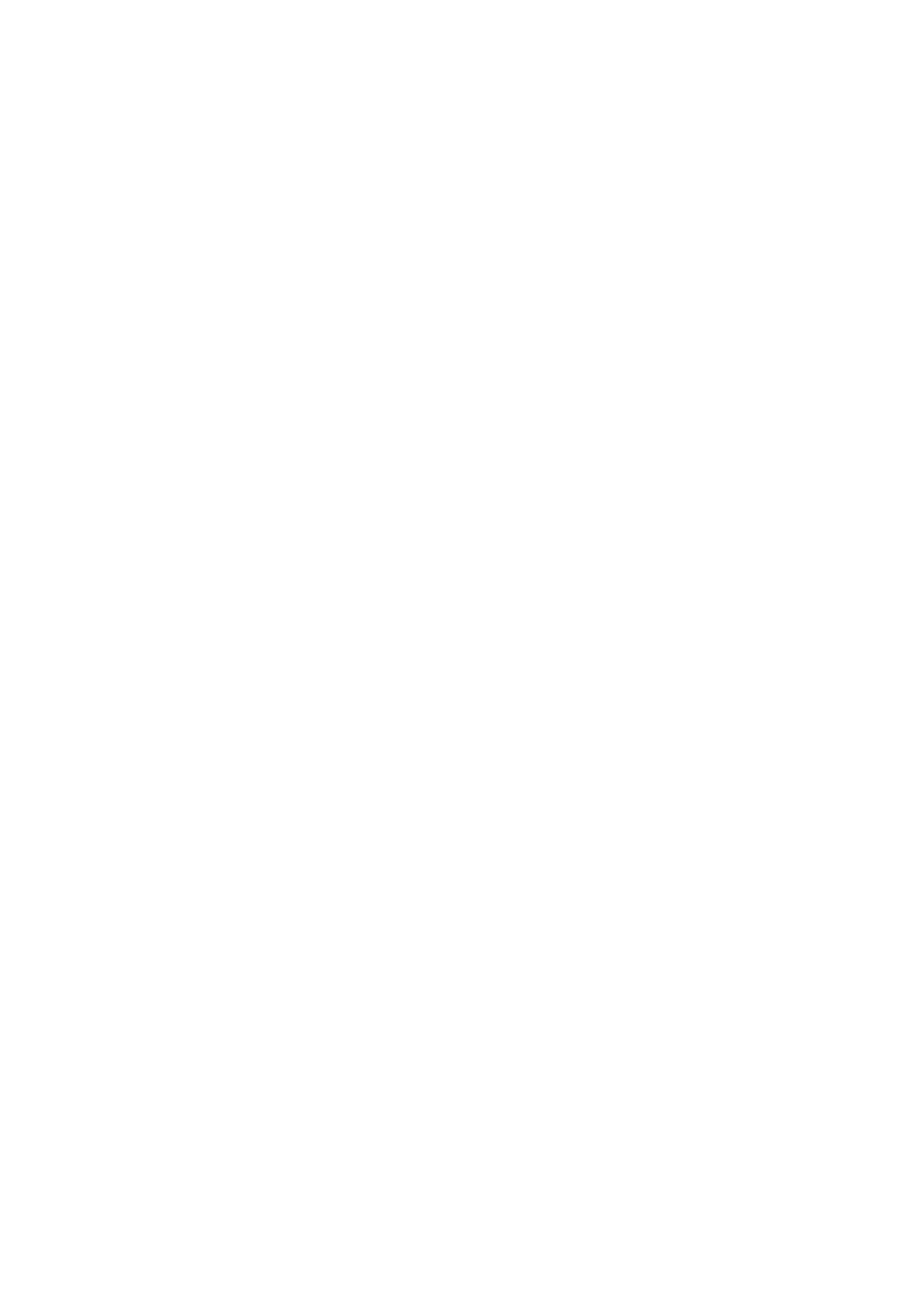## **DISABILITY DISCRIMINATION ACT**

## **EXPLANATORY NOTES**

——————————

## **INTRODUCTION**

- 1. These explanatory notes relate to the Disability Discrimination Act which received Royal Assent on 7 April 2005. They have been prepared by the Department for Work and Pensions, the Department for Transport (in relation to sections 5 to 9) and the Department for Education and Skills (in relation to section 15) in order to assist the reader of the Act and to help inform debate on it. They do not form part of the Act and have not been endorsed by Parliament.
- 2. These notes need to be read in conjunction with the Act. They are not, and are not meant to be, a comprehensive description of the Act. Where a section or part of a section does not seem to require any explanation or comment, none is given.

## **SUMMARY AND BACKGROUND**

- 3. The Disability Discrimination Act 2005 ("the 2005 Act") makes substantial amendments to the Disability Discrimination Act 1995 ("the DDA") building on amendments already made to that Act by other legislation since 1999.
- 4. The DDA, as originally enacted, contained provisions making it unlawful to discriminate against a disabled person in relation to employment, the provision of goods, facilities and services, and the disposal and management of premises. It also contained some provisions relating to education; and enabled the Secretary of State for Transport to make regulations with a view to facilitating the accessibility of taxis, public service vehicles and rail vehicles for disabled people.
- 5. In December 1997, the Government established the Disability Rights Task Force, an independent body comprising members from disability organisations, the private and public sectors and trade unions, to advise it on how best to meet its 1997 manifesto commitment to look at securing comprehensive and enforceable civil rights for disabled people. As a result of the Task Force's first recommendations, the Government established, in April 2000, the Disability Rights Commission. (The constitution and functions of the Commission are set out in the Disability Rights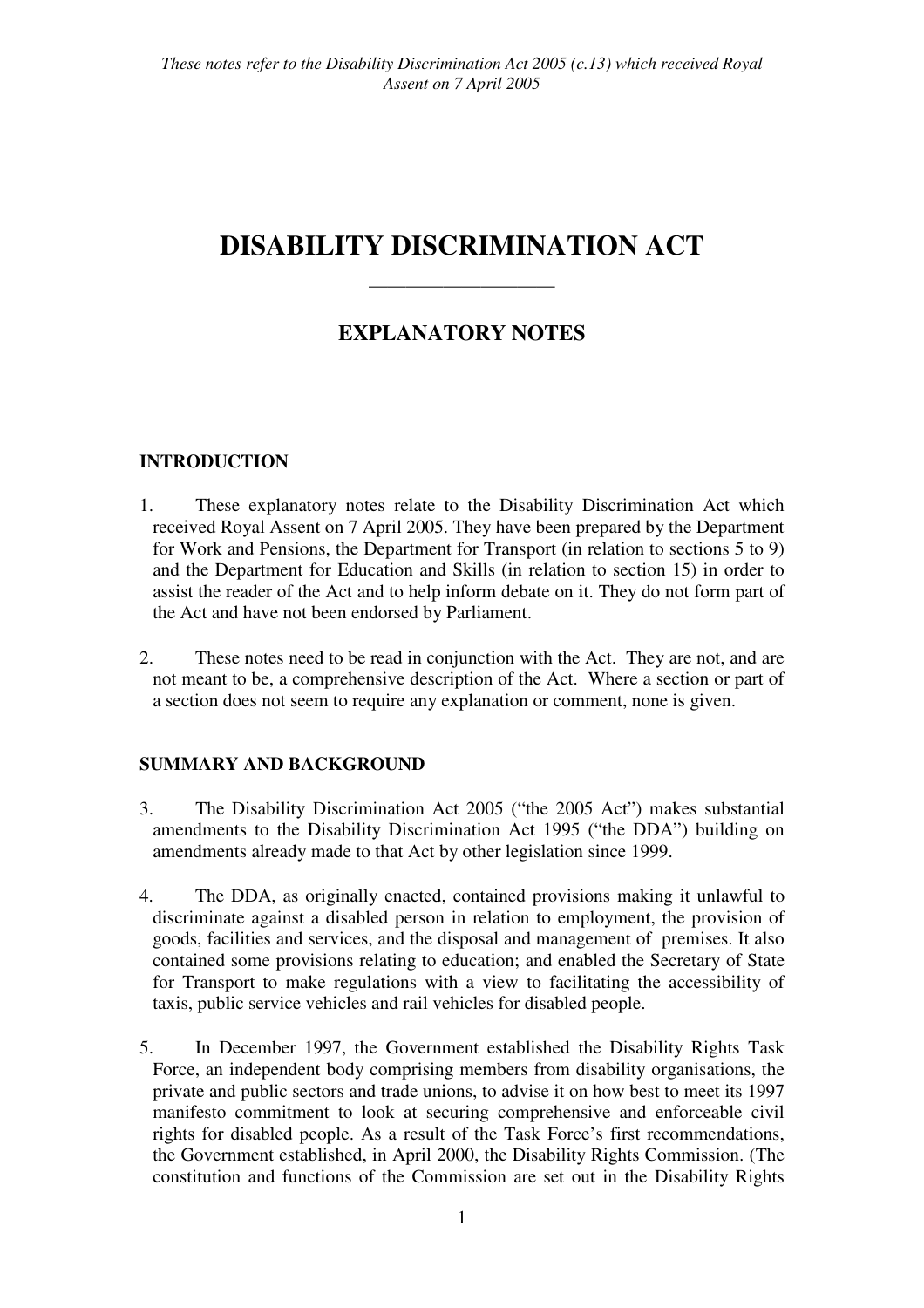Commission Act 1999.)

- 6. In December 1999, the Task Force published its final report to Government: "From Exclusion to Inclusion". This recommended a number of major extensions to the DDA's coverage and refinements to its detail.
- 7. The Government published an interim response to the Task Force's recommendations in 2000 and, in March 2001, published its final response "Towards Inclusion – Civil Rights for Disabled People". That response, which was also a consultation document, set out the Government's proposals for taking forward those of the Task Force's recommendations with which it agreed. One immediate response was to introduce the Special Educational Needs and Disability Act 2001 which extended the DDA so as to make it unlawful to discriminate against disabled pupils and students seeking access to education in schools and colleges.
- 8. The Government has already taken forward the main employment proposals set out in "Towards Inclusion" in the Disability Discrimination Act 1995 (Amendment) Regulations  $2003<sup>1</sup>$  ("the Amendment Regulations"), made under section 2(2) of the European Communities Act 1972 in order to implement the disability aspects of the EC Employment Directive (2000/78/EC). These Regulations, which came into force on 1 October 2004, make significant changes to the DDA which were also proposed by the Task Force including: ending the exemption of small employers from the scope of the DDA; and bringing within its ambit a number of excluded occupations, such as the police, fire-fighters, prison officers and partners in business partnerships. The Regulations also make other changes not proposed by the Task Force. (See also the Disability Discrimination (Pensions) Regulations  $2003^2$ , which amend Part 2 DDA to bring its provisions into line with Directive 2000/78/EC in relation to discrimination concerning occupational pension schemes.)
- 9. The 2005 Act takes forward the Government's remaining proposals. A draft Bill was published in December 2003 for pre-legislative scrutiny. It was considered by a Joint Committee of both Houses, who reported their findings on 27 May 2004. The Government published its response to the Joint Committee's report on 15 July 2004. Further details can be viewed on the Department for Work and Pensions' disability website (www.disability.gov.uk). The 2005 Act contains provisions giving effect to many of the Committee's recommendations, as well as new provisions which did not appear in the draft Bill: see in particular sections 6 to 8 (rail vehicles), section 9 (disabled persons' parking badges), section 15 (general qualifications bodies) and section 16 (improvements to let dwelling houses).

 $\overline{a}$ 

 $^{1}$  S.I. 2003/1673.

 $2$  S.I. 2003/2770.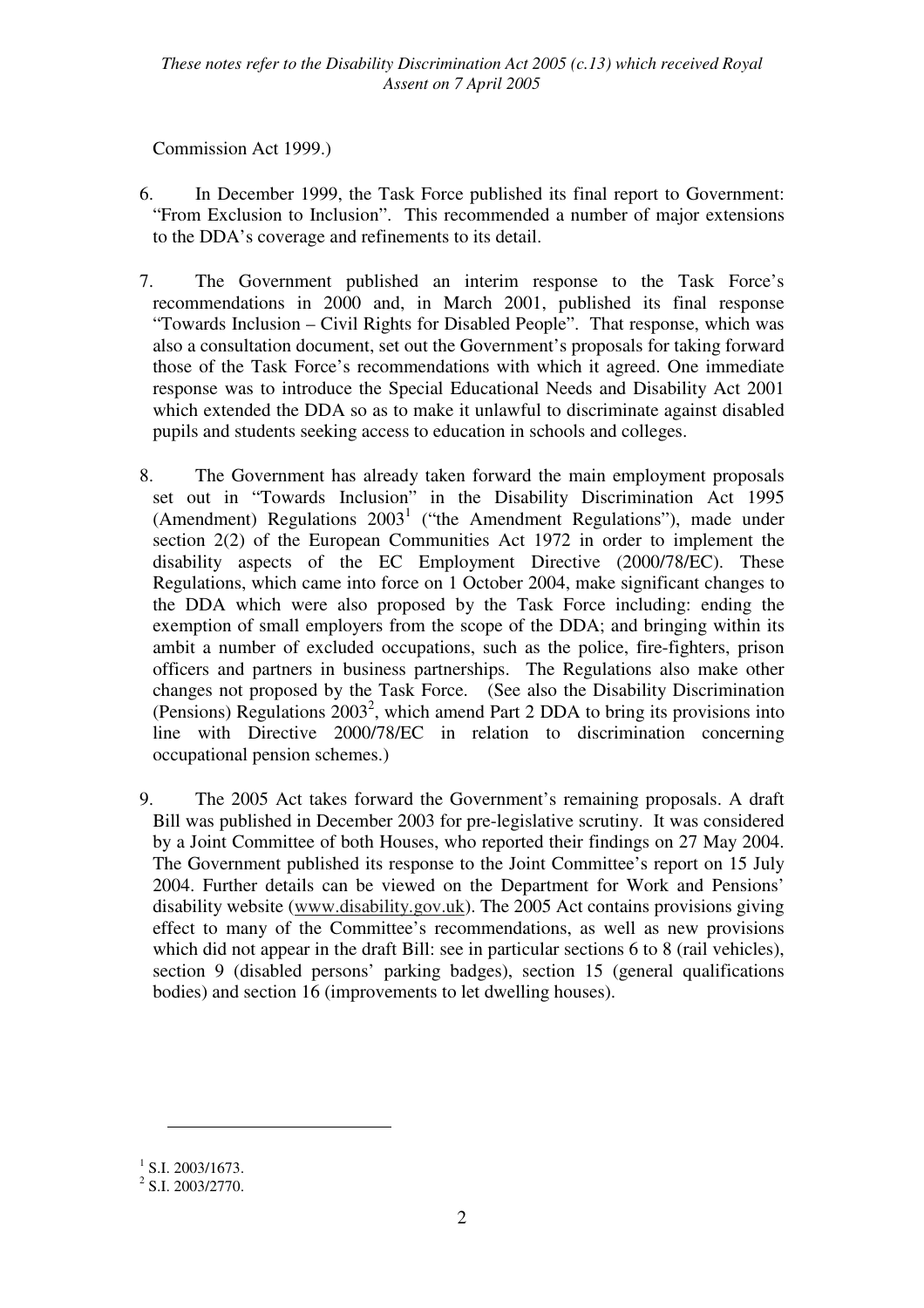## **TERRITORIAL EXTENT**

- 10. The 2005 Act extends to Great Britain, save for section 9 and the related disabled persons' "blue badge" parking provisions and section 16 (improvements to let dwelling houses), both of which extend only to England and Wales. Provision corresponding to the "blue badge" provisions already applies in Scotland, and the Scottish Executive is considering what steps to take in relation to disability-related adaptations to people's homes.
- 11. Equal opportunities are in principle reserved to the Westminster Parliament, but the imposition of duties on office-holders in the Scottish administration, on any Scottish public authority with mixed functions or no reserved functions, or on crossborder public authorities in respect of their Scottish functions is an exception to this rule and falls within the devolved competence of the Scottish Parliament<sup>3</sup>. Section 3 of the 2005 Act imposes duties on public authorities with the aim of promoting equality of opportunity for disabled people. This therefore falls partly within the competence of the Scottish Parliament. The Scottish Parliament has confirmed (on 24 February 2005) that it is content for Parliament to legislate for Scotland in this devolved area.
- 12. The 2005 Act does not extend to Northern Ireland since disability discrimination and transport are "transferred matters" under the Northern Ireland Act 1998. As regards Wales, the 2005 Act confers no new powers on the National Assembly to make orders or regulations, save in relation to section 9 (the "blue badge" parking provisions).

## **SUMMARY**

13. The 2005 Act's measures:

## *Public authorities*

 $\overline{a}$ 

i) **Section 1**: bring councillors, and members of the Greater London Authority, within the scope of the DDA;

ii) **Section 2**: ensure that, with some exceptions, functions of public authorities not already covered by the DDA are brought within its scope (so that it would be unlawful for a public authority, without justification, to discriminate against a disabled person when exercising its functions);

iii) **Section 3**: introduce a new duty on public authorities requiring them, when exercising their functions, to have due regard to the need to eliminate harassment of and unlawful discrimination against disabled persons, to promote positive attitudes towards disabled persons, to encourage participation by disabled persons in public

<sup>&</sup>lt;sup>3</sup> See section L2 of Part 2 of Schedule 5 to the Scotland Act 1998.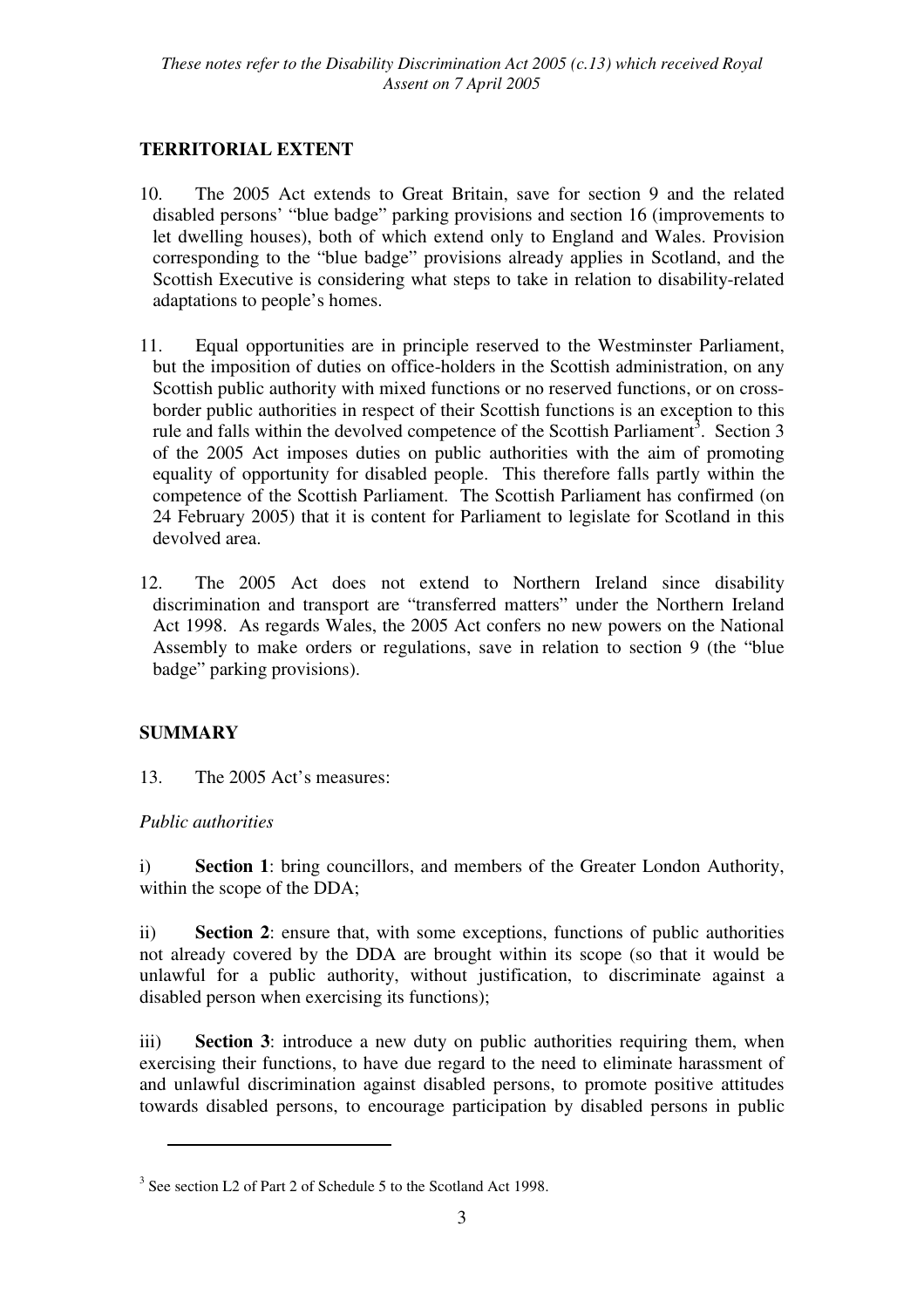life, and to promote equality of opportunity between disabled persons and other persons;

iv) **Section 4**: amend section 64A of the DDA so as to clarify who the correct defendant is in the case of a claim of discrimination being made against a police officer under Part 3 of the DDA and authorise payment of compensation from the police fund in relation to such a claim;

## *Transport*

v) **Section 5:** provide that the current exemption from section 19 to 21 of the DDA (which deal with the provision of goods, facilities and services to the public) for transport services extends only to transport vehicles themselves, and create a power to enable that exemption to be lifted for different vehicles at different times and to differing extents;

vi) **Section 6:** amend the definition of 'rail vehicle' in Part 5 of the DDA to enable rail vehicle accessibility regulations to be applied to all rail vehicles, enable the regulations to be applied to the refurbishment of rail vehicles, clarify and extend the current power to grant exemptions from the requirements, change the exemption process and include a requirement for the Secretary of State to produce an annual report on the making of exemptions;

vii) **Section 7:** introduce new provisions requiring rail vehicle accessibility compliance certificates to be obtained for prescribed rail vehicles;

viii) **Section 8:** replace the existing criminal offence for use of a rail vehicle which does not conform with rail vehicle accessibility regulations with a civil enforcement system, and set out the procedure for imposing civil penalties, including a right of appeal to a court;

ix) **Section 9:** amend the Chronically Sick and Disabled Persons Act 1970 so as to provide for the recognition in England and Wales of disabled persons' parking badges issued outside Great Britain;

## *Other matters*

x) **Section 10**: amend the DDA's new provision on discriminatory advertisements (section 16B, as inserted by the Amendment Regulations) so as to impose liability on a third party who publishes a discriminatory advertisement (for example, a newspaper) as well as the person placing the advertisement;

xi) **Section 11**: amend the DDA in respect of group insurance arrangements;

xii) **Section 12**: bring within the scope of Part 3 of the DDA private clubs with 25 or more members;

xiii) **Section 13**: impose a duty to provide reasonable adjustments on landlords and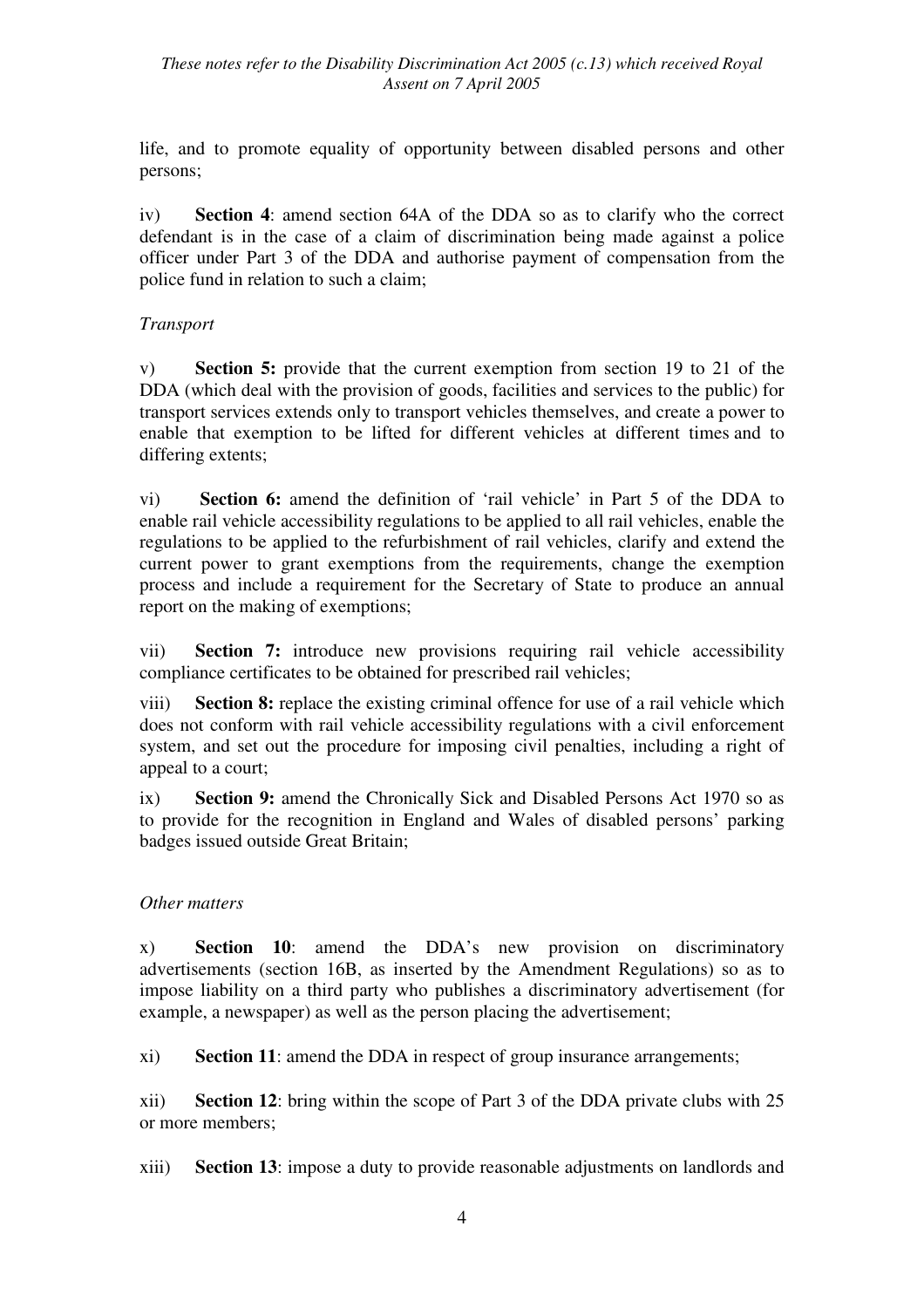others who manage rented premises;

xiv) **Section 14**: confer a power to modify or end the current small dwellings exemption in section 23 and new sections 24B and 24H (as inserted by section 13 of the 2005 Act) of the DDA;

xv) **Section 15**: make it unlawful for general qualifications bodies to discriminate against disabled persons in relation to the award of prescribed qualifications;

xvi) **Section 16**: make provision for cases where a tenant seeks consent to make an improvement to a let dwelling house to facilitate the enjoyment of the premises by a disabled occupier (which could include himself), including provision for the Disability Rights Commission to make available a conciliation service, to provide assistance in legal proceedings in any dispute arising on the landlord's withholding of his consent and to issue codes of practice on consent to such improvements;

xvii) **Section 17:** extend section 56 of the DDA so as to provide a procedure for questions and replies, not only for claims under Part 2 of the DDA but also for claims under Part 3 of the DDA;

xviii) **Section 18**: amend the definition of disability in respect of people with mental illnesses; deem people with HIV infection, multiple sclerosis, or cancer to be disabled for the purposes of the DDA; and clarify that there is no implied limitation to the scope of the regulation-making power which enables people to be deemed to be disabled;

## *Supplementary*

xix) **Sections 19 and 20**: deal with minor and consequential amendments and repeals, the short title, extent and commencement;

xx) **Schedule 1**: make minor and consequential amendments to the DDA and other enactments;

xxi) **Schedule 2**: provide for the repeal of provisions contained in the DDA and other enactments.

## **COMMENTARY ON SECTIONS**

#### **Section 1: Councillors**

- 14. Section 1 inserts new sections 15A, 15B and 15C into Part 2 of the DDA, as amended by the Amendment Regulations. The new provisions make it unlawful for the locally-electable authorities listed in new section 15A(1) to discriminate against their members in relation to the carrying-out of official business.
- 15. New section 15A(1) sets out the authorities to which the new provisions apply. These include all local authorities in England, Wales and Scotland and the Greater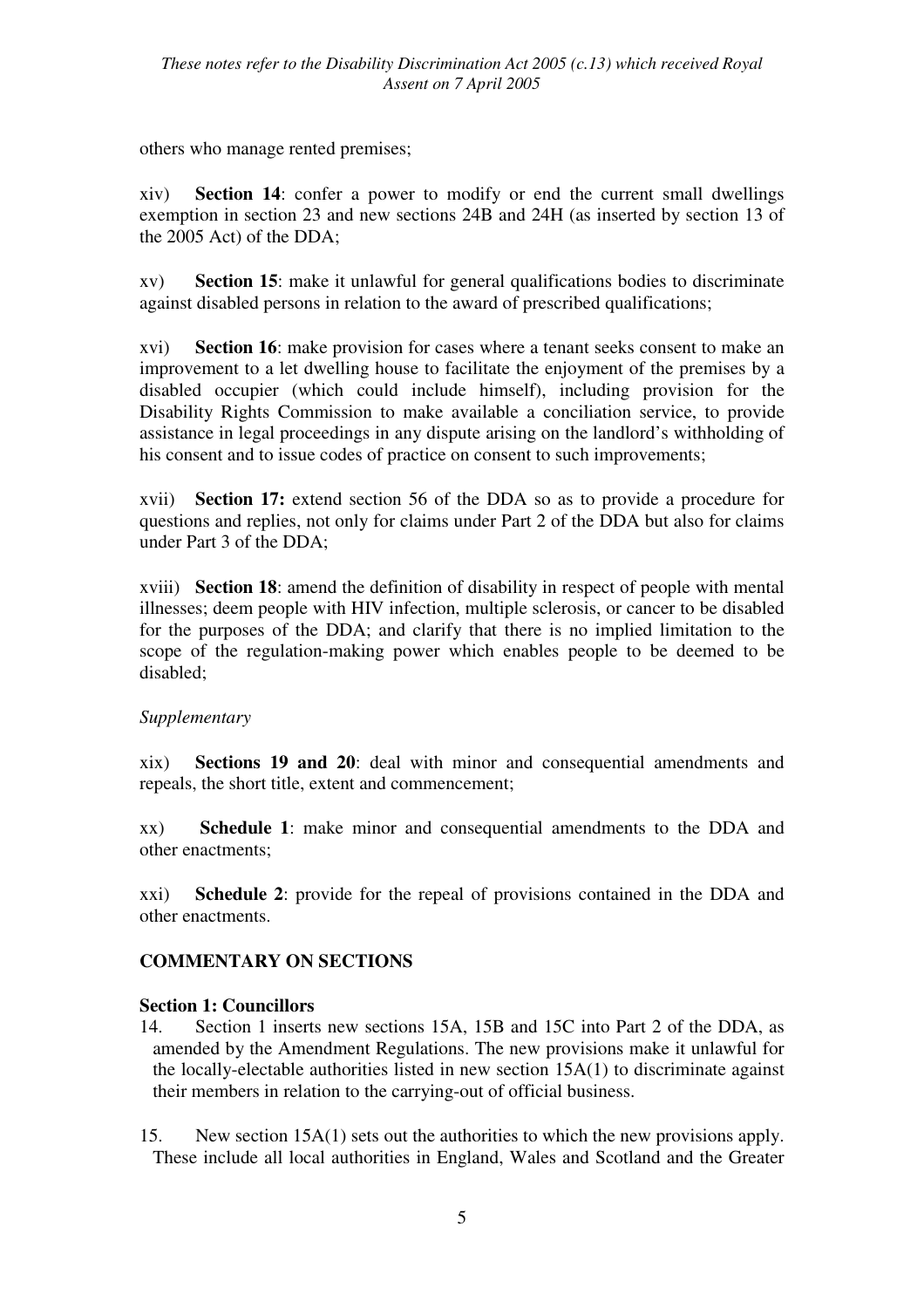London Authority.

- 16. The duties imposed on locally-electable authorities by the new provisions only apply where a member is carrying out "official business". By virtue of new section 15A(2), a member carries out official business where he does anything in his capacity as: a member of his own authority; a member of any body to which he is appointed by his own authority or a group of authorities that includes his own authority; or a member of any other public body. Whether an authority actually has power to provide training or other facilities (see new section  $15B(1)(a)$ ) to its members for their carrying-out of any particular official business will be determined by the legislation from which the authority derives its powers.
- 17. New section 15B(1) makes it unlawful for an authority to discriminate against a disabled member: in relation to opportunities which it affords its members to receive training or any other facility it makes available to its members for the carrying-out of official business; or by subjecting the disabled member to any other detriment in relation to the carrying-out of official business. "Discrimination" bears the meaning set out in section 3A of the DDA (as inserted by the Amendment Regulations).
- 18. New section 15B(2) makes it unlawful for an authority to subject a disabled member to harassment in relation to the carrying-out of official business. "Harassment" is defined in section 3B of the DDA (as inserted by the Amendment Regulations).
- 19. New section 15B(3) provides for a number of matters to be excluded from the scope of the duties imposed by new section 15B(1). These are: election or appointment to an office of an authority (such as a cabinet post); election or appointment to a committee or sub-committee of an authority, or to an office of a committee or sub-committee (such as chairman); and appointments to any other body to which an authority, or a group of bodies including that authority, has the power to appoint or nominate (such as a police authority).
- 20. New section 15B(4) and (5) enable the Secretary of State to make regulations relating to the justification for less favourable treatment. New section 15B(4) permits regulations to be made prescribing the circumstances in which treatment is to be taken to be justified or not to be justified. New section 15B(5) allows regulations made under subsection (4) to modify or disapply the justification for less favourable treatment set out in section 3A(3) of the DDA (as inserted by the Amendment Regulations). However, this power cannot be used to justify less favourable treatment which amounts to direct discrimination, which is defined in section 3A(5) of the DDA (as inserted by the Amendment Regulations).
- 21. New section 15B(6) imposes a limitation on the justifications that may be provided for in regulations under section 15B(4). The effect is that an authority which fails to comply with a duty to make a reasonable adjustment in relation to a disabled person cannot justify its treatment unless it would have been justified even if it had complied with the duty. See section 3A(6) of the DDA for a similar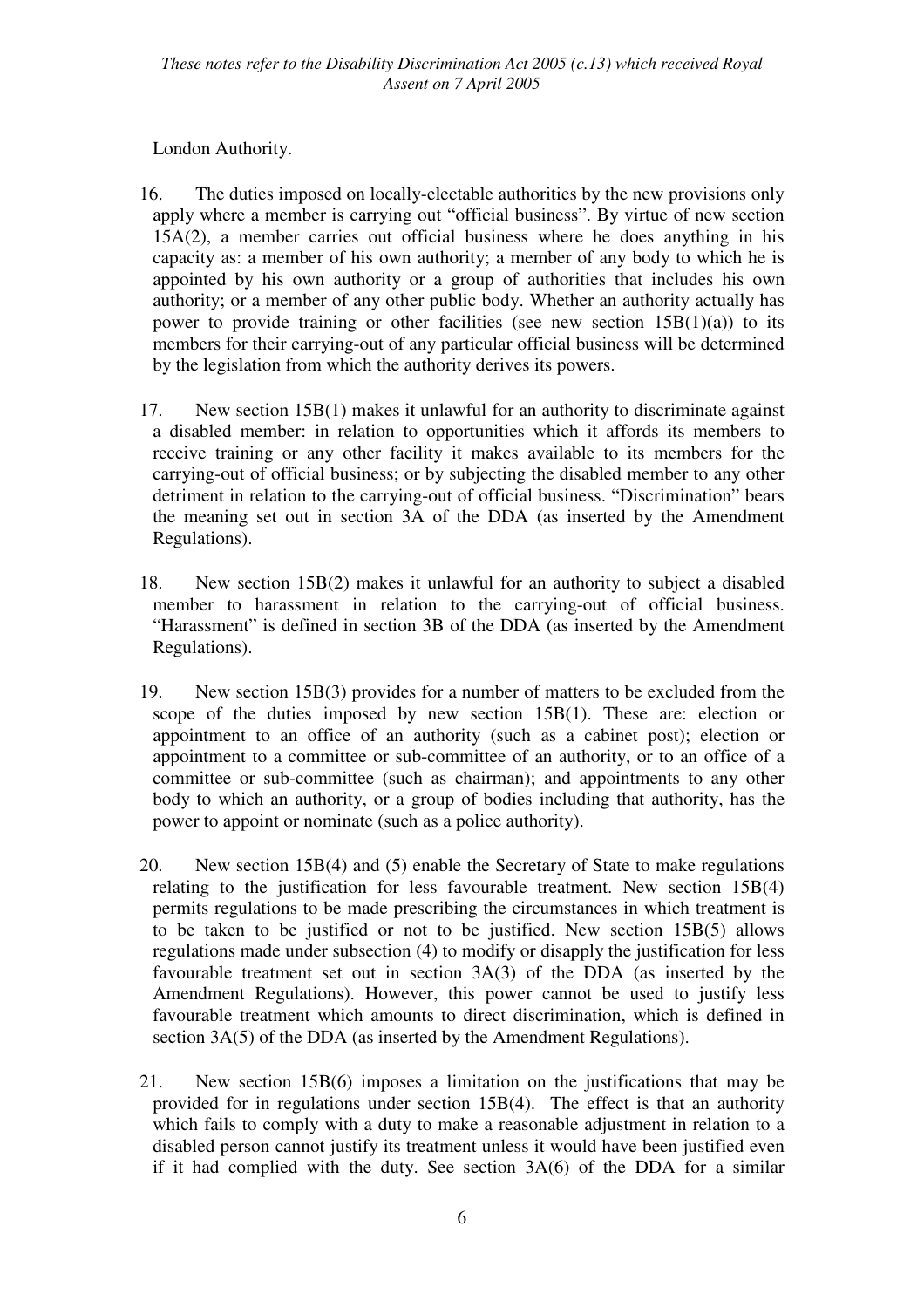provision which applies to the rest of Part 2 of the DDA.

- 22. New section 15C sets out the duty of an authority to make reasonable adjustments in relation to its disabled members and broadly follows the pattern of Part 2 of the Act. An authority will be under a duty to make an adjustment where a provision, criterion or practice it applies, or which is applied on its behalf, or a physical feature of premises which it occupies or controls, places a disabled member at a substantial disadvantage in comparison with non-disabled members in relation to the carrying-out of official business. In these circumstances, an authority will be under a duty to take reasonable steps to prevent the provision, criterion, practice or physical feature from having that effect. Section 15C(3) provides that the duty in subsection (2) does not apply if the authority could not reasonably be expected to know that the member has a disability and is likely to be affected in the way mentioned in subsection (1).
- 23. New section 15C(4) enables the Secretary of State to make regulations elaborating on the duty to make adjustments.
- 24. A victim of unlawful discrimination or harassment contrary to the new provisions would be able to bring enforcement proceedings in an employment tribunal under section  $17A<sup>4</sup>$  of the DDA.
- 25. Schedule 1 includes a number of minor and consequential amendments arising out of new sections 15A to 15C (see the commentary below).

## **Section 2: Discrimination by public authorities**

- 26. This section inserts new sections 21B to 21E into the DDA and thereby extends its scope to cover almost all the functions of public authorities. This brings the DDA into line with section 19B of the Race Relations Act 1976 ("RRA") (as inserted by the Race Relations (Amendment) Act 2000, section 1).
- 27. In general terms, the effect of the insertion of new sections 21B to 21E into the DDA will be to prohibit discrimination, where not already covered elsewhere in the DDA, in the exercise of all public functions other than (in broad terms) those of legislation, prosecution, judicial acts, and state security. This new prohibition of discrimination will therefore cover decisions by Ministers, local authorities, the police and other governmental organisations. The definition of discrimination is more extensive than its equivalent in the RRA as discrimination can include not making a reasonable adjustment to the way the function is carried out. This might mean that a public authority would have to exercise a function in a different way for a disabled person where it would be reasonable to do so (for example, visiting a person at home rather than requiring them to attend a Government building), or to supplement the exercise of a function with an additional act, where it would be reasonable to do so (such as the provision of an interpreter for a deaf person). An

 $\overline{a}$ 

<sup>&</sup>lt;sup>4</sup> The Amendment Regulations renumber section 8 of the DDA as section 17A.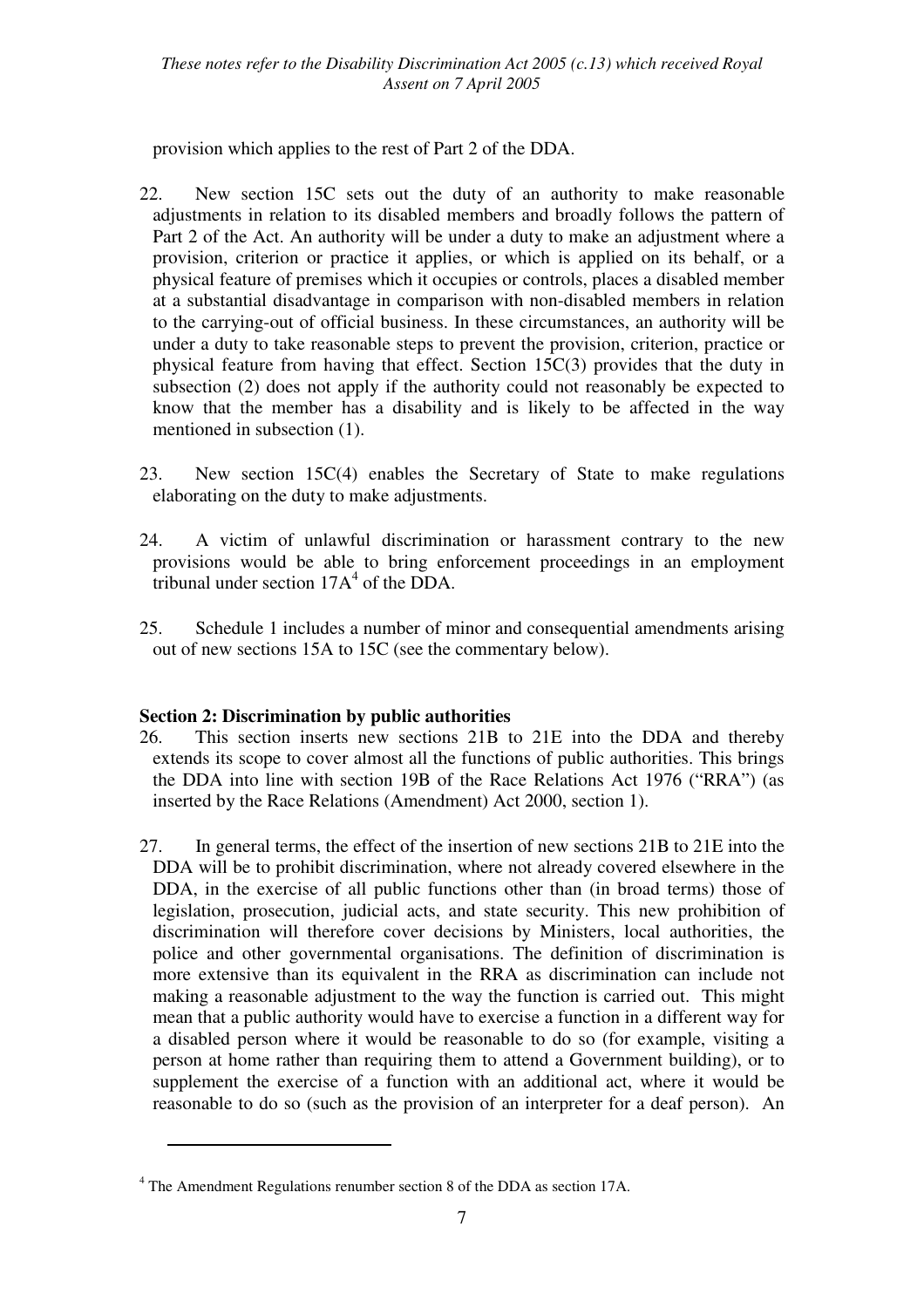act that would otherwise amount to discrimination can however be justified in certain circumstances under new section 21D(3) to (5).

28. A victim of unlawful discrimination contrary to the new provisions could bring enforcement proceedings in the county court (or, in Scotland, in the sheriff court) under section 25 of the DDA.

#### *New section 21B: Discrimination by public authorities*

- 29. New section 21B(1) makes it unlawful for a public authority to discriminate against a disabled person in carrying out its functions. It should be noted, however, that section 21B(1) is subject to section 59 of the DDA. This means that section 21B(1) will not apply where a public authority is exercising a statutory power and has no discretion as to whether or how to exercise that power, or no discretion as to how to perform its duties.
- 30. Section 21B(2) defines "public authority" for the purposes of sections 21B, 21D and 21E. The definition is the same as that used in section 19B(2) of the RRA. It is also the same as the definition used in section  $6(3)(b)$  of the Human Rights Act 1998. The definition is subject to the exceptions in new section 21B(3). It is also subject to the proviso in new section 21B(4), which specifies that a body will not be a public authority if the nature of the act being carried out is private. For example, the BBC would not be considered to be a public authority when carrying out its commercial activities.
- 31. Section 21B(5) provides a regulation-making power that will allow for specified public authorities to be exempted from the prohibition of discrimination in section 21B(1).
- 32. Section 21B(7) sets the boundaries between the new public authority duty in section  $21B(1)$  and the other provisions of the DDA. The intention is, in broad terms, that where something is unlawful under another provision of the DDA, that other provision, and not section 21B(1), will apply. This principle applies in the same way where something would be unlawful but for the operation of any other provision of the DDA or regulations made under it (for example, a proviso or an exception). So where, for example, a public authority is an employer or a service provider, its acts as an employer or as a service provider will be governed by the existing DDA provisions relevant to that sphere of activity (Part 2 in the case of employment, sections 19 to 21 in the case of the provision of services). It will not also be liable, as a public authority, for the same acts under section 21B(1).
- 33. Section 21B(8) creates an exception, for the case of office holders, to the general principle set out by section 21B(7). Under certain conditions and where sections 4C to 4E do not apply to appointment to the office or post in question, section 21B(1) will apply both to the function of appointing and to other functions of the public authority vis-à-vis the holder of the office. An example might be the function of a local education authority when appointing a school governor, which is an office not covered by the terms of section 4C.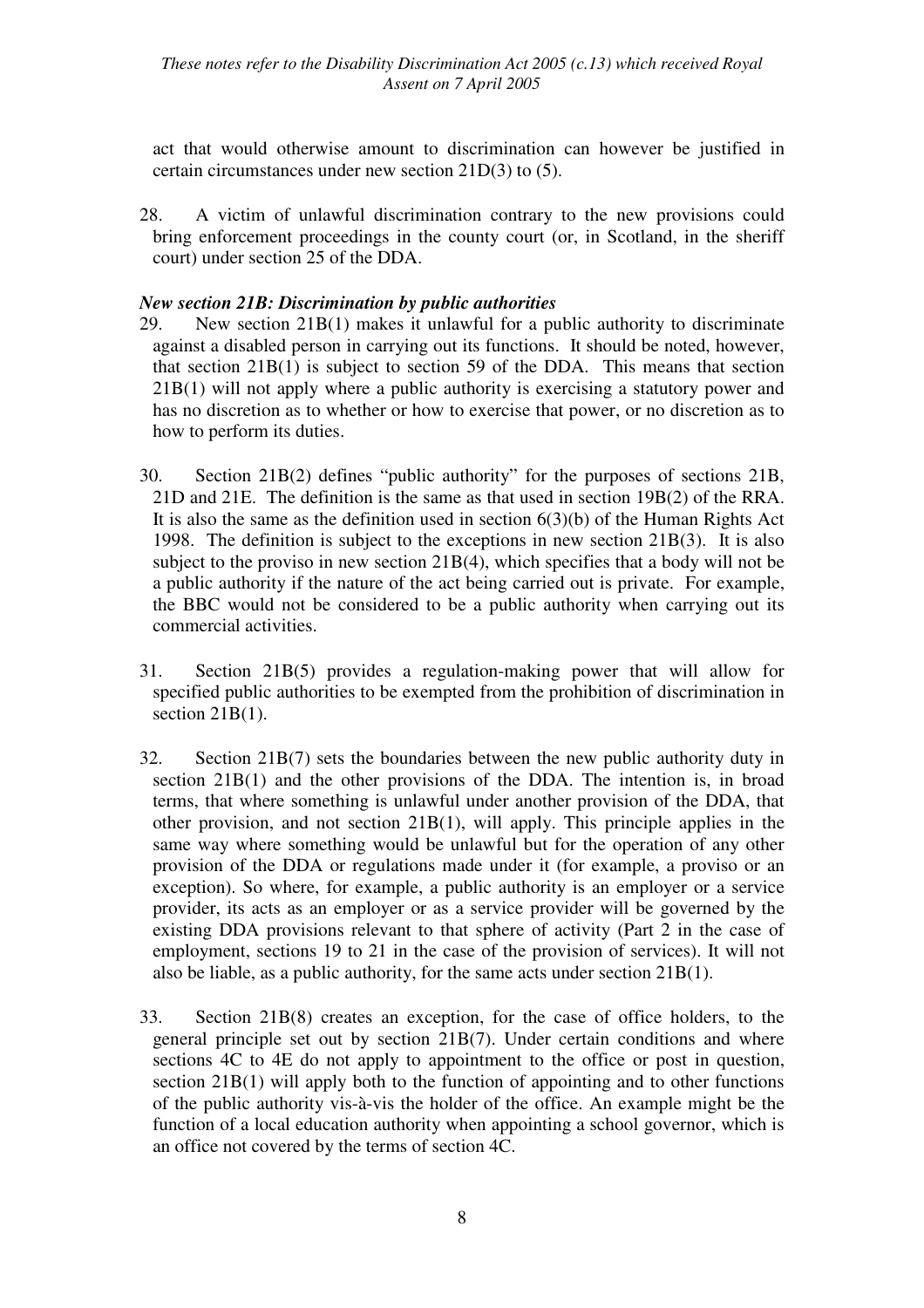34. Section 21B(9) creates, under certain conditions, a further exception to the general principle created by section 21B(7) for the case of certain elected office or post holders. Under certain conditions and where sections 4C to 4E do not apply to appointment to the office or post in question, section 21B(1) will apply to functions of a public authority in relation to a candidate or prospective candidate for certain public offices or posts and to functions of the authority vis-à-vis the elected office holder once he holds office. This means, for example, that functions of a local education authority in organising an election of parent school governors would be covered by section 21B(1). The election itself is not a function of a public authority and is not covered by section 21B(1). The functions of the public authority in relation to the parent governor, once elected, would also be covered by section 21B(1).

#### *New section 21C: Exceptions from section 21B(1)*

- 35. New section 21C sets out a number of functions to which section 21B(1) will not apply. New section 21C(1), (2) and (3) provide exemptions from section 21B(1) for judicial and legislative acts. There is also an exemption in new section 21C(4) concerning the institution of criminal proceedings.
- 36. There is a regulation-making power in new section 21C(5) which will allow other functions to be exempted from the effect of the prohibition of discrimination in new section 21B(1).

#### *New section 21D: Meaning of "discrimination"*

- 37. New section 21D defines the meaning of discrimination for the purposes of section 21B(1). The definition of discrimination mirrors, insofar as it is possible to do so, the definition of discrimination used for service providers in section 20 of the DDA.
- 38. There are two forms of discrimination. The first form is set out in new section 21D(1) and is the less favourable treatment of a disabled person for a reason related to his disability, where the public authority cannot show that the treatment in question is justified under section 21D(3), (5) or (7)(c).
- 39. The second form of discrimination is set out in new section 21D(2). In order for this sort of discrimination to be proved, an individual must show that, to his or her detriment, the public authority has failed to comply with a duty imposed by new section 21E, and the authority must be unable to show that its failure is justified under new section  $21D(3)$ , (5) or (7)(c).

#### *New section 21D(3) to (5): Justification*

- 40. New section 21D(3) to (5) deal with the way in which a public authority may justify treatment or a failure to comply with the section 21E duty that indicates a prima facie breach of section 21D(1) or 21D(2).
- 41. New section 21D(5) sets out one possible justification: the public authority concerned must show that the treatment, or failure to comply with the section 21E duty, is a proportionate means of achieving a legitimate aim. It is envisaged that a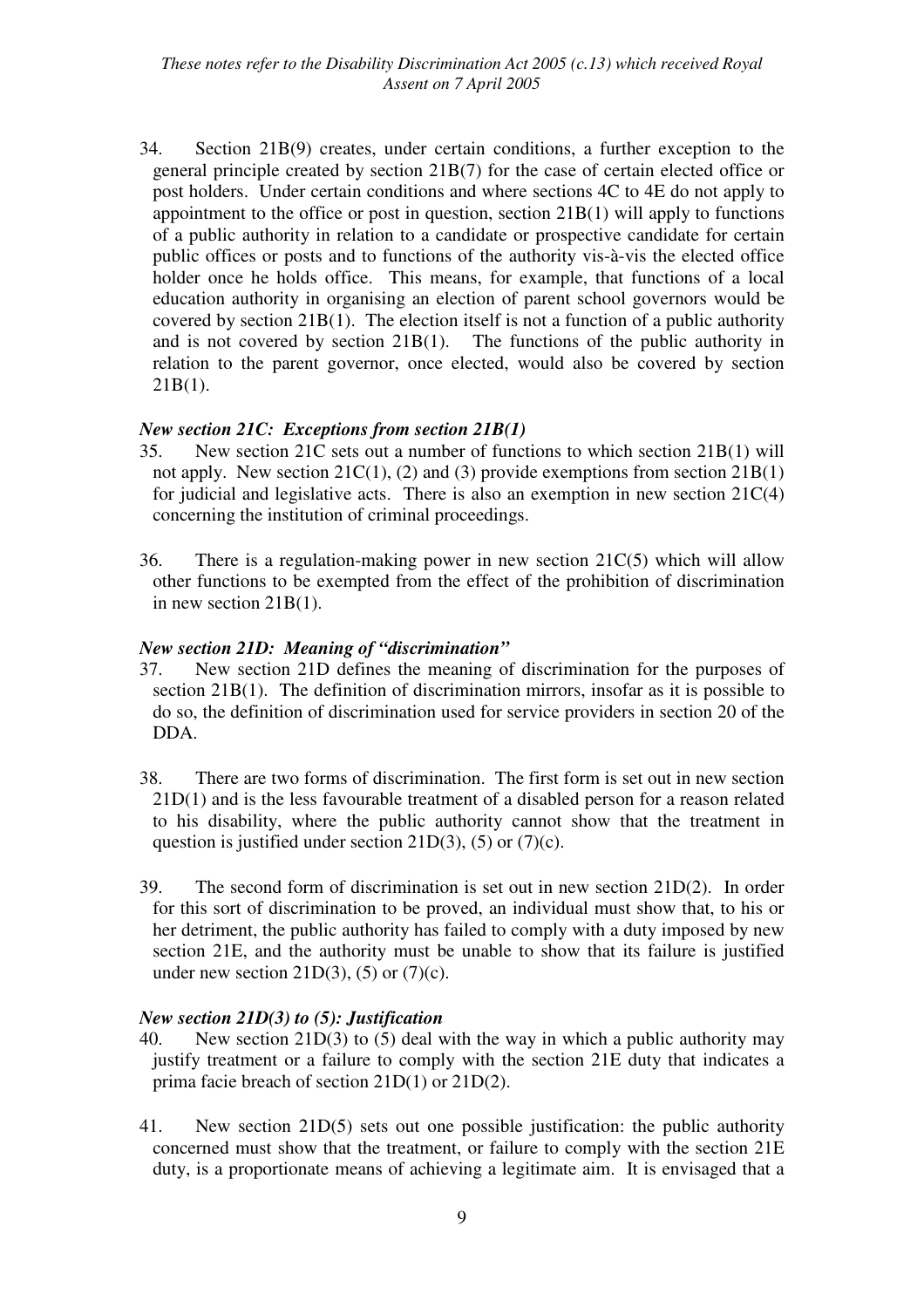public authority will be able to rely on this justification only in relation to matters of public interest (for example, the detection of crime) that, subject to an assessment of proportionality, can be said to be sufficiently important to override the right conferred by new section 21B(1). There is a regulation-making power in new section  $21D(7)(b)$  to provide that this justification should not apply in certain circumstances and to amend or remove the justification. In connection with this power, see also the new section 67(3A) inserted by paragraph 33(4) of Schedule 1.

- 42. New section 21D(4) sets out further conditions of justification. A public authority has to satisfy the requirements of new section 21D(3) in order to justify the discriminatory treatment or failure.
- 43. A public authority must first show that it holds the opinion that one or more of the conditions set out in section 21D(4) is satisfied. These conditions concern: health and safety (new section  $21D(4)(a)$ ); incapacity to give consent (new section  $21D(4)(b)$ ; and protecting the rights and freedoms of others (new section  $21D(4)(d)$ ). There is also a justification relating to extra costs (new section  $21D(4)(c)$  that is available only in relation to less favourable treatment discrimination, as defined in section 21D(1).
- 44. Once a public authority proves that it holds the opinion that one of these conditions is satisfied, it must then show – on the basis of new section  $21D(3)(b)$  – that it is reasonable, in all the circumstances of the case, for it to hold that opinion. If both of the steps in new section 21D(3) are satisfied, then the public authority can justify the less favourable treatment or failure to comply with the section 21E duty.
- 45. New section 21D(6) contains a regulation-making power in relation to the public authority's assessment of justification for its acts. This power would allow the Secretary of State to stipulate the circumstances in which it is or is not reasonable for the public authority to hold the opinion mentioned in subsection (3)(a). The regulation-making power will apply in relation to a public authority's ability to justify less favourable treatment or a failure to comply with the reasonable adjustment duty: the power will allow circumstances to be stipulated in which it is, and is not, reasonable for a public authority to hold the opinion that a condition of justification applies.
- 46. New section 21D(7)(a) provides a regulation-making power to amend, or remove, a condition of justification listed in new section 21D(4), or to make provision for a justification not to apply in specified circumstances. New section  $21D(7)(b)$  is mentioned in the note on new section  $21D(5)$  above. New section  $21D(7)(c)$  gives a regulation-making power to add new justifications to those already existing in new section 21D(3) to (5).

#### *New section 21E: Making of adjustments by public authorities*

47. New section 21E imposes, on public authorities carrying out functions, duties equivalent to those imposed on service providers by section 21 of the DDA. In broad terms, new section 21E puts public authorities under a duty to make reasonable adjustments for disabled persons (such as adjustments to procedures,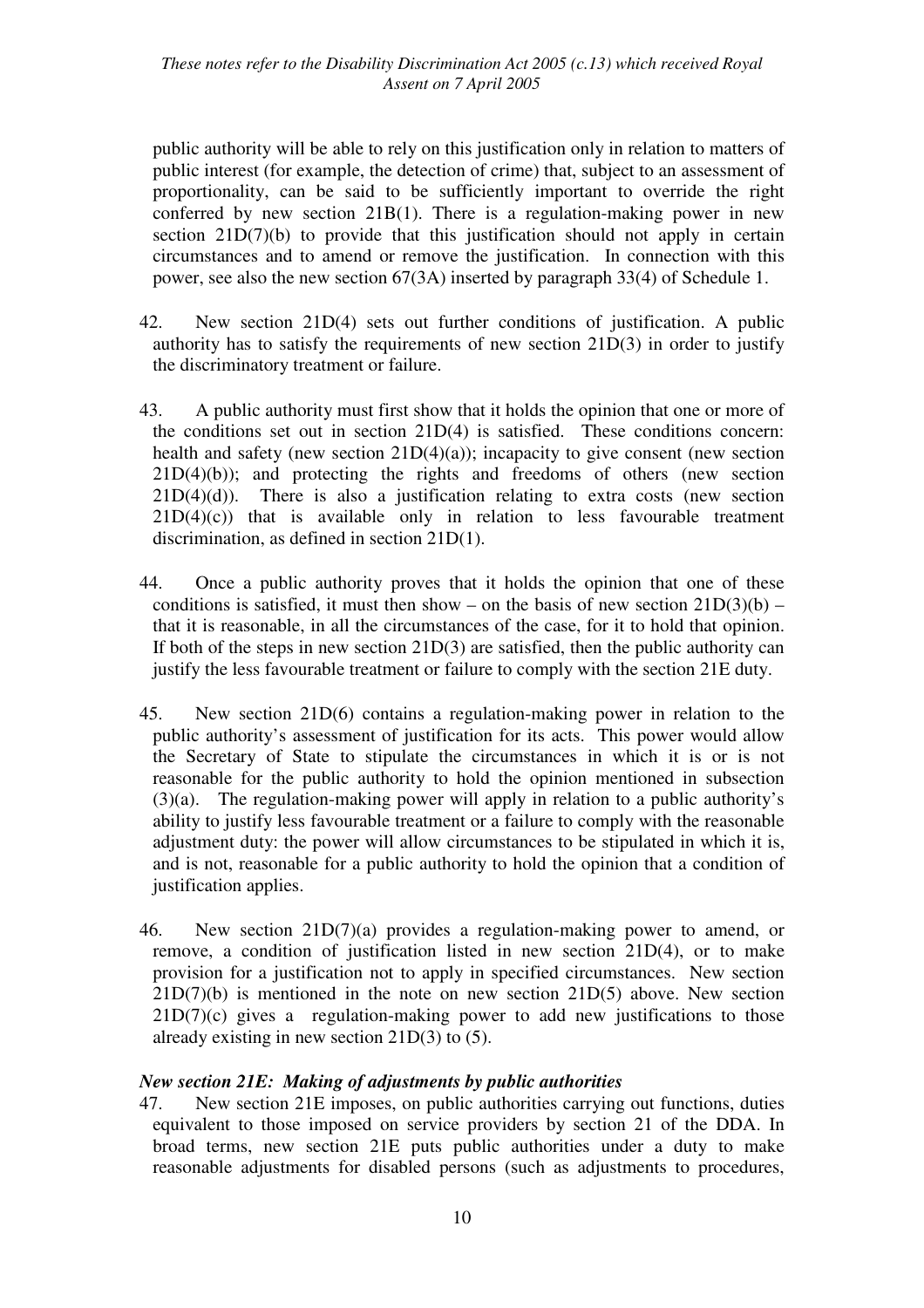alterations to the physical features of buildings or the provision of an auxiliary service such as a BSL interpreter), where such persons are – by reason of their disability – disadvantaged in some way by, or in relation to, the carrying-out of the function. The duty requires public authorities to anticipate the requirements of disabled persons and the adjustments that may need to be made for them.

- 48. For the purposes of this section, two different aspects of public functions are considered separately:
	- First, the possibility that the exercise of a function may confer benefits on people affected by the exercise of the function. For example, that would be the case where a local authority is making grants to members of the public. In these cases, the provisions require public authorities to make reasonable adjustments when failing to make such an adjustment would make it 'impossible or unreasonably difficult' for a disabled person to receive such a benefit.
	- Second, the possibility that the exercise of a function may subject people affected by its exercise to a detriment. For example, that would be the case where a law enforcement agency exercises a power to arrest or detain members of the public. In these cases, the provisions require public authorities to make reasonable adjustments in order to avoid making it 'unreasonably adverse' for disabled people to experience being subjected to the detriment.
- 49. The so-called trigger for the duty to make a reasonable adjustment will therefore depend on whether the carrying-out of the function is capable of conferring a benefit or subjecting a person to a detriment.
- 50. When the relevant trigger is met, new section 21E(1) and (2) places a duty on a public body to take reasonable steps to change policies, practices or procedures (such as waiving a requirement in certain circumstances to fill out a form in writing). This duty is analogous to section 21(1) of the DDA.
- 51. When the relevant trigger is met, new section 21E(3) and (4) places a duty on a public body to take reasonable steps to deal with a physical feature (for example, installing a ramp as an alternative to steps). This duty is analogous to section 21(2) of the DDA.
- 52. New section 21E(5)(a) allows regulations to prescribe matters that can be taken into account when deciding whether the means of avoiding a physical feature (new section  $21E(4)(c)$ ) or an alternative method of carrying out the function (new section  $21E(4)(d)$ ) is reasonable. New section  $21E(5)(b)$  gives a regulation-making power to allow categories of public bodies to be specified to which the duty to make reasonable adjustments to physical features in section 21E(4) does not apply.
- 53. When the relevant trigger is met, new section 21E(6) and (7) places a duty on public authorities to take reasonable steps to provide auxiliary aids or services (such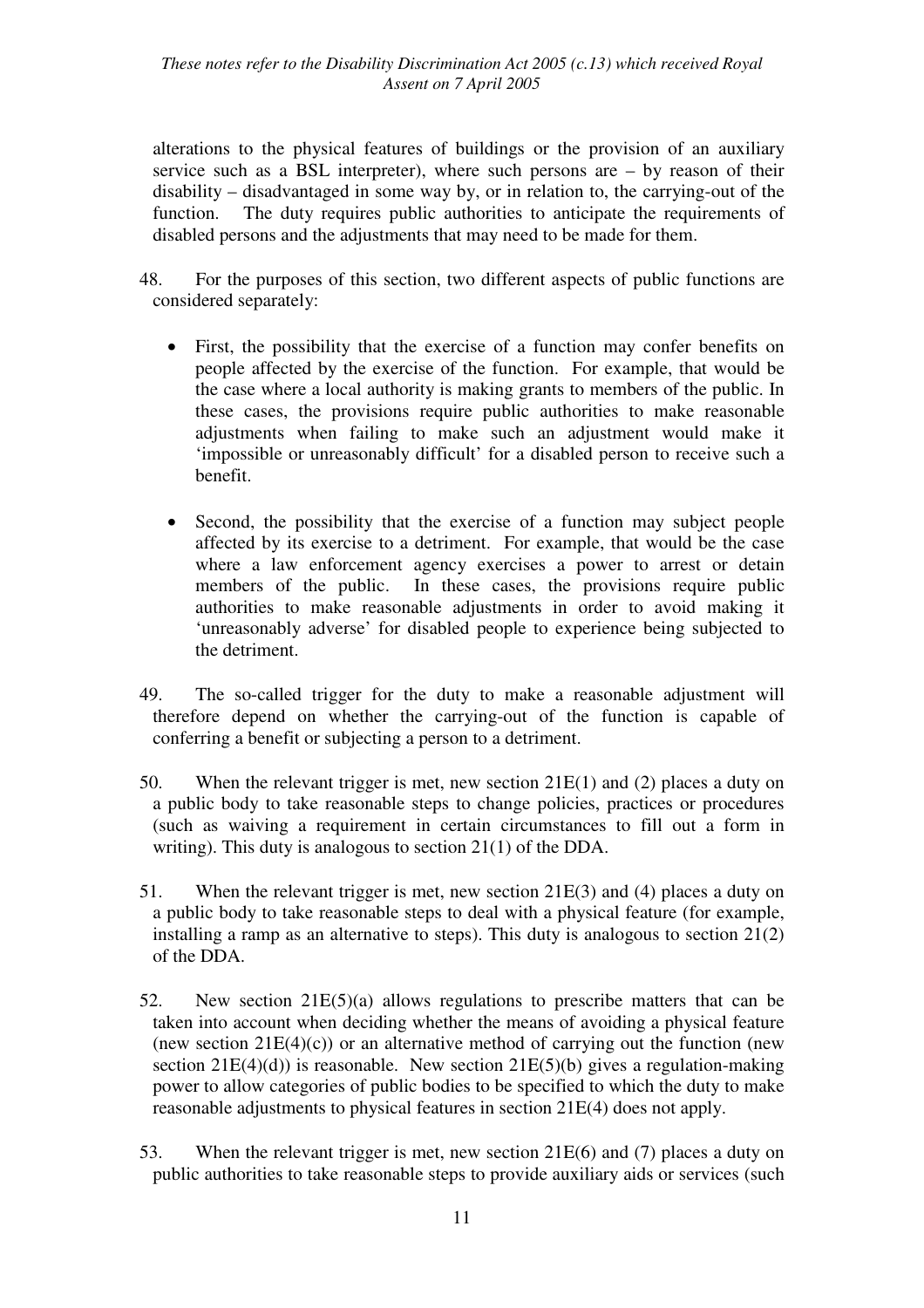as notification of a decision on audio tape). This duty is intended to be analogous to section 21(4) of the DDA.

54. New section 21E(10) makes it clear that a breach of a duty imposed by section 21E is not actionable as such. Rather the duties are for the purposes of determining whether a public body has discriminated against a disabled person for the purposes of section 21B(1).

## **Section 3: Duties of Public Authorities**

- 55. This section amends the DDA by inserting a new Part 5A following section 49. The effect of this is to introduce into the DDA provisions which impose on public authorities duties relating to disabled people that are similar to those imposed by section 71 of the Race Relations Act 1976 (as substituted by the Race Relations (Amendment) Act 2000, section 2).
- 56. The new Part 5A is intended to ensure that bodies which exercise public functions "mainstream" disability rights issues when exercising those functions. This means, in broad terms, that public bodies, when making decisions, or when developing or implementing a new policy, must make consideration of the needs of disabled people an integral part of the policy-making or decision-making process with a view to eliminating discrimination and harassment and to improving opportunities for, and promoting positive attitudes towards, disabled people. In addition, when exercising functions, bodies must take account of the need to encourage disabled people to take part in public life.

#### **New section 49A: General Duty**

- 57. New section 49A(1) sets out the six prongs of the duty. It requires a public authority, as defined in section 49B, to have due regard, when carrying out its functions, to the need to eliminate unlawful discrimination against disabled people, the need to eliminate disability-related harassment of disabled people, the need to improve equality of opportunity for disabled people, the need to promote positive attitudes towards disabled people, and the need to encourage participation by disabled people in public life. The duty will be enforceable through judicial review.
- 58. New section 49A(1)(d) requires public authorities to have due regard to the need to take steps to take account of disabled persons' disabilities or, in effect, to have due regard to the need to take steps to overcome the effects of disabilities. This underlines that 'equality of opportunity' cannot be achieved simply by treating disabled and non-disabled people alike, and recognises the long-standing principle that it is sometimes necessary to take positive steps to overcome the barriers faced by disabled people by making reasonable adjustments (such as providing information in different formats) or by making special provision for disabled people's needs (such as providing specialist transport services when public transport is inaccessible).
- 59. New section 49A(2) makes it clear that compliance with the general duty in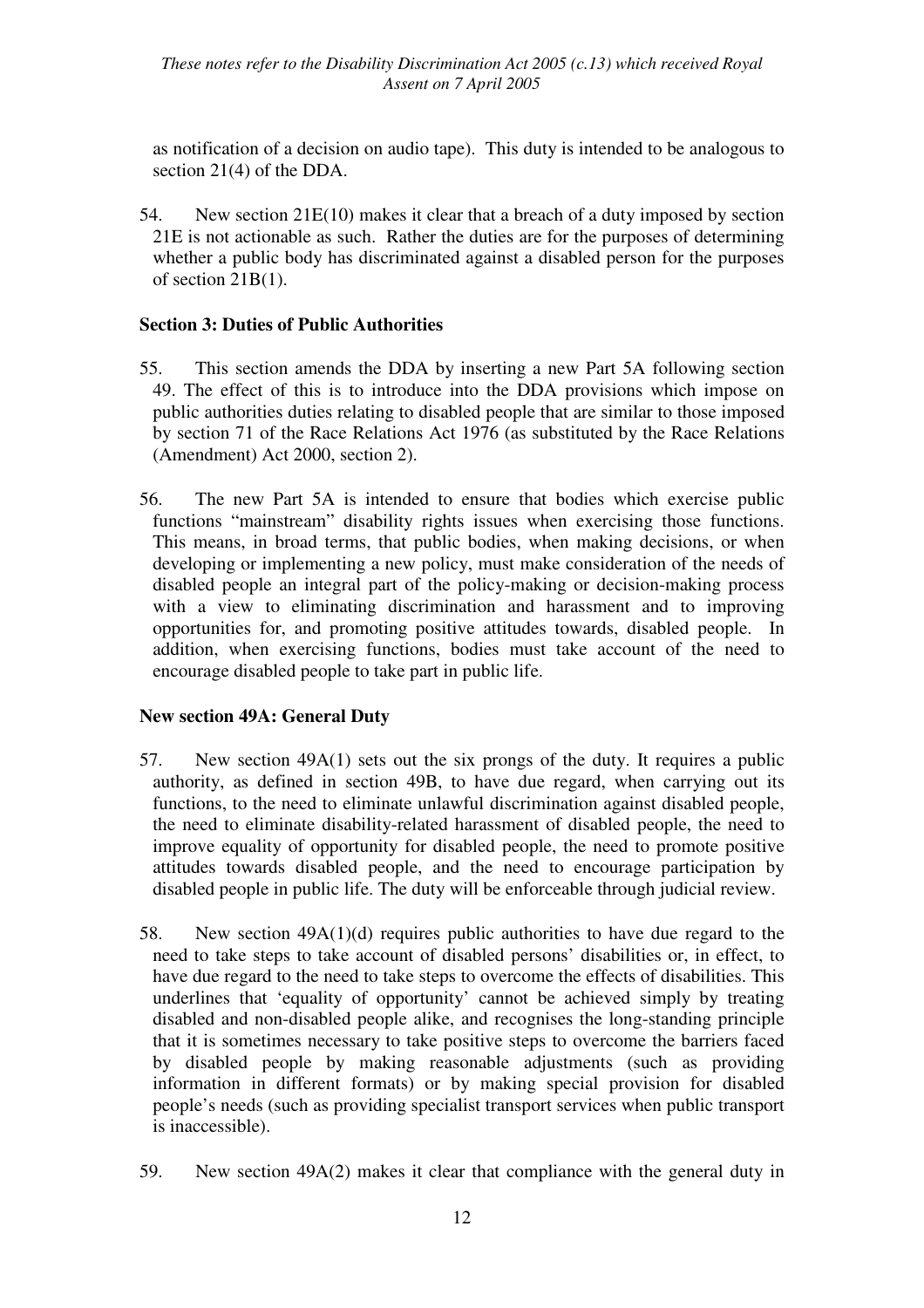section 49A(1) will not detract from a public authority's obligations to comply with other provisions of the DDA.

#### *New section 49B: Meaning of "public authority" in Part 5A*

- 60. New section 49B(1) defines "public authority" for the purposes of section 49A. The definition in new section 49B(1)(a) is the same as the definition used in new section 21B(2) (to be inserted by section 2).
- 61. The definition of "public authority" in new section  $49B(1)(a)$  is also the same as that used in section 6(3)(b) of the Human Rights Act 1998. It is subject to the proviso in new section 49B(2), which provides that a body will not be a public authority if the nature of the act being carried out is private. For example, the Law Society is likely to be covered in respect of its statutory functions such as those relating to the regulation of solicitors, but not its private functions - for example the representation of the interests of the profession in dealings with Government.
- 62. The list of bodies subject to the equivalent race duties (see Schedule 1A to the Race Relations Act 1976, as inserted by the Race Relations (Amendment) Act 2000) was compiled with regard to the Human Rights Act definition of "public authority", and so it is expected that the range of bodies covered by the definition in new section 49B will be similar. The definition will certainly include Government Departments, local authorities, the police and other governmental organisations.
- 63. New section 49B(1)(b) excludes certain bodies from the definition of public authority, in particular the Scottish Parliament and the bodies listed in section 21B(3) (see section 2), for example the Houses of Parliament and the intelligence agencies.
- 64. New section 49B(3) provides a power, by regulations, to exclude certain bodies from the definition of public authority for the purposes of Part 5A. It could be used, for example, to clarify the situation where there was doubt as to whether a body was covered or not, or to exclude bodies altogether where there were good policy reasons as to why they should not be covered by the section 49A(1) duty.

#### *New section 49C: Exceptions from section 49A(1)*

- 65. New section 49C(1) to (3) set out certain acts which are not subject to the duties in section 49A(1) such as judicial acts, legislative acts, and acts relating to employment in the armed forces.
- 66. New section 49C(4) provides a power to define in regulations other acts in relation to which duties under section 49A(1) will not apply. This would enable, for example, regulations to clarify the situation where there was doubt as to whether an act was covered or not, or to exclude particular types of act from those duties where there would be good policy reasons as to why they should not be covered.

## *New section 49D: Power to impose specific duties*

67. New section 49D(1) to (4) will provide powers for the Secretary of State, in respect of all bodies other than certain Scottish bodies, and for the Scottish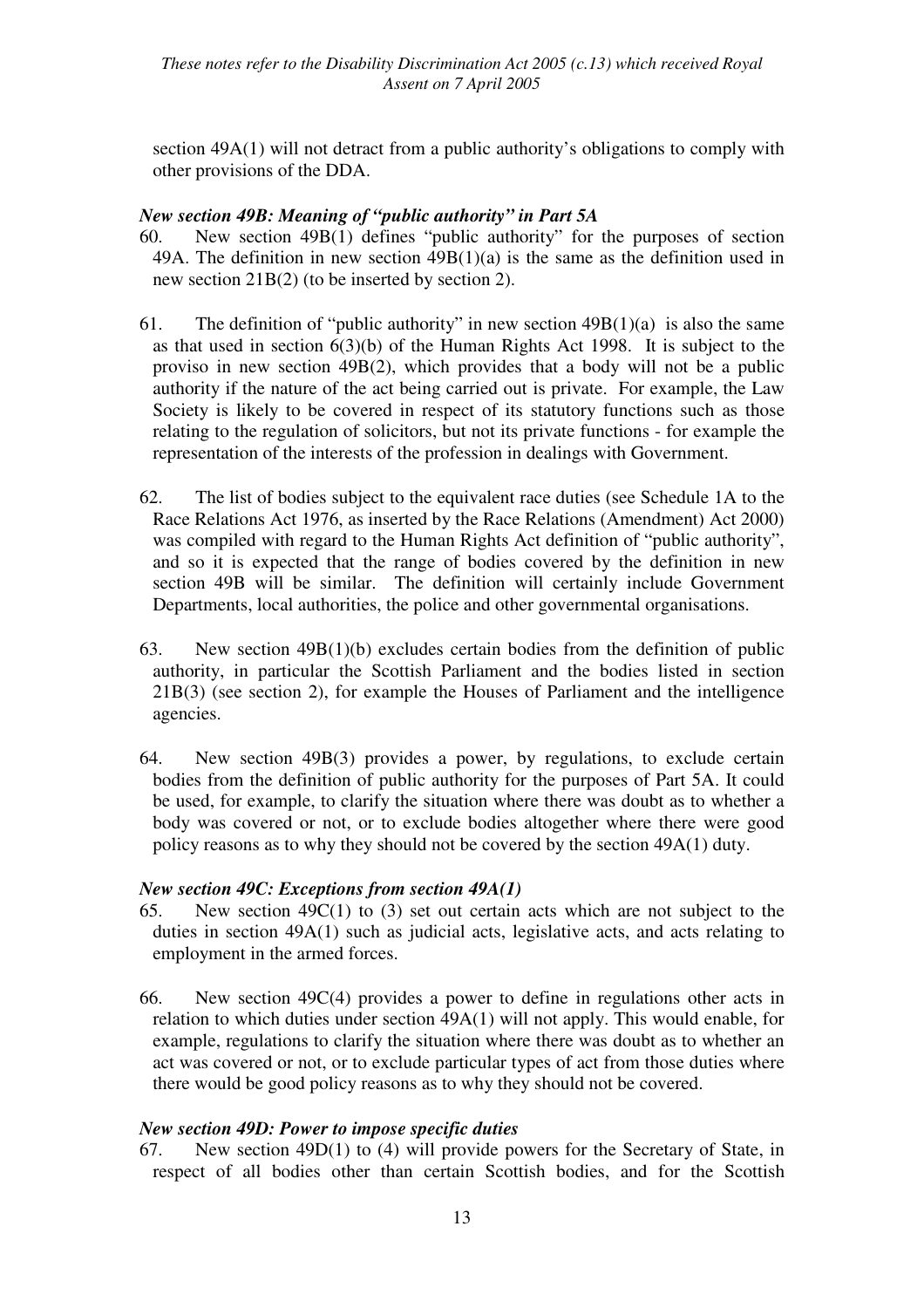Ministers in respect of those Scottish bodies, to impose by regulations specific duties on bodies to assist the bodies in the performance of their duties under section 49A(1). Such duties may involve, for example, some organisations having to produce disability equality schemes, or carry out certain types of monitoring.

- 68. In the case of cross-border public authorities (within the meaning of section 88(5) of the Scotland Act 1998), the Secretary of State may impose, by regulations, duties in respect of their functions which are not Scottish functions, and the Scottish Ministers may impose, by regulations, duties in respect of their Scottish functions. New section 49D(8) requires that, before placing cross-border public authorities under specific duties, the Secretary of State must consult the Scottish Ministers. Similarly, new section 49D(9) requires that, before placing cross-border public authorities under specific duties, the Scottish Ministers must consult the Secretary of State.
- 69. New section 49D(5) to (7) provide for other consultation requirements in relation to regulations under section 49D(1) to (4).

## *New section 49E: Compliance notices*

70. New section 49E sets out the framework for the enforcement of specific duties imposed by regulations under new section 49D. The Disability Rights Commission may serve a compliance notice on a public authority where it is satisfied that the authority is not complying with any specific duty imposed by such regulations. A compliance notice would require the public authority to comply with the duty concerned and also to inform the Disability Rights Commission of the steps it has taken (or is taking) to do so. It could also require the public authority to give the Disability Rights Commission other information that may be required in order to verify that the duty has been complied with.

#### *New section 49F: Enforcement of compliance notices*

- 71. New section 49F contains provisions about the enforcement of compliance notices. New section 49F(1) and (2) enable the Disability Rights Commission to apply to a county court, or in the case of Scotland a sheriff court, for an order to supply information where it believes that a public authority has not provided, or intends not to provide, information requested under section 49E, and for the court to grant such an order where the relevant conditions are met.
- 72. New section 49F(3) and (4) enable the Disability Rights Commission, at the end of the time specified in a compliance notice issued under section 49E, to apply to a county court, or in the case of Scotland a sheriff court, for an order that the public authority concerned must comply with a duty imposed by regulations made under new section 49D. The court has powers to grant such an order where it is satisfied that the duty has not been complied with.
- 73. New section 49F(5) makes it clear that the only sanctions for not complying with a duty under section 49D are those set out in sections 49E and 49F.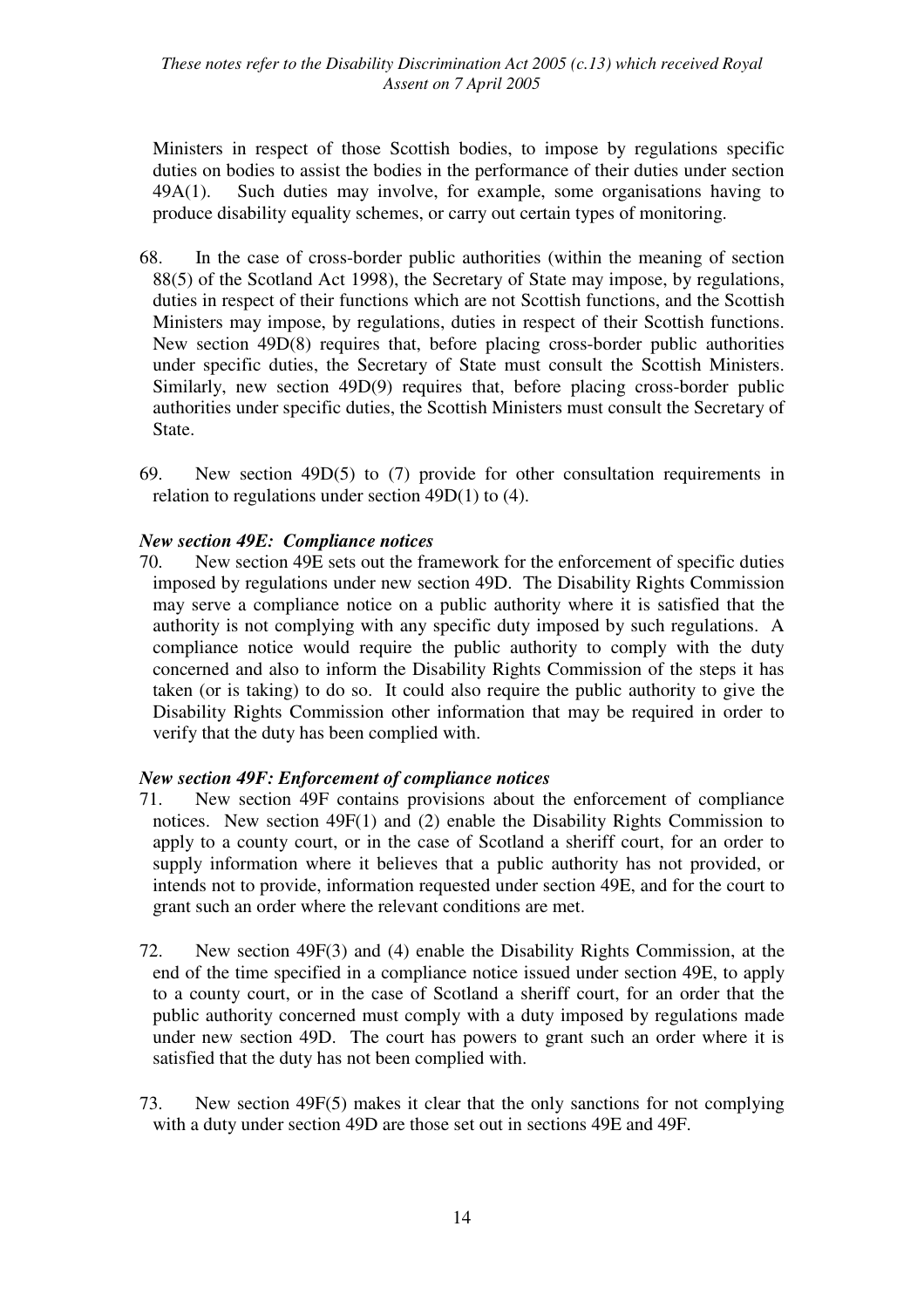## **Section 4: Police**

74. Section 4 amends section 64A of the DDA (inserted into the DDA with effect from 1 October 2004 by the Amendment Regulations) so as to insert provisions analogous to those contained in section 76A(4) to (6) of the Race Relations Act 1976 (as inserted by the Race Relations (Amendment) Act 2000, section 4). As amended by section 4, section 64A will set out who the correct defendant is in the case of a claim of discrimination being made against a police officer under Part 3 of the DDA (for example, where it is alleged that a police officer has discriminated against a disabled person when carrying out a function). The section also authorises payment from the police fund of compensation or of costs of settlement in relation to such a claim.

## **Section 5: Application of sections 19 to 21 of the 1995 Act to transport vehicles**

- 75. Section 5 inserts a new section 21ZA into the DDA. Paragraph 13(3) of Schedule 1 removes the existing exclusion of transport services from sections 19 to 21 of the DDA. This is replaced by the more precise exclusion in new section 21ZA(1) and (2), i.e. one relating only to transport services consisting of the provision and use of a vehicle. Section 21ZA(3) then confers a regulation-making power to enable such services to be brought within the scope of those sections (which make it unlawful to discriminate against a disabled person in the provision of goods, facilities and services). This will enable those sections to be applied in whole or in part to different transport vehicles at different times.
- 76. Section 21ZA(1) excludes, subject to section 21ZA(3), transport services which involve the provision or use of a vehicle from the provisions of section  $19(1)(a)$ , (c) or (d) of the DDA. Under section  $21ZA(1)(a)$ , discrimination is excluded if it arises through the provision, or non-provision, of a vehicle. Under section 21ZA(1)(b), discrimination is excluded if it arises through the provision, or non-provision, of services to a person whilst travelling in a vehicle. This would, for example, apply to the sale of tickets on board a train.
- 77. Section 21ZA(2) excludes, subject to section 21ZA(3), transport services which involve the provision or use of a vehicle from the provisions of section 21(1), (2) and (4) of the DDA (duty to provide adjustments). It specifies that it will not be reasonable for the service provider to have to take steps which would involve altering or removing a physical feature of a transport vehicle. It also specifies that it will not be reasonable to require a transport operator to have to take steps affecting whether vehicles are provided or what type of vehicle is provided, or to have to take steps affecting the services provided within a vehicle.
- 78. Section 21ZA(3) provides a power to make regulations to disapply the exclusion in sections 21ZA(1) and (2). This power will enable the exclusion to be lifted in respect of different types of vehicle at different times. Furthermore, it will enable the exclusion to be lifted for particular types of service within generic modes of transport at different times. For example, the exclusion could be lifted for all public transport vehicles at a particular time, but applied to aviation and marine vehicles at a later date if considered necessary.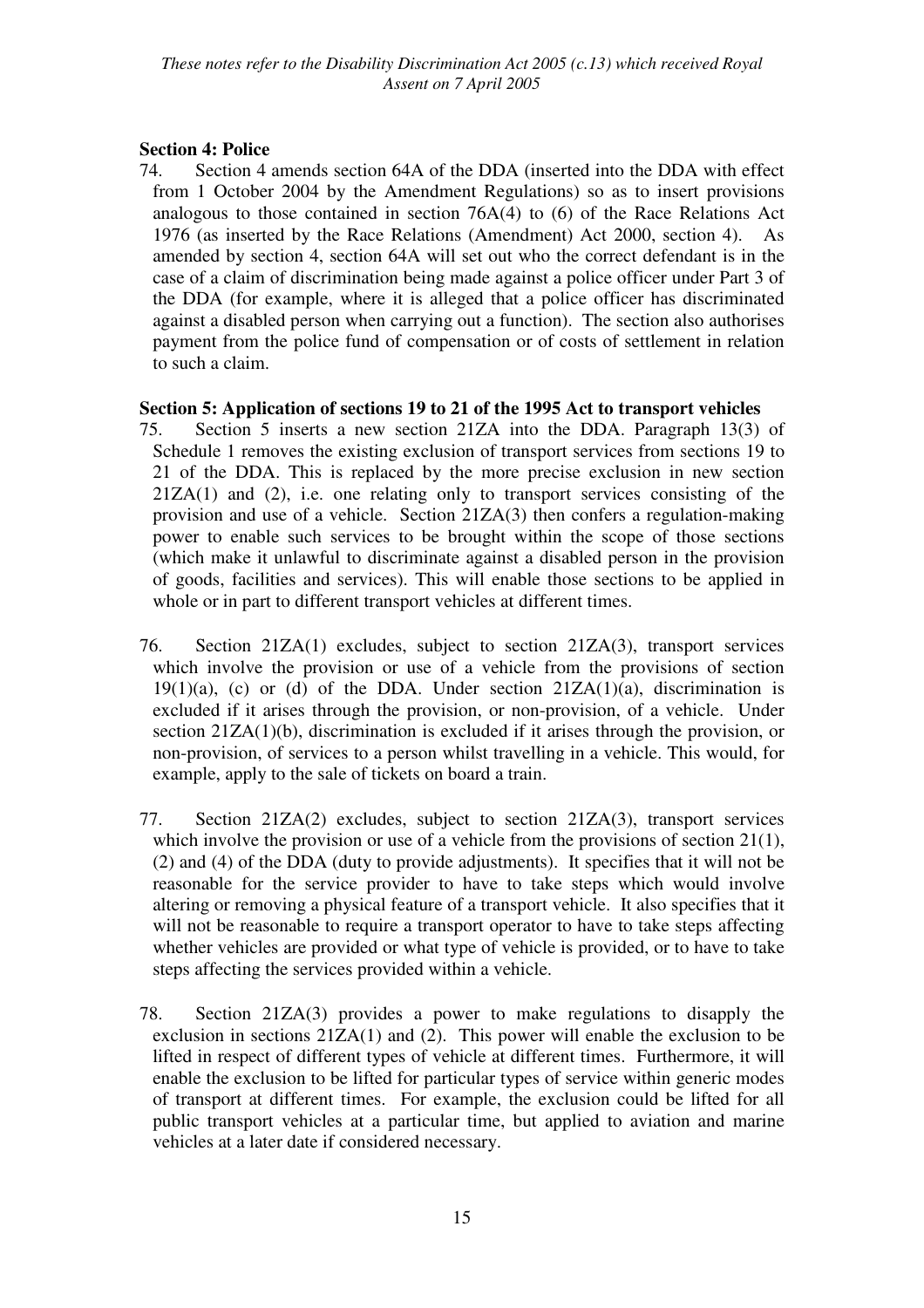#### **Section 6: Rail vehicles: application of accessibility regulations**

- 79. Section 46 in Part 5 of the DDA gives the Secretary of State power to make rail vehicle accessibility regulations ("RVAR") for the purposes of securing that it is possible for disabled persons to get on and off regulated rail vehicles in safety and without unreasonable difficulty, and to be carried in such vehicles in safety and in reasonable comfort. Section 6(1) inserts a new sub-section (4A) into section 46, the effect of which is to require the Secretary of State to exercise the power in section 46(1) to make accessibility regulations so as to ensure that all rail vehicles are regulated, i.e. subject to provisions of the RVAR, no later than 1st January 2020. This requirement does not disturb the power under section 46(5) of the DDA under which RVAR may make different provision for different vehicles, the same types of vehicles used in different circumstances, or in different circumstances. Neither does it affect the power under section 47(1) to exempt vehicles from requirements of RVAR or prevent such orders being made or having effect after 1st January 2020.
- 80. Section 46(6) defines a "rail vehicle" for the purposes of the section as a vehicle "constructed or adapted to carry passengers on any railway, tramway or prescribed system; and first brought into use, or belonging to a class of vehicle first brought into use, after 31st December 1998". Section 6(2) replaces this definition by removing the second part of it, so that there is no 'start date'. This change enables the Secretary of State to achieve his policy objective of applying RVAR to rail vehicles first brought into use before 1st January 1999, and also to newer vehicles which are of the same type as ones first used before RVAR came into force on 1st January 1999. This change of definition will enable the Secretary of State to set the date in RVAR by which time all rail vehicles must comply with requirements of the regulations, although that date may not be later than 1st January 2020. Together with the power in the existing section 46(5), it also means that the Secretary of State can provide for RVAR to apply to rail vehicles which are not currently regulated (i.e. not subject to RVAR) when they are refurbished, and prescribe the extent to which they must conform.
- 81. Section 6(3) replaces existing section 47(1) of the DDA. Section 47(1) currently allows the Secretary of State to make exemption orders, authorising regulated rail vehicles to be used for carriage even though they do not comply with requirements of the RVAR which they are required to comply with. The new provision continues to allow the Secretary of State to make exemption orders in respect of regulated rail vehicles, but clarifies the law by specifically allowing exemptions from the operational requirements of RVAR as well as construction requirements. As well as restating the power to exempt the use of any rail vehicle of a specified description, or the use of any rail vehicle in specified circumstances, it expressly confers power to exempt the use of vehicles of a specified description in specified circumstances. So, for example, all the vehicles used on a particular railway, for example a heritage railway, could be exempted from some or all of the requirements of the RVAR.
- 82. New section 67(5A), which is inserted into the DDA by paragraph 33 of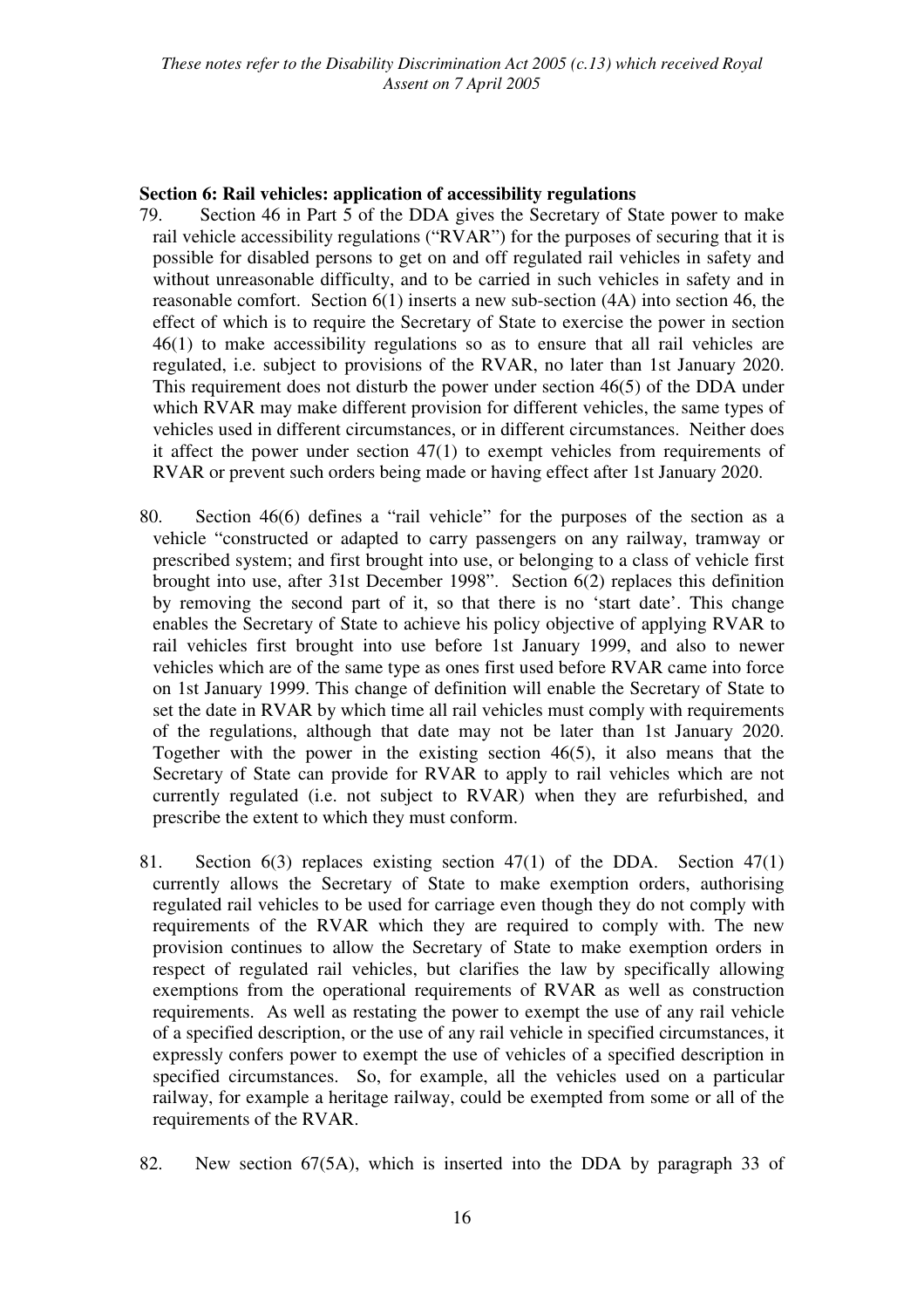Schedule 1, provides that exemption orders made under section 47(1) of the DDA may, at the discretion of the Secretary of State, be subject to either the draft affirmative or the negative resolution procedure. Section 6(4) inserts new section 67A into the DDA, which sets out the procedure for the exercise of this discretion. New section 67A(3) empowers the Secretary of State to make regulations setting out the criteria for the exercise of this discretion. The Secretary of State is required to consult the Disabled Persons Transport Advisory Committee, and other appropriate bodies, before making such regulations, which will be subject to the draft affirmative procedure. Until regulations made under new section 67A(3) are in force, exemption orders made under section 47(1) of the DDA will be subject to the draft affirmative resolution procedure. This will give greater parliamentary scrutiny over the making of exemption orders under section 47(1).

83. Section 6(5) inserts new section 67B into the DDA to require the Secretary of State to produce an annual report on rail vehicle exemption orders. The report will be produced for each calendar year, and must contain details of exemption orders made under section 47(1). It must also contain information about the consultation on both applications for exemption orders and the exercise of the discretion as to whether such orders should be subject to the negative or affirmative resolution procedure. The report may also include other information, for example, information about applications for exemption which have been rejected or only granted in part. The report is required to be laid before both Houses of Parliament.

#### **Section 7: Rail vehicles: accessibility compliance certificates**

84. This section inserts new sections 47A to 47C into the DDA, the effect of which will be to require prescribed rail vehicles to have a rail vehicle accessibility compliance certificate. It is intended that the requirement to have a certificate will apply to all new rail vehicles and vehicles that are refurbished. It also makes consequential amendments to sections 49 of the DDA (forgery and false statements) and 68(1) of the DDA (interpretation). The effect of these new sections, and corresponding changes to existing provisions, is to set up a RVAR certification scheme. The provisions include power for the Secretary of State to make regulations providing for the appointment of independent assessors who will be responsible for checking regulated rail vehicles for compliance against each RVAR requirement to which that vehicle is required to conform. They also empower the Secretary of State to make regulations setting out the procedure for obtaining certificates, including provisions for assessors to charge fees, and a mechanism for disputes between assessors and applicants for certificates to be referred to the Secretary of State. It is expected that for most rail vehicles (excluding trams and light rail systems) the RVAR compliance assessment will generally be carried out by the 'notified bodies' with responsibility for assessing vehicles under the high speed interoperability regime (Directive 96/48/EC, implemented by S.I. 2002/1166). The assessment of vehicles for RVAR compliance will be an integral part of the work of notified bodies in checking against the technical standards applied under that Directive.

#### *New section 47A: Rail vehicle accessibility compliance certificates*

85. Section 47A(1) prohibits a regulated rail vehicle from being used for carriage unless a valid compliance certificate has been issued for that vehicle. It should be noted that this subsection applies only to vehicles prescribed in regulations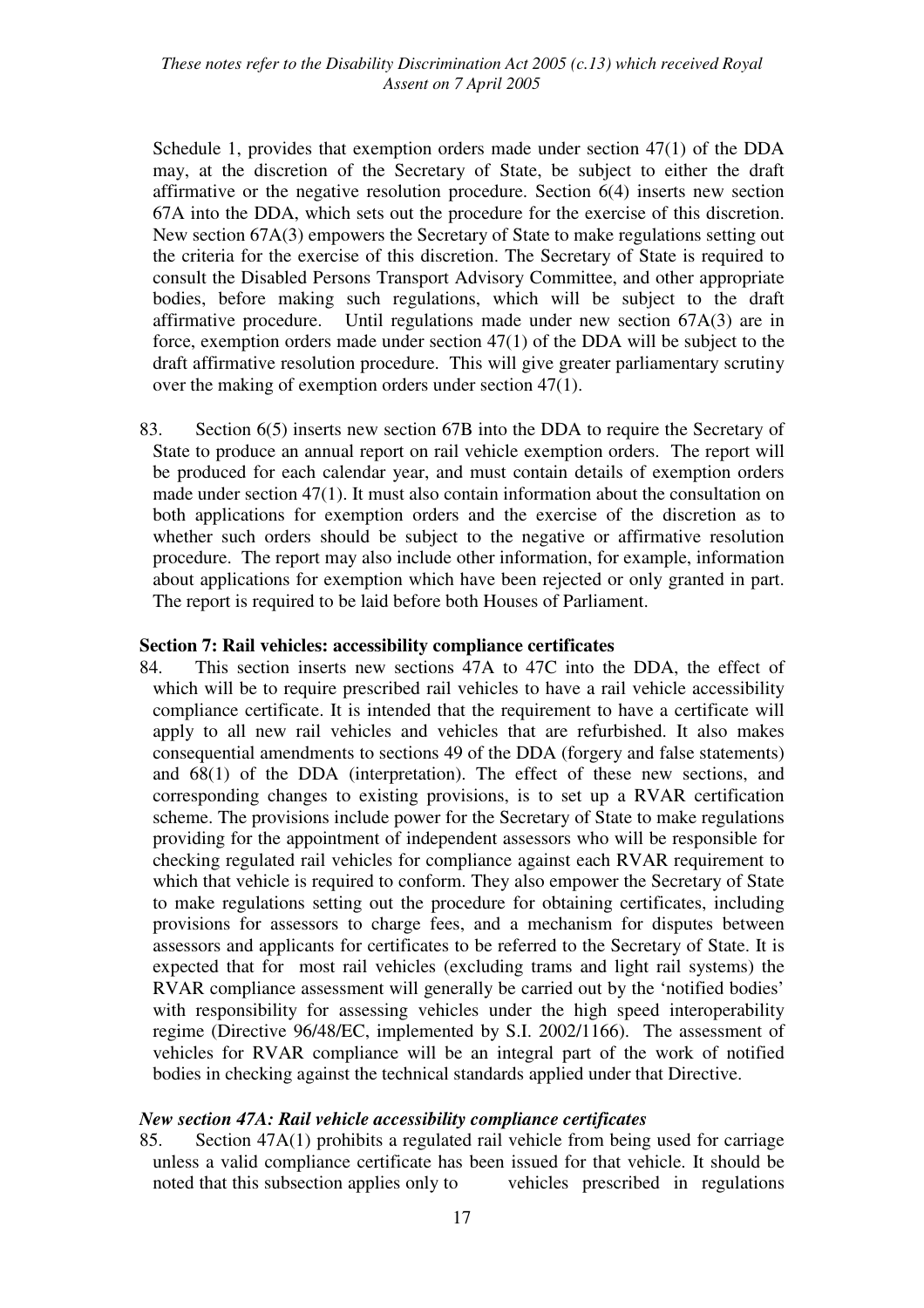made under subsection (2).

- 86. Subsection (2) is a regulation-making power which enables the Secretary of State to prescribe vehicles which will require a certificate. If, as intended, the power is exercised to prescribe new rail vehicles and rail vehicles that are refurbished, the power will also enable regulations to set a date from which time those vehicles will have to be certified.
- 87. Subsection (3) describes a rail vehicle accessibility compliance certificate. A certificate's purpose is to indicate that the Secretary of State is satisfied that a rail vehicle is compliant with those provisions of RVAR with which it is required to conform. The provisions with which vehicles are required to conform will be prescribed in the RVAR, including different requirements in the case of refurbished vehicles where, depending on the extent of the refurbishment work, not all the provisions may apply.
- 88. Subsection (4) provides a general power to enable certificates to be made subject to conditions. For example, an operator could be required to inform the Secretary of State if there was a change in the operating company or if the vehicle was used on a different service.
- 89. Subsections (5) and (6) make provision in respect of the refusal of the Secretary of State to issue a certificate. An applicant can ask the Secretary of State, within a timescale to be set in regulations, to review his decision. A fee can be charged for such a review. The Secretary of State must review the decision taking into account any written representations submitted by the applicant within the timescale set in regulations.

## *New section 47B: Rail vehicle accessibility compliance certificates: supplementary*

- 90. Section 47B(1) empowers the Secretary of State to make regulations with respect to compliance certificates, and other subsections set out examples of the provisions that may be included in such regulations. These relate in particular to the procedure relating to the application for and granting of certificates, and the conditions to which they may be made subject, together with provisions as to who may apply, and in what form.
- 91. Subsection (3)(c) enables regulations to specify the information that is to accompany an application for a certificate. In particular, the regulations may require an application to be accompanied by a report of a compliance assessment. Subsection (4) defines a "compliance assessment" as being an assessment of a rail vehicle against those provisions of RVAR with which it is required to conform. Subsection (5) stipulates that the regulations may provide for such assessments to be carried out by a person appointed by the Secretary of State, known as an "appointed assessor".
- 92. Subsection (6) applies in the event that regulations under subsection (1) do in fact require that an application for a certificate be accompanied by a report of a compliance assessment carried out by an appointed assessor. It provides that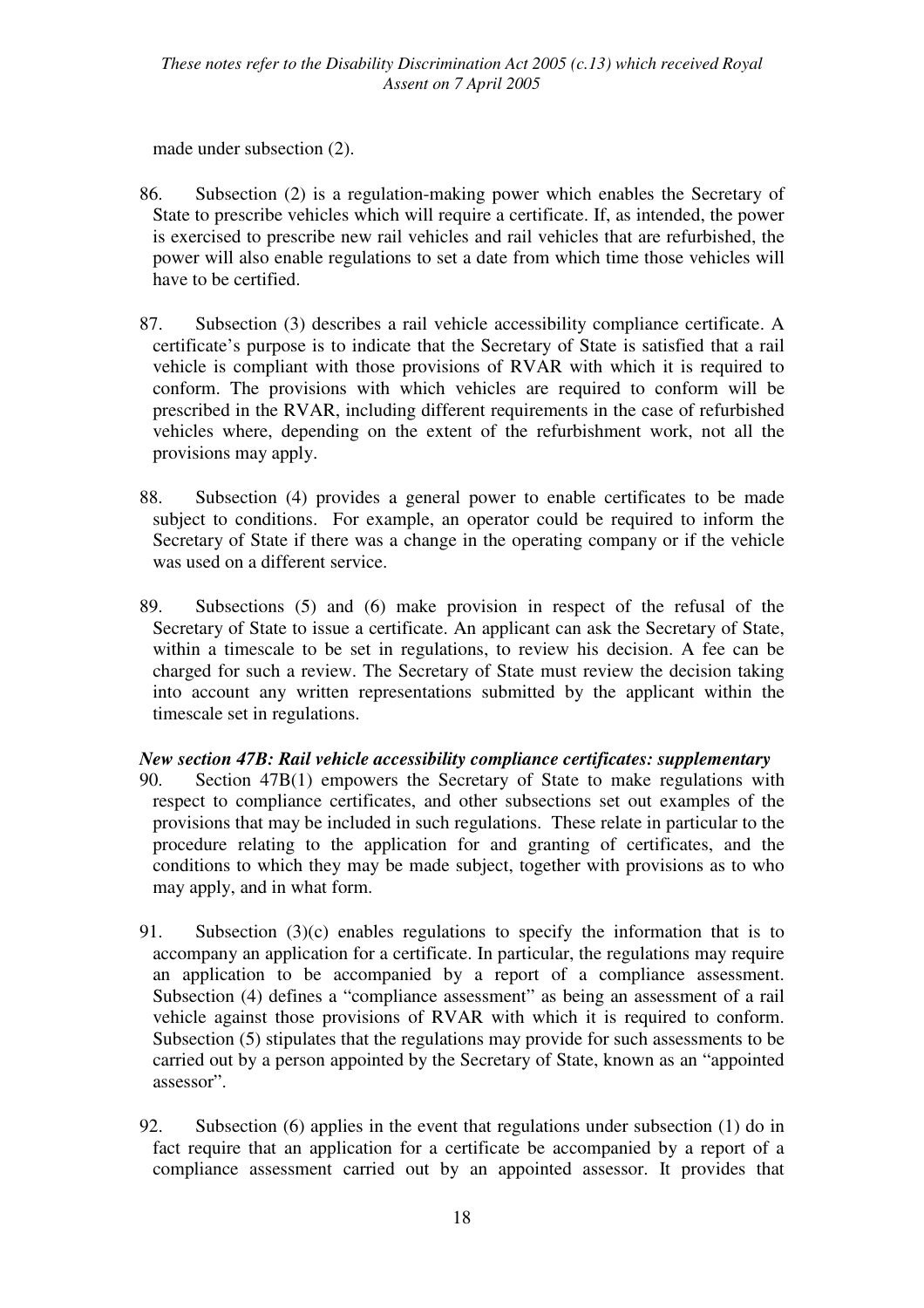regulations made under subsection (1) may include provisions about the appointment by the Secretary of State of appointed assessors and, under subsection (6)(b), the regulations may make provision for such assessors to charge fees in connection with their work in compiling a compliance assessment or a preassessment. Subsection  $(6)(d)$  requires the regulations to include provision for referral to the Secretary of State of any dispute between an appointed assessor and a person who requested a compliance assessment about what provisions of RVAR a vehicle should be assessed against or whether or not a vehicle complies with any particular requirement of RVAR.

93. Subsection (7) defines "compliance assessment" in subsection (6)(b) to (d) as including pre-assessment work, for example, giving an advance opinion on the final compliance of a new design feature. This will enable prospective applicants for compliance certificates to obtain a view from an appointed assessor as to the likely compliance of a particular design before embarking on the construction of the feature.

#### *New section 47C: Rail vehicle accessibility compliance certificates: fees*

- 94. Section 47C(1) empowers the Secretary of State to make regulations prescribing that fees should be charged for the carrying out of certain administrative tasks relating to the issuing of compliance certificates. Subsection (2) stipulates that any fees received by the Secretary of State under subsection (1) must be paid to the Consolidated Fund. Before making such regulations, the Secretary of State must consult representative organisations.
- 95. Section 7(2) inserts into section 49 of the DDA a new subsection (1)(e) and amends subsection (4). The effect of these amendments is to make it a criminal offence for a person, with intent to deceive, to forge, alter, use, lend, or allow another person to use a rail vehicle accessibility compliance certificate, or to make or have in his possession a document which resembles such a certificate. The amendment to section 49(4) makes it an offence to knowingly make a false statement in order to obtain a rail vehicle accessibility compliance certificate.

#### **Section 8: Enforcement and penalties**

96. Section 8(1) inserts new sections 47D to 47M into the DDA. The effect is to replace the criminal sanctions in existing section 46(3) and (4) for non-compliance with the RVAR (which are repealed – see paragraph  $27(a)$  of Schedule 1) with a civil enforcement regime which enables penalties to be levied. The new sections will enable the Secretary of State to issue an operator with an improvement notice, which sets a deadline for a non-compliance to be rectified. If the non-compliance continues after the improvement deadline, a final notice can be issued. If the final deadline is missed the Secretary of State can impose a penalty. An operator can lodge an objection with the Secretary of State against either the imposition or level of a penalty. The provisions also provide a right of appeal to the court.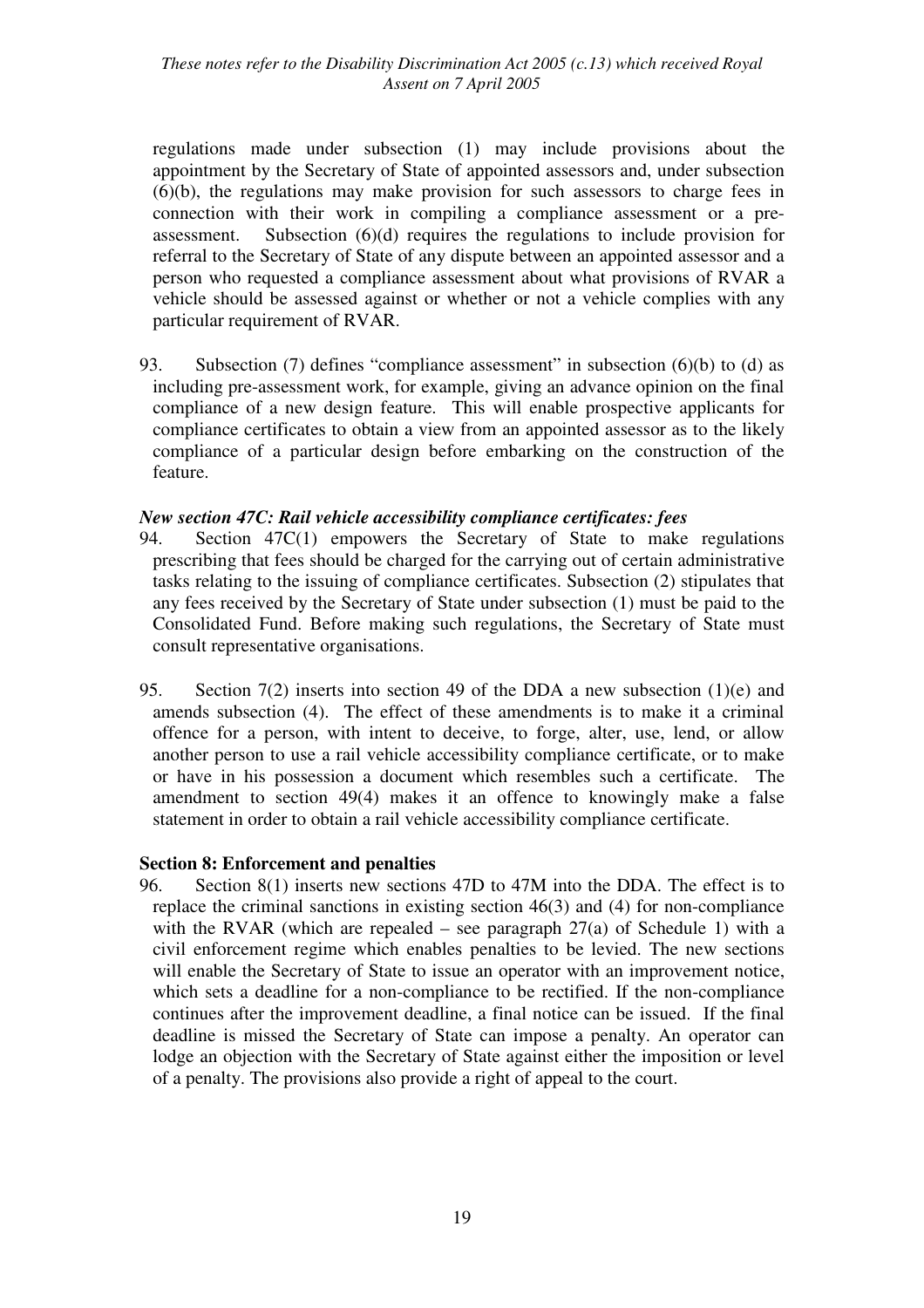## *New section 47D: Penalty for using rail vehicle without accessibility compliance certificate*

97. New section 47D allows the Secretary of State to require an operator to pay a penalty if he uses a regulated rail vehicle that does not have a valid accessibility compliance certificate issued under section 47A to carry passengers. New sections 47J to 47L contain detailed provision about penalties.

## *New section 47E: Penalty for using rail vehicle that does not conform with accessibility regulations*

98. This section sets out the procedure to be followed by the Secretary of State in respect of an operator of a regulated rail vehicle which appears not to comply with the construction requirements of the RVAR. The procedure involves the issuing of two notices (an improvement notice and a final notice) and, if the vehicle is used despite still being non-compliant with the RVAR, the Secretary of State may impose a penalty. The various timescales leading up to the imposition of the penalty are to be set out in regulations, but the Government has suggested in consultation that the final notice period should be two weeks.

## *New section 47F: Penalty for using rail vehicle otherwise than in conformity with accessibility regulations*

99. This section makes similar provisions to section 47E but in respect of vehicles used in a way which does not comply with the operational, rather than technical, requirements of RVAR. This might apply, for example, where the vehicle has the appropriate equipment to assist a disabled person in getting on or off the vehicle, but no member of staff is available to operate it.

#### *New section 47G: Sections 47E and 47F: inspection of rail vehicles*

100. This section sets out new powers of inspection, to be available where the Secretary of State has reasonable grounds for suspecting that a regulated rail vehicle does not conform with those provisions of RVAR with which it is required to conform. The section also grants similar powers of inspection following the issuing of notices under section 47E(1) or (4). The Secretary of State may authorise an 'inspector' to examine and test such vehicles and, for the purposes of exercising these powers, the inspector is empowered to enter premises at which he believes the vehicle to be kept, and to enter the vehicle. If an inspector is obstructed in the exercise of these powers the Secretary of State may, in certain circumstances, impose a penalty on the operator.

#### *New section 47H: Sections 47E and 47F: supplementary powers*

101. Subsection (1) enables the Secretary of State to issue a notice to an operator requiring him to provide information by a specified deadline to enable a rail vehicle which is described in that notice to be identified. This may be necessary, for example, where a member of the public reports a technical breach of the RVAR and knows the time and route of the journey on which the vehicle was being used but not the vehicle's fleet number. Under subsection (3), the Secretary of State may impose a penalty on the recipient of a notice under subsection (1) if they fail to provide the information required by the deadline, which must be a minimum of 14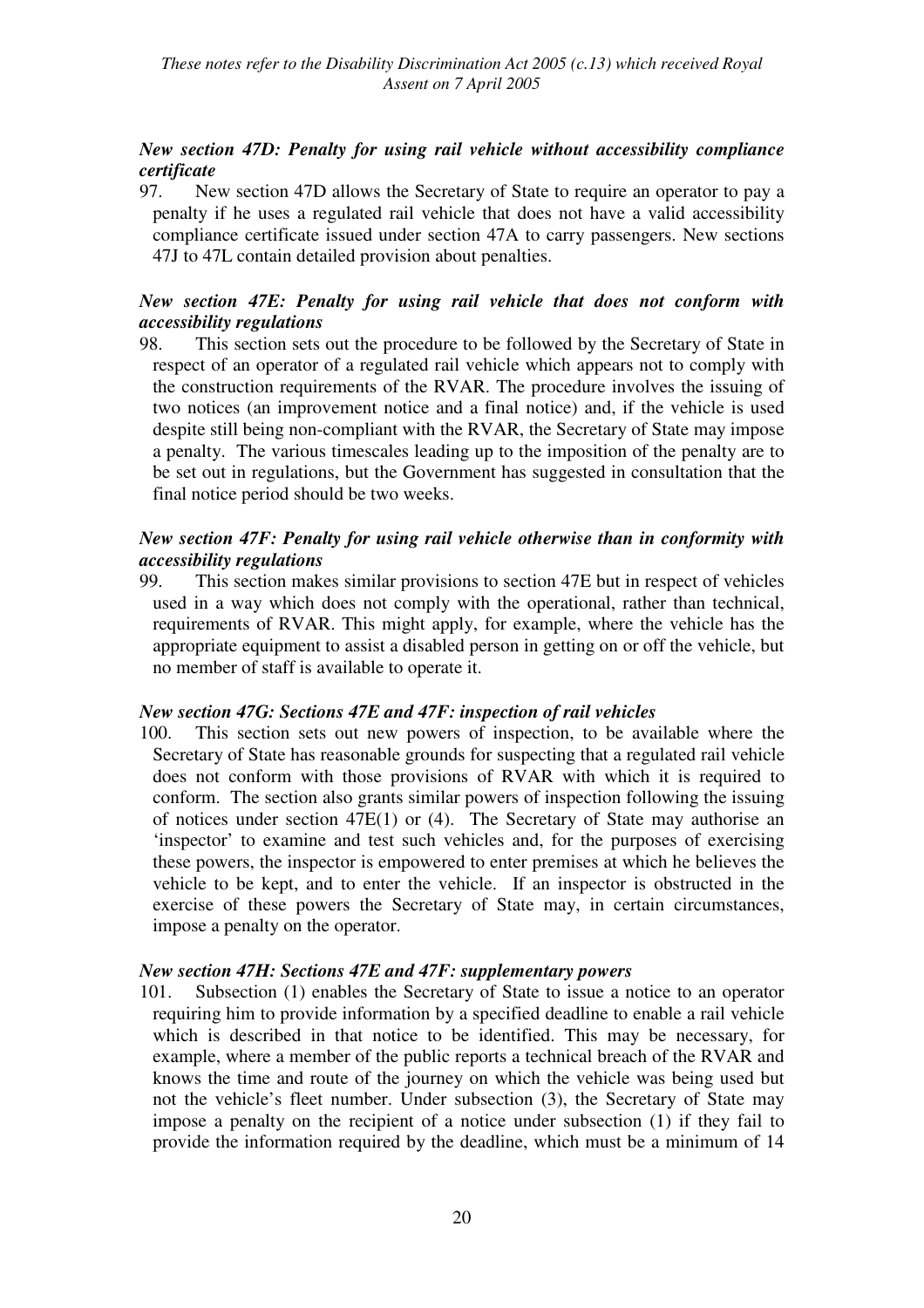days from the date on which the notice is given.

## *New section 47J: Penalties under sections 47D to 47H: amount, due date and recovery*

- 102. This section sets out the detail in terms of amount, due date and recovery with regard to penalties imposed under sections 47D to 47H. It stipulates that the maximum penalty cannot exceed the amount prescribed in regulations and that it also cannot exceed 10% of the turnover of the operator subject to the penalty. "Turnover", for the purposes of subsection (2), must be determined in accordance with provisions set out in regulations. Subsection (5) enables the Secretary of State to start court proceedings to recover any penalty payable to him.
- 103. Subsection (8) requires the Secretary of State to issue a code of practice setting out matters that will be considered in determining the level of a penalty. For example, the code could specify a sliding scale of penalty levels so that a first 'offence' warranted a lower penalty. The Secretary of State is required to take account of the code when imposing a penalty under these provisions, as is a court in considering an appeal against the penalty under sections 47L: see section 47L(3). Before issuing either the first or a revised code, the Secretary of State must lay a draft before Parliament.

## *New section 47K: Penalties under sections 47D to 47H: procedure*

104. This section sets out the procedure for the imposition of penalties under sections 47D to 47H. Subsections (4) and (5) set out the operator's right to object to a penalty either because he does not think he is liable for such a penalty, or because he thinks the amount is too high. The Secretary of State is then under an obligation to consider the objection and take appropriate action.

## *New section 47L: Penalties under sections 47D to 47H: appeals*

105. This section sets out the right of an operator subject to a penalty under these provisions to appeal to a court on the grounds that either they are not liable to a penalty, or that the level is too high. An appeal under this section is a re-hearing of the Secretary of State's original decision to impose a penalty and may be brought whether or not the operator has given a notice of objection under section 47K(4), or the Secretary of State has already reduced a penalty.

#### *New section 47M: Sections 46 to 47H: interpretation*

- 106. Subsection (1) defines an "operator" for the purposes of sections 46 to 47H as the person having the management of a rail vehicle, and subsection (2) defines, for the purposes of sections 46 to 47H, the use of a vehicle for carriage as use for the carriage of passengers. The existing definitions of these terms in section 46 of the DDA are repealed under Schedule 2 to the 2005 Act.
- 107. Subsection (3) provides that where an exemption order under section 47 is in place, the references in sections 47A to 47G to the provisions of RVAR with which the vehicle is required to conform do not include a provision in respect of which an exemption order has been made.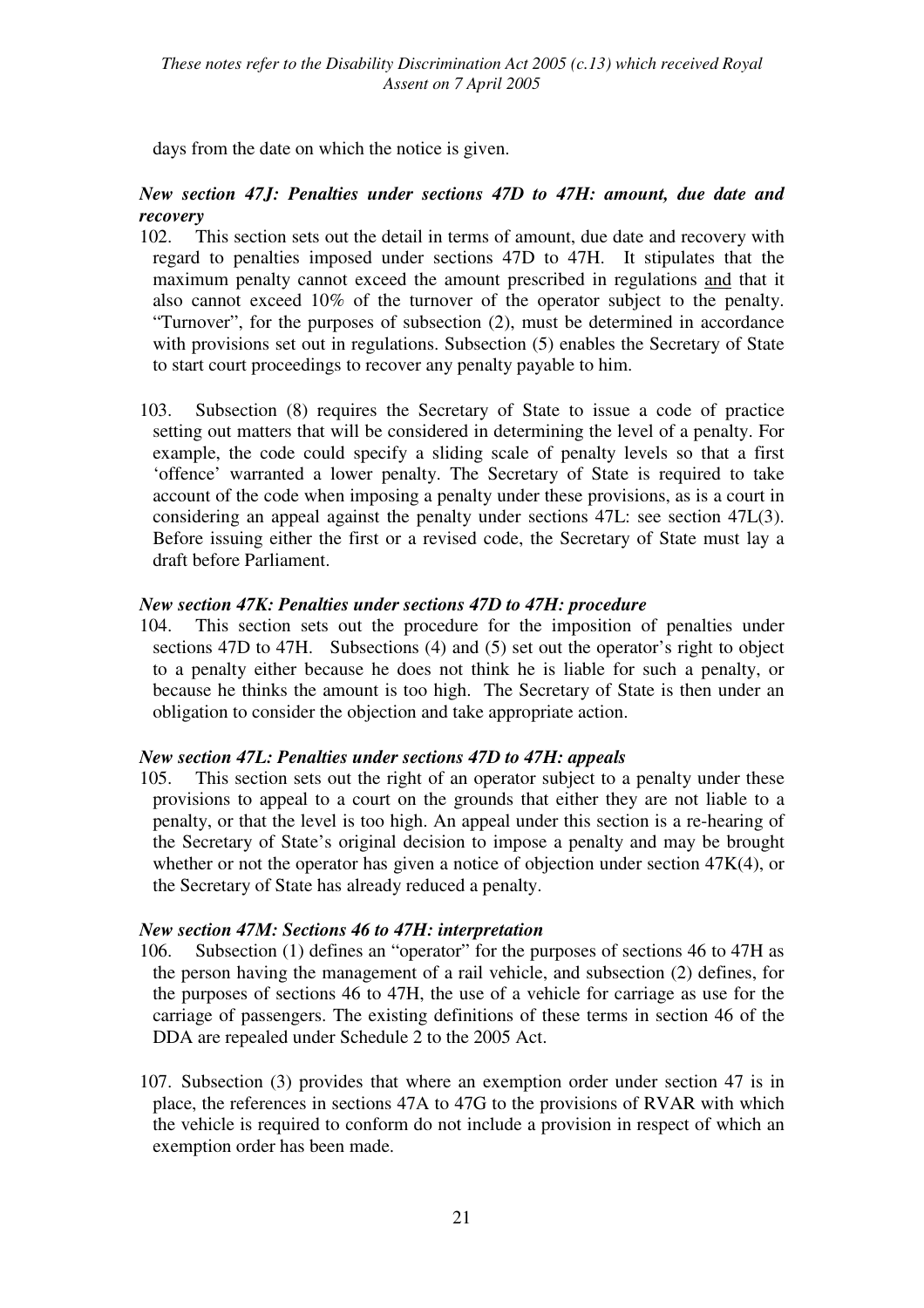*These notes refer to the Disability Discrimination Act 2005 (c.13) which received Royal Assent on 7 April 2005* 

108. *Section 8(2)* inserts into section 49 of the DDA a new subsection (5) making it a criminal offence for a person to impersonate an inspector authorised by the Secretary of State for the purposes of section 47G.

#### **Section 9: Recognition of disabled persons' badges issued outside Great Britain**

109. This section amends the Chronically Sick and Disabled Persons Act 1970 ("CSDPA 1970") which established the disabled persons' parking badge ("blue badge") scheme. This scheme provides for certain parking concessions to operate in favour of disabled people whose vehicles display blue badges. This section (which extends to England and Wales only) introduces new sections 21A to 21C into CSDPA 1970. The principal effect of the new provisions is to provide that the holders of foreign disabled persons' badges be afforded the same concessions as holders of domestic "blue badges" in respect of parking concessions. The section makes provision to formalise existing (non-statutory) recognition of parking badges issued in the EU or in certain other European countries (for which there is reciprocal recognition), and to extend this recognition to badges issued in other countries.

## *New section 21A of CSDPA 1970: Recognition of badges issued outside Great Britain*

- 110. New section 21A provides for the recognition of non-GB disabled persons' badges ("recognised badges"). Disabled persons' badges issued in Northern Ireland (new section  $21A(1)(a)$ ) will be recognised badges, as will badges issued under those provisions of foreign laws which the Secretary of State (for England) and the National Assembly (for Wales) will specify in regulations. Such regulations will also provide for the manner in which a recognised badge must be displayed (new section  $21A(3)$ ).
- 111. Section 21A(4) to (9) make provision in respect of non-GB recognised badges corresponding to existing provisions in respect of British blue badges. These provisions are intended to criminalise, and aid the detection of, the fraudulent use of purportedly genuine badges. The offence in new section 21A(4) mirrors section 21(4E) of CSDPA 1970 which relates to domestic badges. The power to inspect recognised badges (in section 21A(6)) and the following, consequential, subsections mirror the power and provisions in respect of British blue badges contained in section 94 of the Traffic Management Act 2004.

## *New section 21B of CSDPA 1970: Recognised badges treated as badges under section 21 for certain purposes*

- 112. New section 21B provides for, or enables, concessions which currently apply in respect of GB blue badges to apply in respect of recognised badges. Those concessions may be concessions in or by virtue of local authority orders which would otherwise restrict parking or waiting (to which orders, among others, section 21B(2)(a) relates), or orders designating parking places for the use of disabled people (to which orders, among others, section 21B(2)(b) relates).
- 113. New section 21B(3) will enable this equality of treatment between GB and recognised badge holders to be extended for such other purposes as may be prescribed: this may extend to provisions which grant concessions in respect of road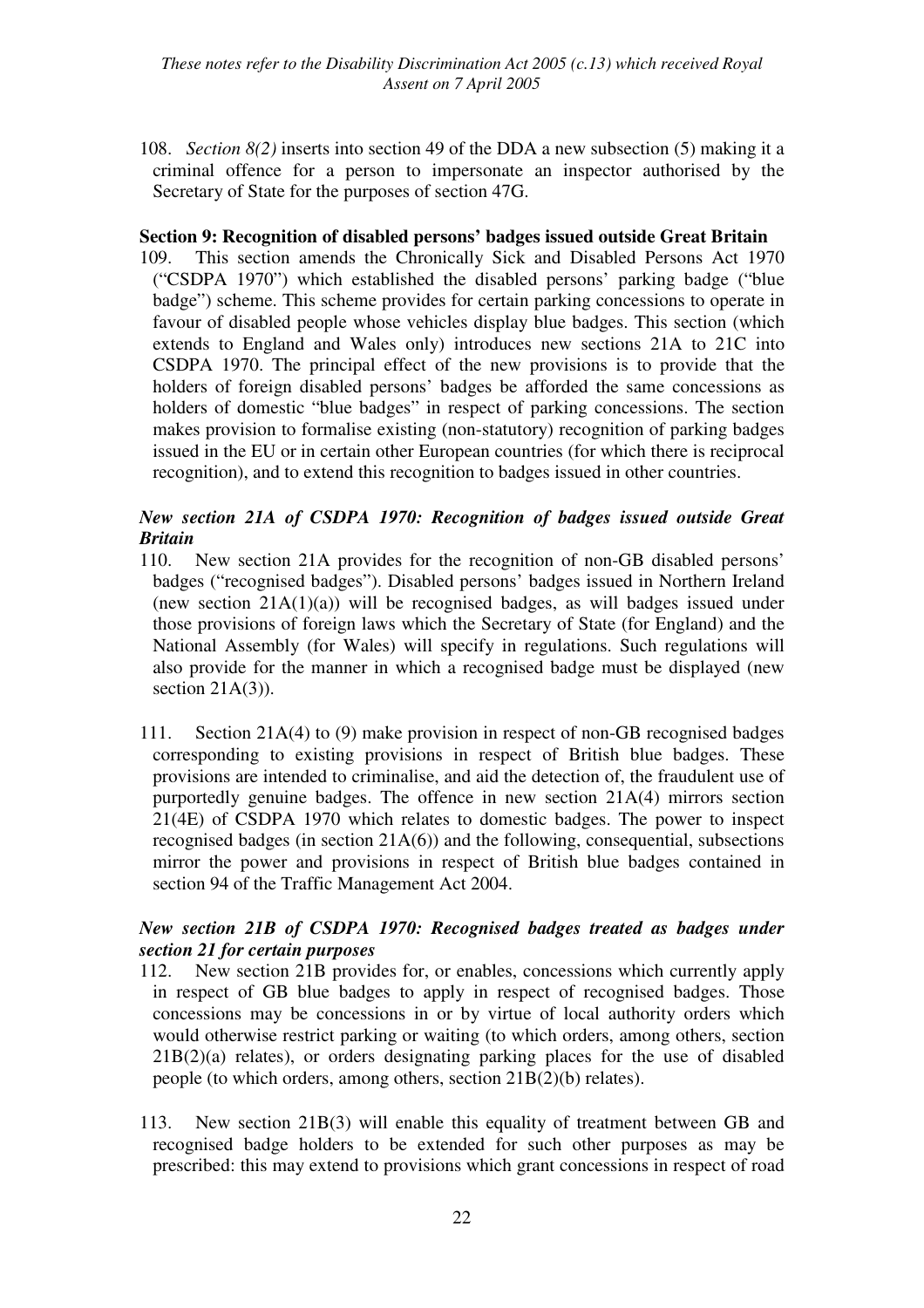use as well as those which grant concessions in respect of parking.

## *New section 21C of CSDPA 1970: Sections 21A and 21B: regulations and interpretation*

- 114. This new section contains provision supplementary to the various regulationmaking powers conferred on the Secretary of State or National Assembly for Wales by new sections 21A and 21B.
- 115. Note that Part 2 of Schedule 1 (the effects of which are explained below in the context of the notes to that Schedule) makes minor or consequential changes pursuant to the recognition of non-GB badges.

## **Section 10: Discriminatory advertisements**

- 116. Section 16B was inserted into the DDA by regulation 15(1) of the Amendment Regulations. This provision makes it unlawful for employers and others covered by Part 2 of the DDA (employment field) to publish or cause to be published a discriminatory advertisement inviting applications for a job, training or other relevant benefit. Section 17B of the DDA (as inserted by the Amendment Regulations) provides for enforcement of section 16B. It confers powers on the Disability Rights Commission to seek a declaration from an employment tribunal and, in some circumstances, to apply to a county court for an injunction (or, in Scotland, to a sheriff court for an interdict).
- 117. As it currently stands, section 16B(1) does not prohibit third parties (such as newspapers) from publishing discriminatory advertisements on behalf of the person placing the advertisement. In order to fill this gap, section 10(2) replaces section 16B(1) with new subsection (1), which extends the scope of the prohibition to cover third party publishers who publish a discriminatory advertisement on behalf of another. (It also makes it clear that section 16B applies so that it covers advertisements which indicate an intention to discriminate against a person who has had a disability, as well as a person who has a disability.)
- 118. New subsection (2A), as inserted by section 10(3), exempts a third party publisher from liability under subsection (1) if he can prove that, in publishing the advertisement, he relied on a statement made by the person who placed the advertisement (such as an employer) to the effect that publication of the advertisement would not be unlawful, and that it was reasonable for him to rely on that statement.
- 119. New subsection (2B) makes it an offence for a person knowingly or recklessly to make a false or misleading statement about the lawfulness of an advertisement as described in new subsection (2A). The offence carries a fine not exceeding level 5 on the standard scale (currently £5000) on summary conviction.

## **Section 11: Group insurance**

120. Section 11(1) repeals the provisions concerning group insurance schemes presently contained in Part 2 of the DDA, section 18. That section applies where a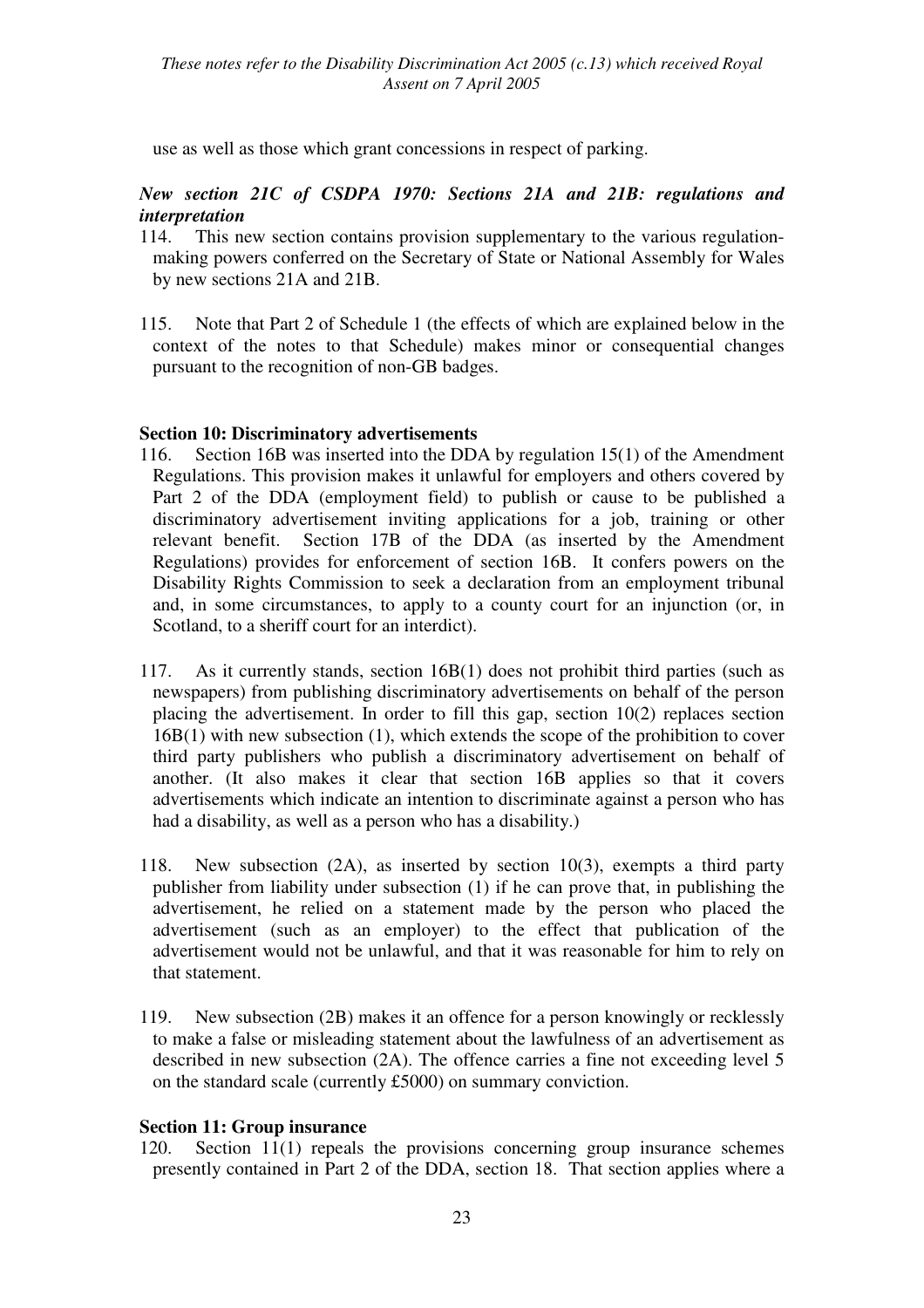provider of insurance services (for example, a medical expenses insurer) enters into arrangements with an employer under which the employer's employees receive services provided by that insurer. The effect of section 18 is that an act of discrimination by such an insurer against a disabled employee is treated as discrimination falling within Part 2 of the DDA, where the act would be unlawful under Part 3 of the DDA if the service concerned were to be provided to the employee as a member of the public. (Sections 19 to 21 of Part 3 make it unlawful for a service provider to discriminate in certain circumstances as regards the provision of goods, facilities or services to the public or a section of the public.) The practical effect of section 18 is that cases to which it applies are dealt with by the employment tribunal.

- 121. It is considered that section 18 is unnecessary and confusing. Following the repeal of the section, it will be clear that a person who provides group insurance services to employees of particular employers would be regarded as a "provider of services<sup>5</sup>" for the purposes of sections 19 to 21, and consequently liable for an act of discrimination contrary to section 19(1) which they may commit against disabled persons employed by those employers. (An act of discrimination by an employer in relation to a group insurance scheme, e.g. refusing for discriminatory reasons to permit a disabled employee to have access to the scheme, will fall within Part 2 of the DDA, sections  $4$  and  $4A -$  as substituted by the Amendment Regulations.)
- 122. Section 11(2) inserts a new subsection (6A) into section 25 (enforcement, remedies and procedure) of the DDA. This new subsection ensures that claims of discrimination against an insurer concerning the provision of group insurance services are not subject to the Part 3 procedures and remedies set out in section 25 of the DDA – under which a victim of discrimination may bring proceedings in the county court or sheriff court claiming damages, an injunction or other relief. The provision should be read with paragraph 21 of Schedule 1, which amends section 25(8) to ensure that employment tribunals will have jurisdiction to consider such claims.
- 123. Subsection (3) inserts a definition of group insurance arrangements into section 68(1) (interpretation) of the DDA. This goes a little wider than the definition currently in section 18(3) in that it covers all types of group insurance schemes, not just those relating to: termination of service; retirement, old age or death; or accident, injury, sickness or invalidity.

#### **Section 12: Private clubs etc.**

 $\overline{a}$ 

124. Under the DDA, private members' clubs (referred to as "associations" in the new provisions) are not prohibited from discriminating against their members. Associations are only prevented from discriminating against disabled people in their capacity as employers (under Part 2 of the DDA) or providers of services to members of the public (under Part 3 of the DDA).

 $<sup>5</sup>$  A person is "a provider of services" for the purposes of sections 19 to 21 if he is concerned with the</sup> provision, in the United Kingdom, of services to the public or a section of the public: see section  $19(2)(b)$ .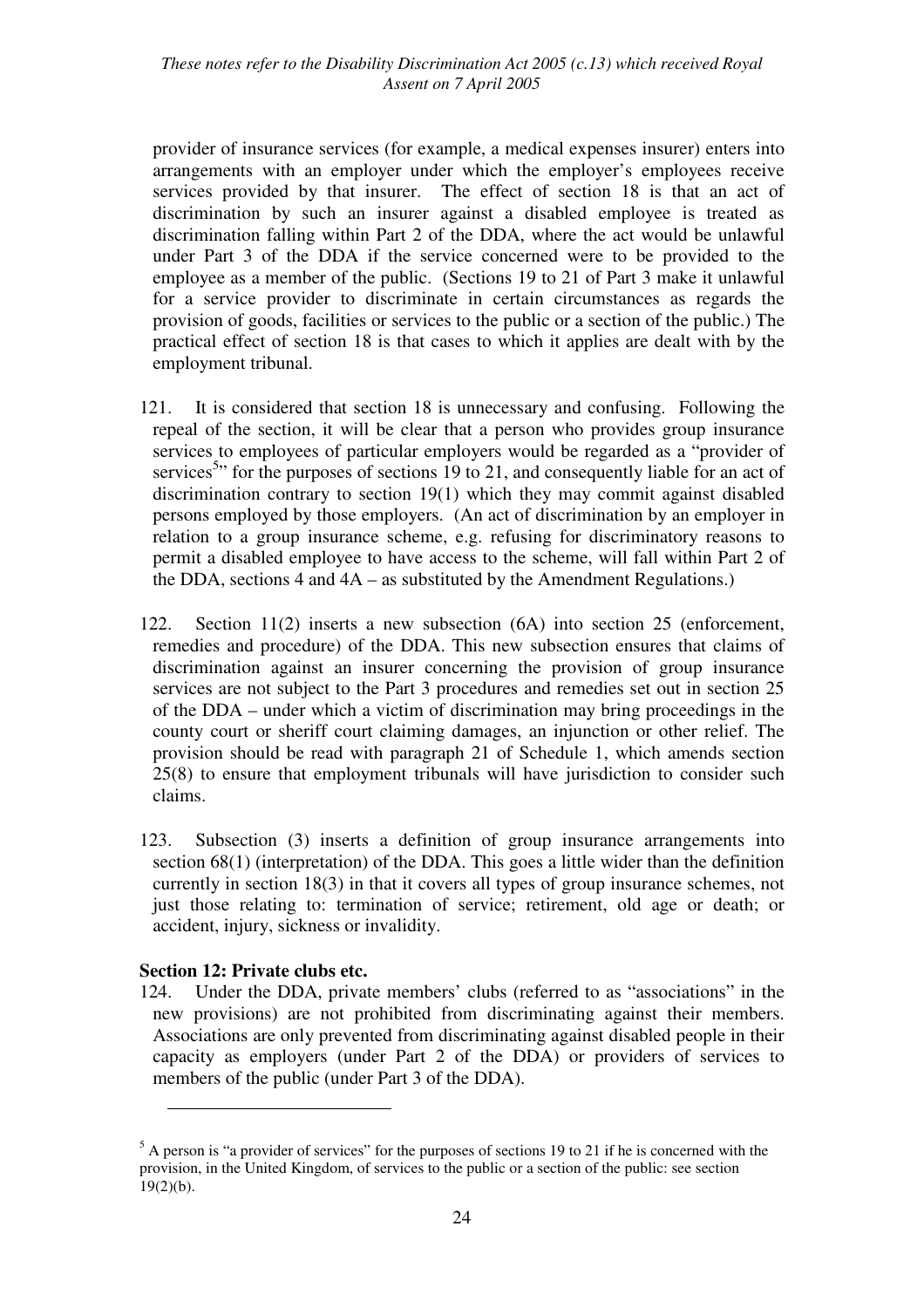*These notes refer to the Disability Discrimination Act 2005 (c.13) which received Royal Assent on 7 April 2005* 

- 125. Section 12 inserts new sections 21F to 21J into Part 3 of the DDA and will make it unlawful for associations with 25 or more members to discriminate against disabled members, applicants for membership, associates and guests in certain circumstances. (The new sections are modelled on the provisions of section 25 of the Race Relations Act 1976.) As with other provisions in Part 3 of the DDA, a victim of discrimination contrary to new sections 21F to 21J could bring enforcement proceedings under section 25.
- 126. Section 21F applies to any incorporated or unincorporated association with 25 or more members where admission to membership is regulated by its constitution (which may be written or oral) and is so conducted that its members do not constitute a section of the general public (section  $21F(1)$ ). In practice, this last requirement means that an association must operate a genuine policy of membership selection based on personal criteria so as to distinguish between members of the association and members of the public. Examples of a club which would be covered by this new section 21F include a golf club or a gentlemen's club, to which applicants for membership are required to make a personal application, be sponsored by other members as to their good character and then go through some kind of selection process, such as voting by existing members. A club which does not operate such a policy of membership selection is already covered by sections 19 to 21 of the DDA where it provides services to the public or a section of the public (whether for profit or not). Examples here would include social clubs, where payment of the requisite membership fee is all that is required to secure admittance to membership.
- 127. New section 21F(2) to (5) set out the circumstances in which an act of discrimination by an association will be unlawful against the following: an applicant for membership (new subsection  $(2)$ ); a member or associate of the association (new subsection  $(3)$ ): a guest of the association (new subsection  $(4)$ ); and an intended guest of the association (new subsection (5)).
- 128. New subsection (2) protects a disabled applicant for membership from discrimination in relation to a refusal by a club to admit him as a member or the terms on which membership is granted.
- 129. New subsection (3) prohibits discrimination against a disabled member (as defined in new section  $21J(1)(a)$  or a disabled associate (as defined in new section  $21J(1)(b)$ ) in the following ways: in relation to the way in which he is granted access to a benefit, facility or service provided by the club; where he is refused access to a benefit, facility or service; where he is deprived of membership or his rights as an associate; where his terms of membership or rights as an associate are varied; or where he is subjected to any other detriment.
- 130. New subsection (4) prohibits discrimination by an association against a disabled guest (as defined in new section 21J(2)): in the way in which he is afforded access to a benefit, facility or service provided by the club; where he is refused access to a benefit, facility or service; or where he is subjected to any other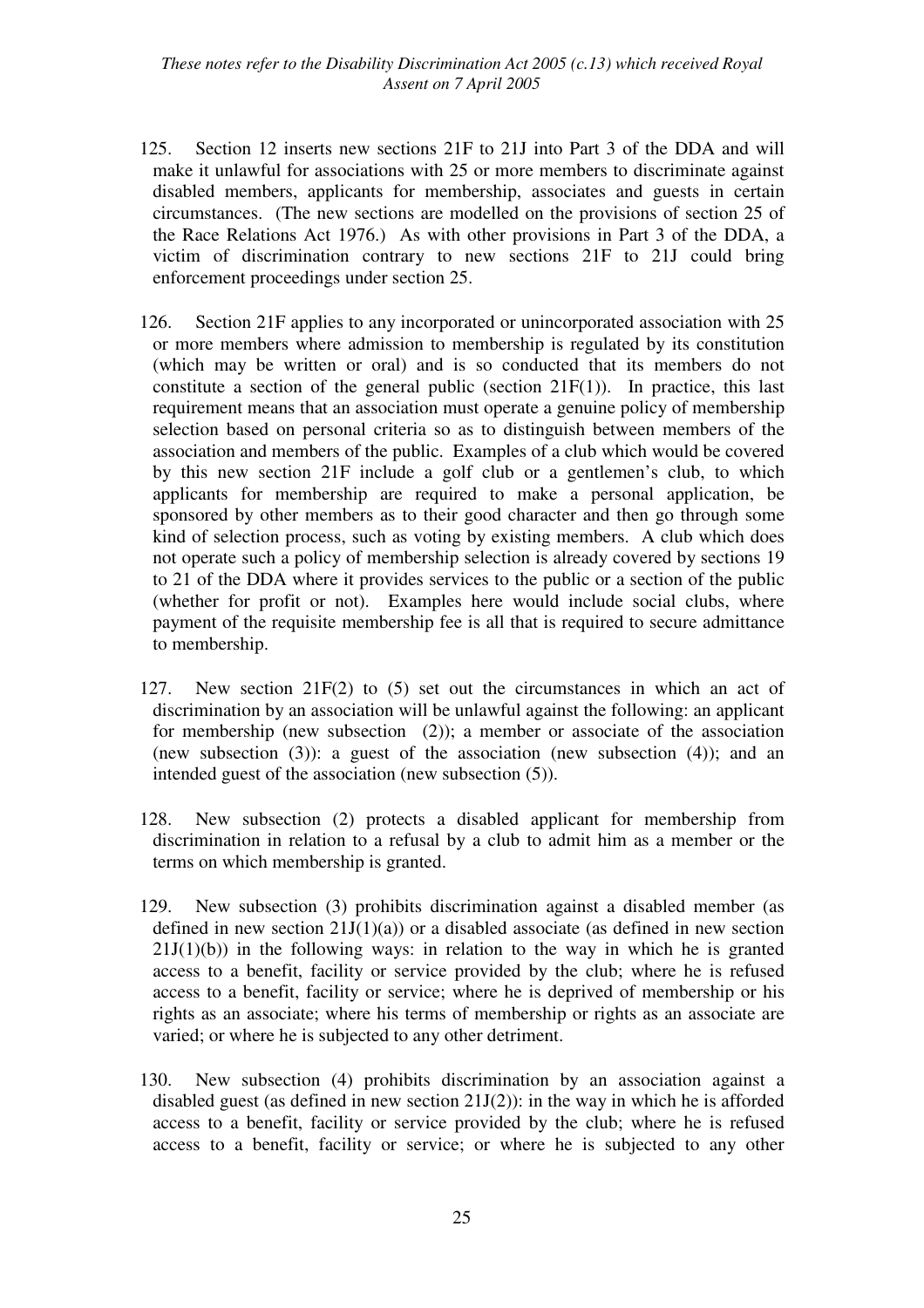## detriment.

- 131. New subsection (5) prevents an association from discriminating against a disabled person where the association (or one of its members or associates) intends to invite him to be a guest of the association. It does so by making it unlawful for an association to discriminate against a disabled person: in the terms on which it is prepared to invite him or permit him to be invited by a member or associate to be a guest of the association; by refusing or deliberately omitting to invite him to be a guest; or by refusing to grant a member or associate permission to invite him as a guest.
- 132. New subsection (5) will ensure that an association cannot avoid liability for discriminating against a disabled person by omitting to invite him, or by refusing or withdrawing an invitation by one of its members or associates, to an event to which he would have been invited but for his disability. For example, a decision by an association refusing to allow a member to invite his disabled wife to attend an annual dinner held by the association which was open to all members' spouses, because she was a wheelchair user, would be caught by new subsection (5).
- 133. New section 21F(6) would make it unlawful for an association to discriminate against a disabled person by failing to comply with any duty to make reasonable adjustments imposed on the association by regulations made under section 21H (as to which, see the commentary below).
- 134. New section 21G sets out the meaning of discrimination. Under new section 21G, unlawful discrimination for the purposes of new section 21F is defined as less favourable treatment of a disabled person for a disability-related reason in circumstances in which that treatment cannot be justified. Less favourable treatment will only be capable of justification under new section 21G(2) where the association holds the opinion that one of the conditions in new section 21G(3) is satisfied, and it is reasonable for it to hold that opinion.
- 135. The conditions set out in new section 21G(3) broadly correspond to those found in section 20(4) of the DDA in relation to service providers, but have been adapted to suit the circumstances of private clubs. Subsection (4) provides that any cost of affording a disabled person access to a benefit, facility or service which results from a duty under section 21H shall be disregarded for the purposes of subsection  $(3)(e)$ ,  $(f)$  and  $(g)$ . Under new subsection  $(5)$ , the Secretary of State may, by regulations, add to, amend or omit any of the conditions set out in new subsection (3) or provide for them not to apply in prescribed circumstances. This power is intended to enable the Secretary of State to adapt the conditions, should this prove necessary, following consultation.
- 136. New section 21G(6) provides that an association also discriminates against a disabled person if it fails to comply with a duty to make adjustments imposed on it by new section 21H and it cannot show that such a failure is justified. New section 21H(1) and (2) enable the Secretary of State to make regulations prescribing the circumstances in which associations will be under a duty to make reasonable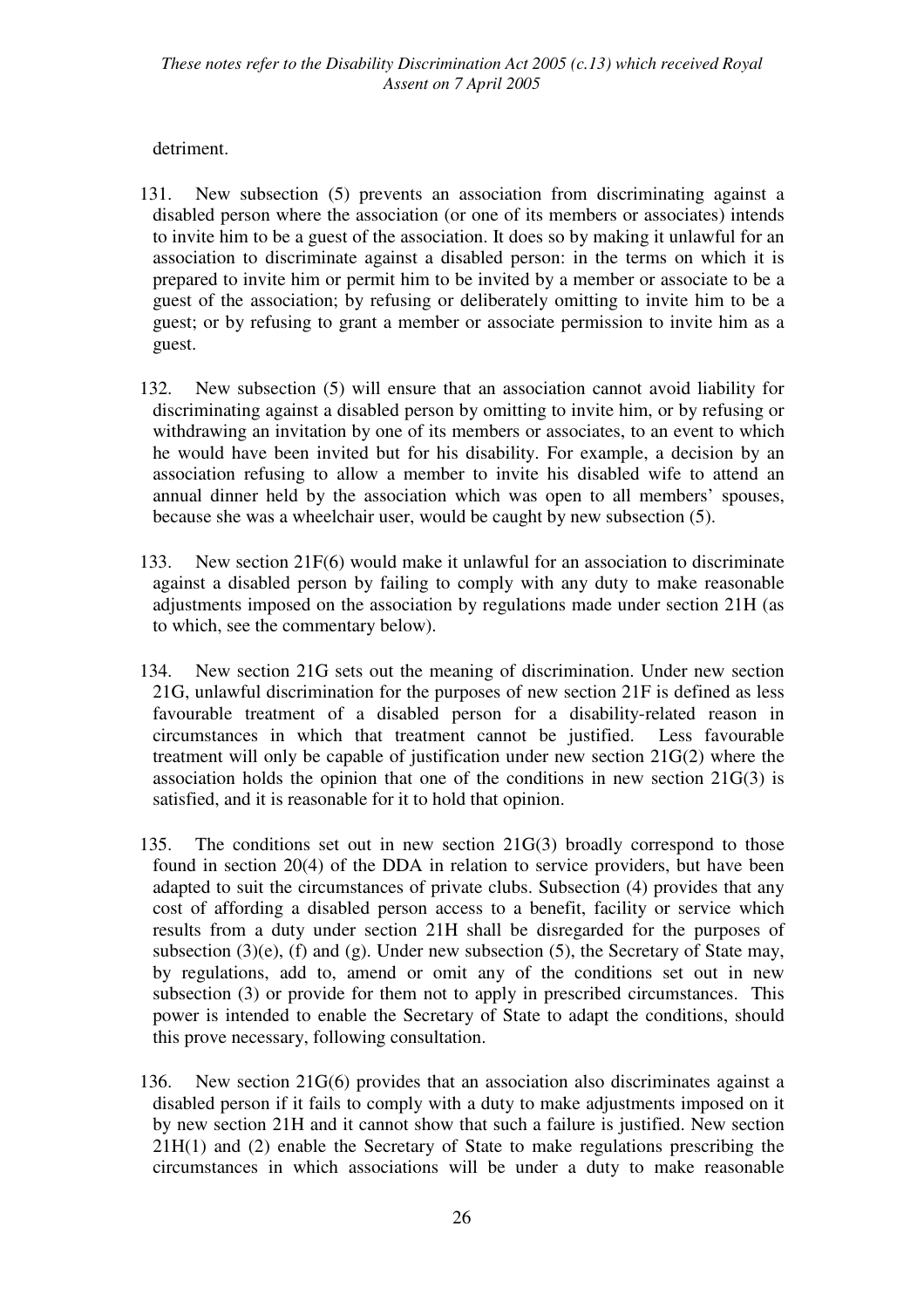*These notes refer to the Disability Discrimination Act 2005 (c.13) which received Royal Assent on 7 April 2005* 

adjustments (which could include the alteration of physical features or the provision of an auxiliary aid). The first exercise of that regulation-making power will be subject to the affirmative resolution procedure (see paragraph 33(5) of Schedule 1 described below).

- 137. As the Secretary of State is consulting ("Consultation on private clubs; premises; the definition of disability and the questions procedure", December 2004, Cm 6402) before imposing such duties, the 2005 Act's provisions set out only the framework of this duty. It is not expected that the duties to be imposed by regulations made under new section 21H will go further than those which providers of goods, services or facilities are under by reason of section 21 of the DDA. In addition, it is expected that regulations will make provision for failure to make a reasonable adjustment to be justified in circumstances corresponding to circumstances set out in new section 21G(3).
- 138. New section 21J defines "member", "associate" and "guest" for the purposes of sections 21F to 21H. A member is a person who belongs to the association by virtue of his admission to membership as provided for by its constitution. An associate is defined as a person who, although not a member of the association, has some or all of the rights enjoyed by members under its constitution.
- 139. Subsection (2) provides that a guest of an association includes a person who is invited by a member or associate of the association with the permission of the association. The following are examples of persons who might be considered to be guests of an association: a disabled partner of a member invited to a club's annual dinner or other festive occasion; a member's adult son who has a severe learning disability and who joins his parents for a drink in a social club on a Saturday night. It is not intended to include a person who is invited onto the premises by the association in the course of their trade, such as a food and drink delivery-van driver or a plumber.
- 140. Subsection (3) enables the Secretary of State to make regulations setting out the circumstances in which a person is to be treated as being, or not to be treated as being, a guest of the association for the purposes of sections 21F to 21H. The power might be used, for example, in the case of associations which operate over the Internet in order to define what is meant by a "guest" should this prove problematic in practice.

#### **Section 13: discrimination in relation to letting of premises**

141. Disabled people are already protected against some forms of discrimination in relation to premises. The relevant provisions can be found in sections 22 to 24 of the DDA. Under those sections it is unlawful for persons who are selling or letting premises to discriminate against a disabled person in the way they offer to dispose of the premises to the disabled person, by refusing to offer to dispose of the premises to the disabled person, or in their treatment of him in relation to any waiting list for the premises. It is further unlawful for persons who manage premises to discriminate against a disabled person occupying the premises in the way they permit the disabled person to use any benefits or facilities, or by evicting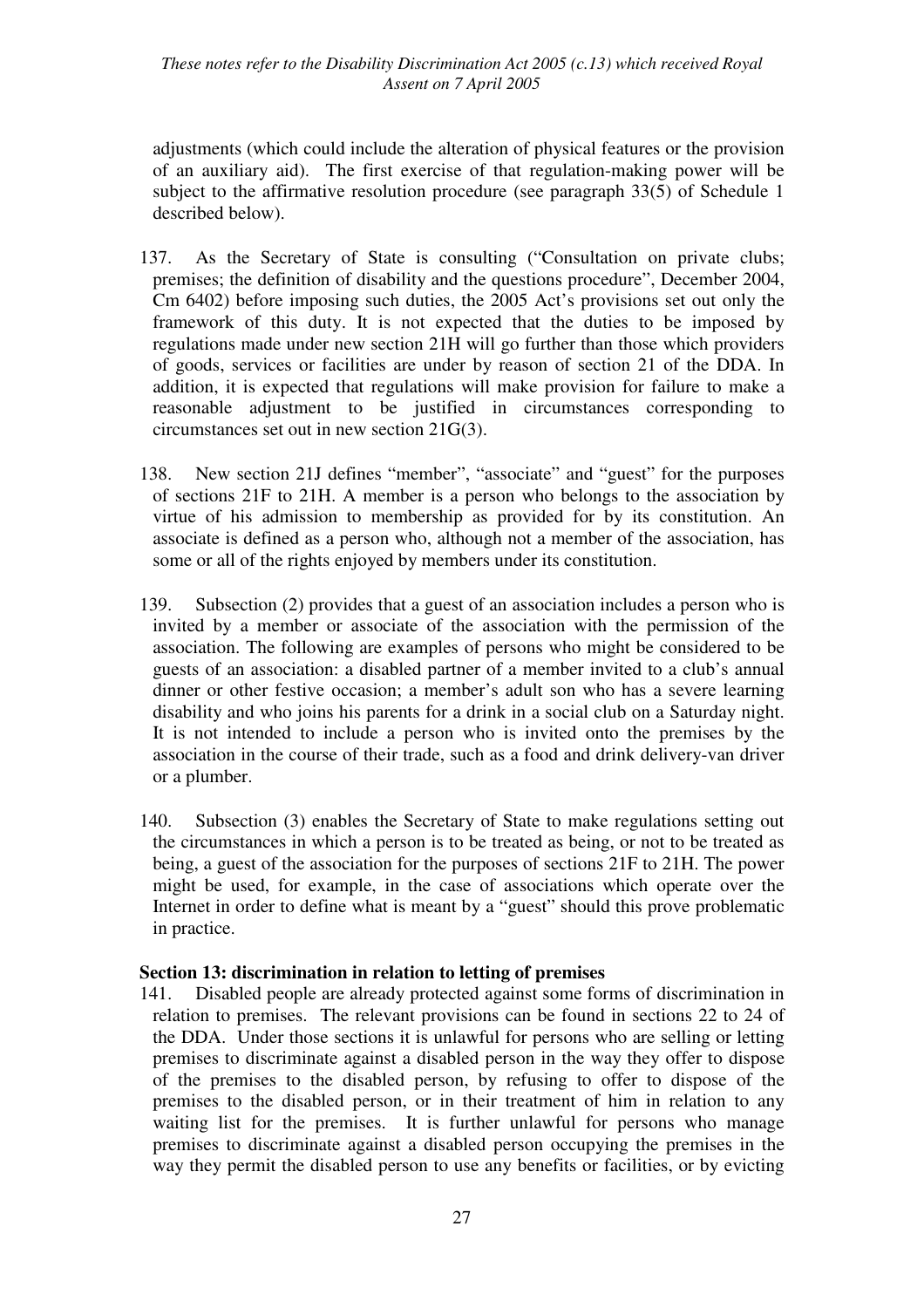*These notes refer to the Disability Discrimination Act 2005 (c.13) which received Royal Assent on 7 April 2005* 

the disabled person or subjecting him to any other detriment. Provision is also made prohibiting discrimination where people withhold their licence or consent for the disposal of premises to a disabled person.

- 142. Section 13 inserts new sections 24A to 24L into Part 3 of the DDA. These make it unlawful for landlords and managers, in relation to premises they wish to let or that are let, to discriminate against a disabled tenant or prospective tenant by failing without justification to comply with a duty to provide a reasonable adjustment for the disabled person. As with other Part 3 provisions, a victim of discrimination contrary to new sections 24A to 24L will be able to bring enforcement proceedings in a county or sheriff court under section 25 of the DDA. See also new section 24M (premises provisions do not apply where other provisions operate) inserted by paragraph 20 of Schedule 1, discussed below, and section 16 (improvements to let dwelling houses).
- 143. The letting of commercial and residential premises in the United Kingdom is covered. "Letting" is defined widely to include sub-letting – and the granting of contractual licences to occupy premises, i.e. where the legal relationship created is not one of landlord and tenant. (See new sections 24A(4) and 24G(4)).
- 144. The new provisions would require a landlord or manager to take reasonable steps to change a policy, practice or procedure which makes it impossible or unreasonably difficult for
	- a disabled person to take a letting of the premises, or
	- (where there is a letting already in existence) a disabled tenant or other disabled person lawfully occupying the premises – to enjoy the premises or use a benefit or facility conferred with the lease,

so that the policy, practice or procedure concerned no longer has that effect (see new sections 24D and 24J(3) and (4)).

For example, a landlord or manager may be obliged (where it was reasonable to do  $so$ )—

- to allow a tenant who has mobility difficulties to leave his rubbish in another place if he cannot access the designated place;
- to allow an occupier who uses a wheelchair to use an existing accessible entrance at the back of a block of flats even though other tenants cannot use it.

145. The provisions would also require a landlord or manager to take reasonable steps to provide an auxiliary aid or service where that would either

• enable or facilitate a disabled person's enjoyment of the premises or use of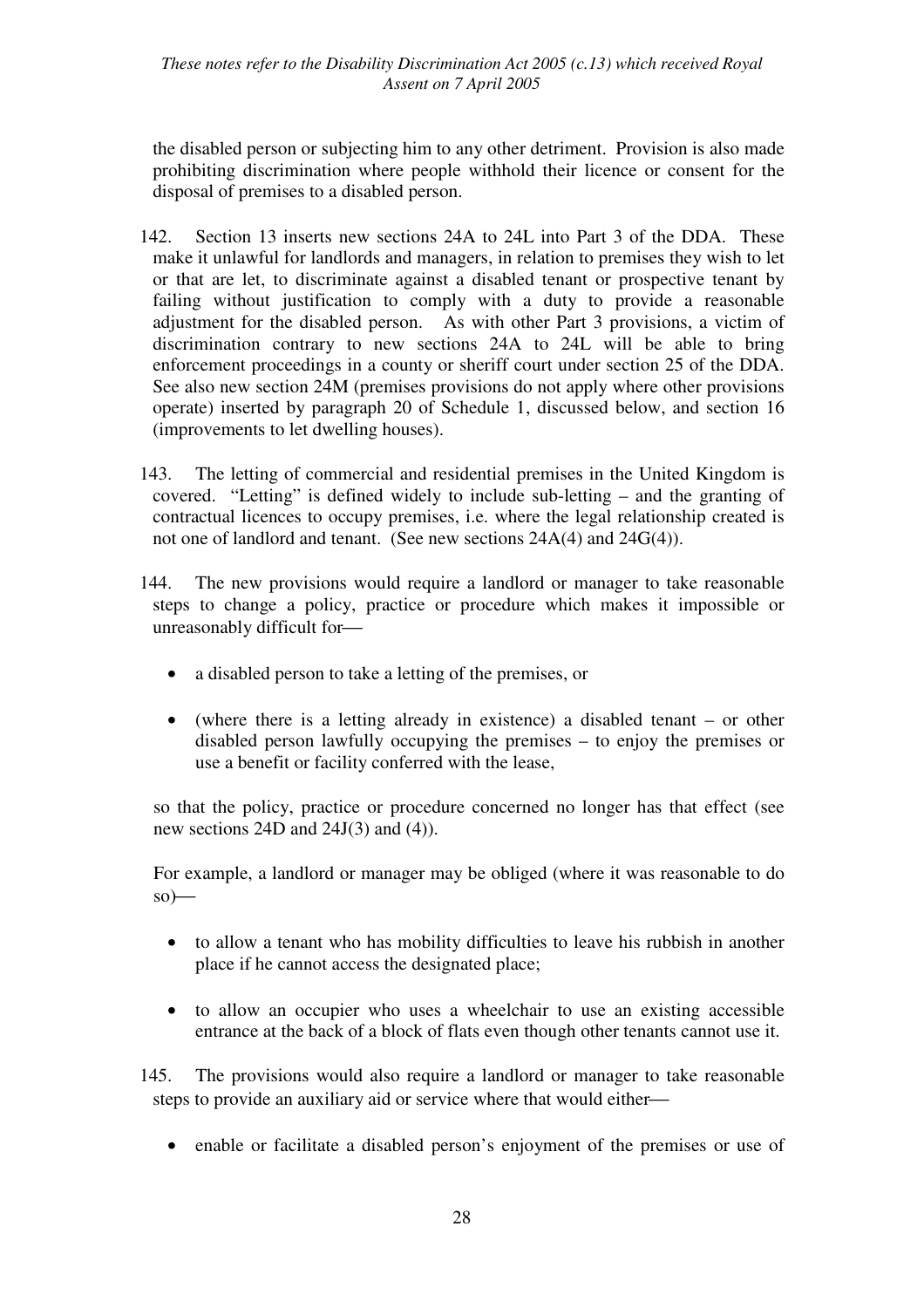any benefit or facility conferred with the letting; or

- (as the case may be) enable or make it easier for a disabled person to take a letting of the premises.
- 146. The duty would apply if, were the auxiliary aid or service not provided, it would be impossible or unreasonably difficult for a disabled person or occupier to enjoy the premises, to make use of any benefit or facility they were entitled to use or (as the case may be) to take a letting.
- 147. For example, a landlord or manager may need to put correspondence in large print for a visually impaired tenant or provide a clip-on receiver (which vibrates when the door bell rings) for a tenant who has a hearing impairment . However the landlord/manager would not have to provide an auxiliary aid or service unless it was needed specifically in connection with the premises concerned. So, he would not, for instance, be obliged to provide a wheelchair for a tenant who had difficulty in walking: the tenant would need this for general purposes, and not just moving around the flat or house let to him by the landlord. (See new sections 24C and  $24J(1)$  and  $(2)$ ).
- 148. These duties would not require the making of any alteration to the physical features of premises by a landlord or manager (see new sections 24E(1) and 24J(5)). However they may place a controller of premises, in an appropriate case, under a duty to change or waive a term of the letting which prohibits any alterations to the premises, to the extent necessary to allow a tenant, with the consent of the landlord<sup>6</sup> to make (at his own expense and subject to reasonable conditions including conditions as to reinstatement) alterations needed by reason of the disabled occupier's disability.
- 149. If the terms of the letting are modified to permit an alteration with the landlord's consent, then the provisions of new section 49G (inserted by section 16) would apply. Section 16 makes procedural and evidential provision as to the withholding of consent to disability-related "improvements" by a landlord, and also provides for the Disability Rights Commission to issue a code of practice and provide conciliation services and support in disputes.
- 150. The Government intends to make regulations setting out the circumstances in which it is reasonable for a landlord to have to modify or waive a term in a lease prohibiting the making of alterations to a let dwelling house, where that term makes it impossible or unreasonably difficult for a disabled person to enjoy the premises. The exemptions to the duty of reasonable adjustment described below, i.e. the

 $\overline{a}$ 

<sup>&</sup>lt;sup>6</sup> Where a term in the letting permits alterations with the landlord's consent, a requirement that consent is not to be unreasonably withheld would normally be read into that revised term even if not specifically provided for. This is because section 19(2) of the Landlord and Tenant Act 1927 provides that a condition in a lease or tenancy agreement forbidding a tenant from carrying out improvements to the premises without the landlord's consent is to be read as one saying that such consent is not to be unreasonably withheld.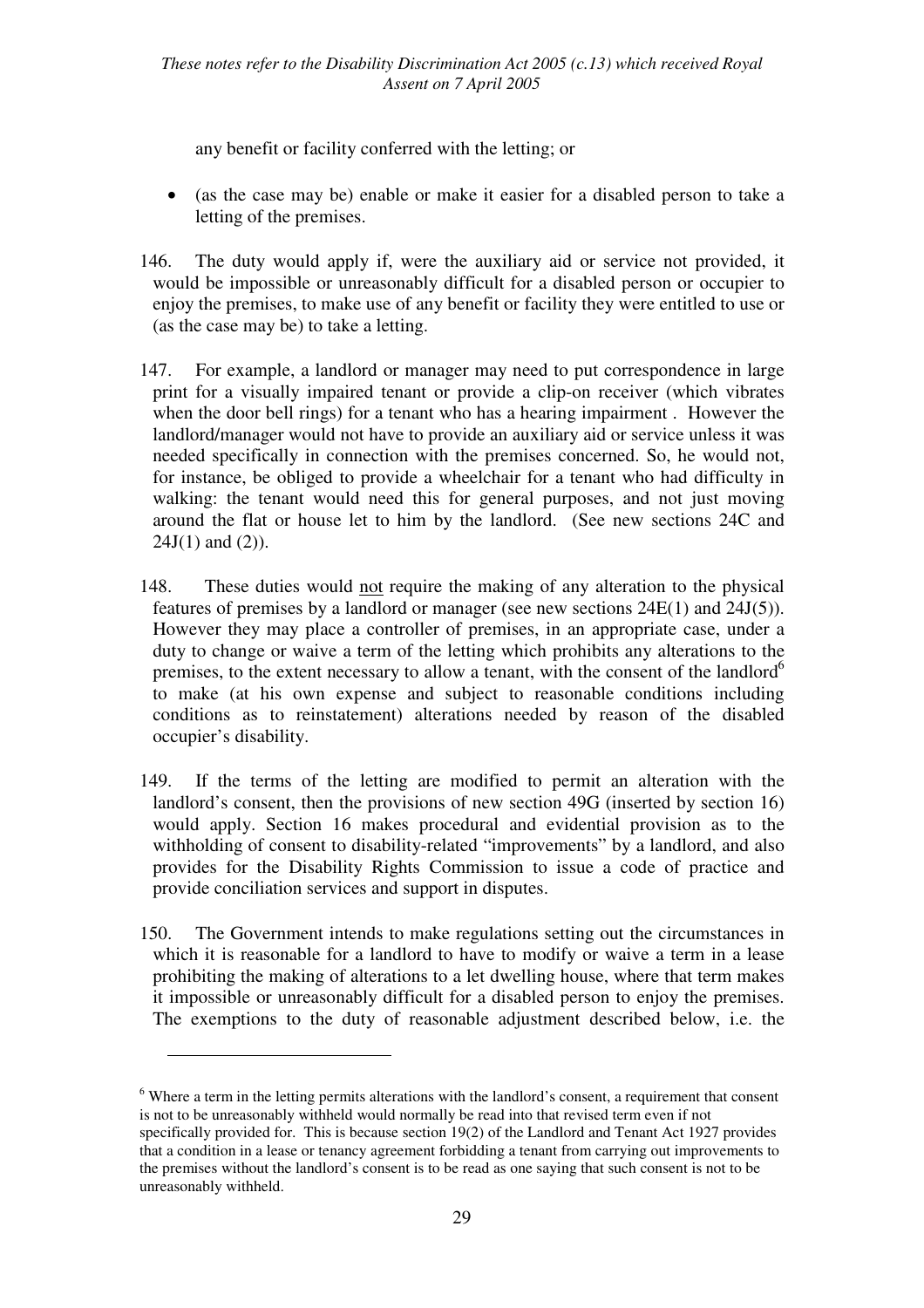exemptions for small dwellings and the landlord's principal or only home, would operate.

- 151. A landlord or manager would not have to take any steps under the new provisions unless requested to do so by the tenant or prospective tenant (see new sections  $24C(1)$ ,  $24D(1)$  and  $(2)$  and  $24J(1)$  and  $(3)$ ).
- 152. The provisions do not apply to premises which are, or have been at any time, the principal or only home of the landlord or manager (see new sections 24B(1) and  $24H(1)$ ).
- 153. These provisions also do not apply to a landlord or manager who lives on the premises where there is not normally residential accommodation on the premises for more than six persons, or the premises do not contain residential accommodation for more than two other households besides that occupied by the landlord or manager and members of his household. This is the exemption currently provided in section 23 of the DDA (see new sections 24B(3) and (4), and 24H(3) and (4)). However, the exemption can be limited or ended under section 14 of the 2005 Act.
- 154. In limited circumstances, a landlord or manager may justify less favourable treatment or a failure to take reasonable steps: see new section 24K. Where he or she can do so, no unlawful discrimination occurs. Section 24K(3) would allow the Secretary of State in regulations to amend, add to or remove the conditions under which a person's failure to comply with a reasonable adjustment duty can be justified.
- 155. New section 24F makes special provision where a landlord or manager has incurred costs in taking steps under the new duties in the case of a disabled person lawfully occupying the premises but who is not the tenant (for example, a disabled child of the tenant). This new section makes it unlawful for the landlord/manager to victimise that tenant (whether or not he is disabled) by, for instance, evicting him or increasing the rent. (Section 22 of the DDA, read with section 55, would make it unlawful for a landlord to evict a disabled tenant because the latter asked for a reasonable adjustment to be made on account of his own disability or to evict any tenant, whether or not disabled, solely because the tenant asked for a reasonable adjustment to be made for the benefit of a disabled person who lawfully occupies the premises but is not a tenant.)
- 156. New section 24L(1) confers power on the Secretary of State to make supplementary provisions by regulations, for example to prescribe what steps it is reasonable for a landlord to have to take, or what constitutes an auxiliary aid or physical feature.
- 157. New section 24L(2) makes it clear that the regulations made under subsection (1)(a) can provide for a commonhold unit to be treated as let to a person where that person is a unit-holder.
- 158. It would be contrary to sections 22 to 24 of the DDA for a landlord/manager to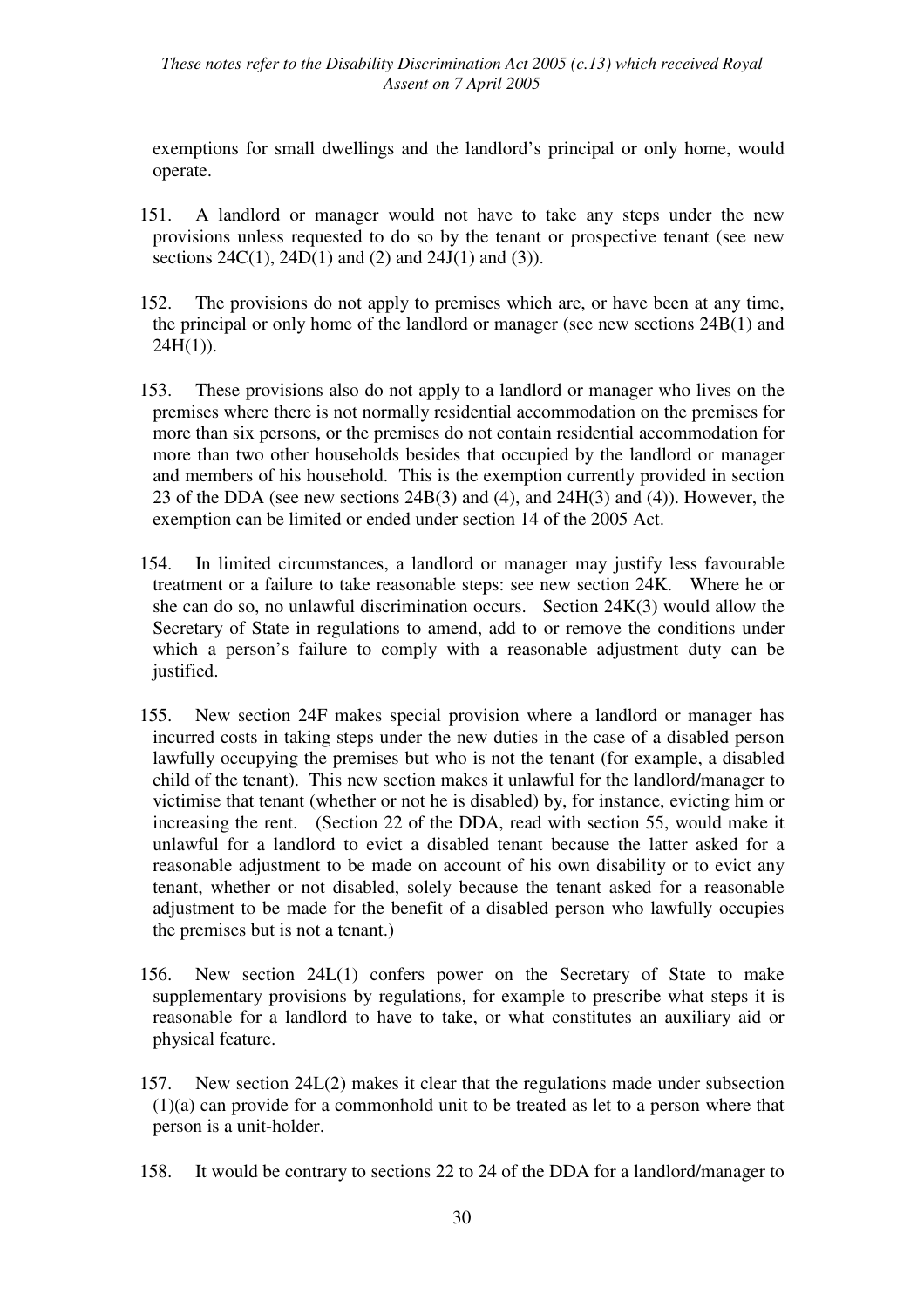single out for increase any one tenant's rent or service charge in order to pay for the cost of steps taken under the new provisions inserted by section 13: see the amendments made to section 24 by paragraph 19 of Schedule 1 (and the notes on that provision below). The landlord may make an "across the board" increase to all his tenants (including the disabled tenant) to cover costs.

#### **Section 14: Power to modify or end small dwellings exemption**

- 159. Section 14 confers a power on the Secretary of State to amend, by order, the exemption for small dwellings for the purpose of: adding to the conditions for entitlement to the exemptions provided for in sections 23, 24B and 24H; making any of the conditions for entitlement to those exemptions more onerous; making the conditions for entitlement to those exemptions more onerous overall; otherwise restricting the cases in which any of those exemptions is available; or removing those exemptions.
- 160. The small dwellings exemption is set out in section 23 and new section 24B(3) and (4) and new section 24H(3) and (4) of the DDA (as inserted by section 13). Broadly speaking, the exemption applies where the landlord or manager shares living accommodation with those not of his own household and either the landlord or manager lets out accommodation in the premises to not more than two other households, or there is not normally residential accommodation on the premises for more than six persons in addition to the landlord or manager and members of his household.
- 161. Where the exemption applies, the provisions of section 22 and new sections 24A and 24G of the DDA do not apply.
- 162. Any order to modify or end any of those exemptions relating to small dwellings is subject to the affirmative resolution procedure, i.e. the order must be laid in draft before, and approved by a resolution of, each House of Parliament.

## **Section 15: General qualifications bodies**

- 163. Section 15 inserts a new Chapter 2A (sections 31AA to 31AF) into Part 4 of the DDA. These provisions prohibit unlawful discrimination against disabled persons by general qualifications bodies, in relation to the award of relevant qualifications. The prohibitions imposed here reflect, to a large extent, those imposed under sections 14A and 14B of the DDA on qualifications bodies which award trade or professional qualifications. Sections 14A and 14B of the DDA were inserted into Part 2 of that Act by the Amendment Regulations.
- 164. A "relevant qualification" is one to be prescribed in regulations made by the Secretary of State under new section 31AA(4). It is intended that this power will be used to prescribe qualifications such as A levels, GCSEs and other non-vocational qualifications and their equivalents in Scotland and Wales. But something that is a "trade or professional qualification" within the meaning of section 14A cannot become a relevant qualification (see section 31AA(5)).
- 165. Under new section 31AA(6)(a) a "general qualifications body" is any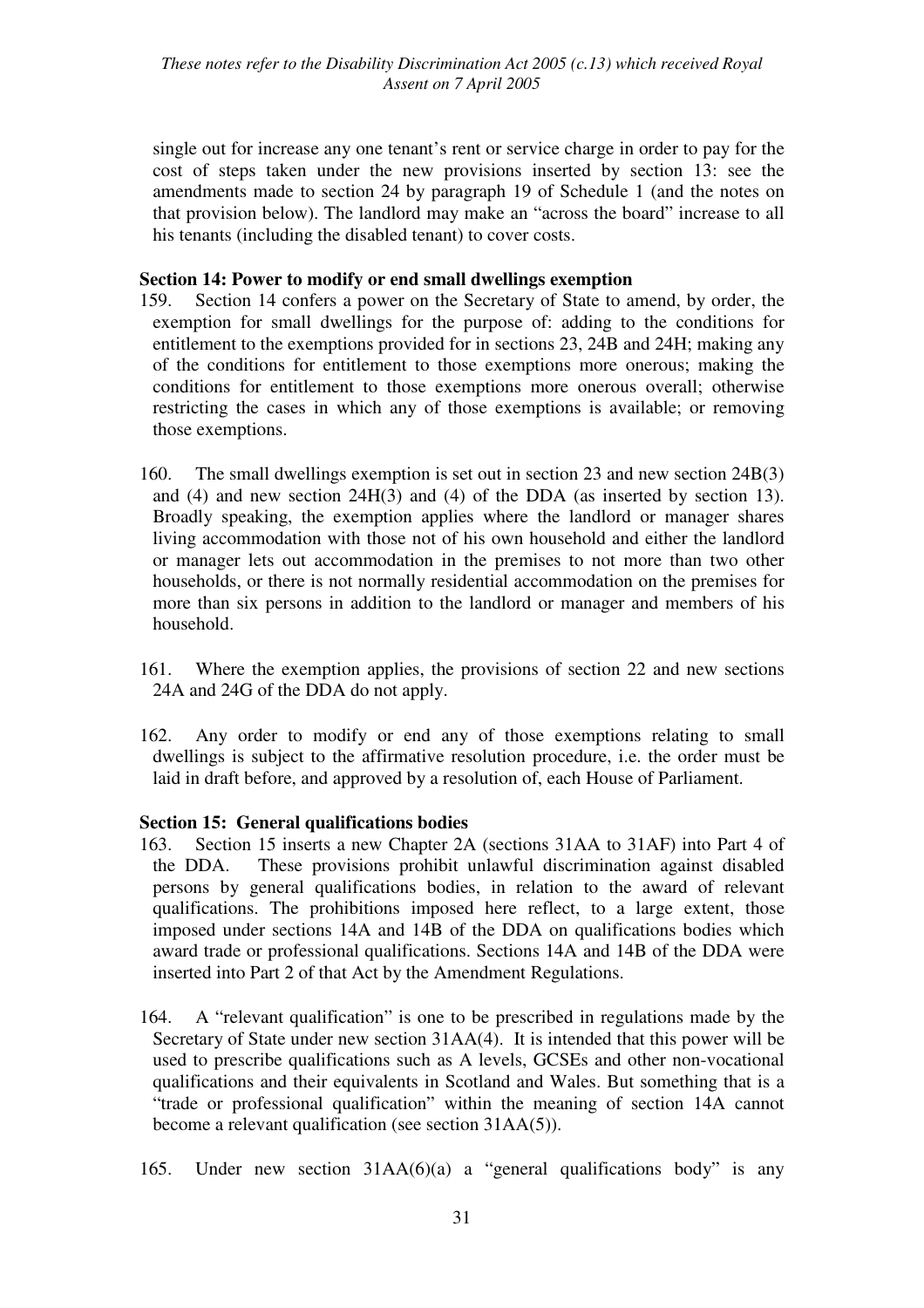*These notes refer to the Disability Discrimination Act 2005 (c.13) which received Royal Assent on 7 April 2005* 

authority or body which can confer a relevant qualification. But this does not include responsible bodies within the meaning of Chapters 1 and 2 of the DDA (e.g. schools), local education authorities in England or Wales, Scottish education authorities, or such authorities or bodies as may be prescribed in regulations to be made by the Secretary of State under subsection  $(6)(a)(iv)$ .

- 166. New sections 31AB and 31AC define what is meant by unlawful discrimination in this context and what is meant by unlawful harassment. The definitions mirror those which apply for the purposes of Part 2 of the DDA in relation to qualifications bodies which confer trade or professional qualifications, by virtue of sections 14A and 14B of the DDA. Therefore, in like manner to sections 14A and 14B of the DDA, if the application of a competence standard by a general qualifications body amounts to less favourable treatment it may only be justified if the standard is applied equally to all persons and its application is a proportionate means of achieving a legitimate aim. A competence standard is any academic, medical or other standard applied by a qualifications body in order to determine whether a person has a particular level of competence or ability.
- 167. New section 31AD requires general qualifications bodies in certain circumstances to make reasonable adjustments where disabled persons suffer substantial disadvantage in comparison with others. There is no duty to make reasonable adjustments in relation to competence standards, but the duty is imposed where general qualifications bodies apply provisions, criteria or practices to disabled persons. It also applies in relation to the physical features of premises occupied by general qualifications bodies. This would mean, for example, that a general qualifications body would need to modify arrangements for disabled persons when they sit examinations in premises provided by the body, for example by ensuring there is appropriate ramp access for candidates who use wheelchairs.
- 168. New section 31AD(6) enables the Secretary of State to make regulations to further define, clarify and elaborate on the detailed ambit of the duty to make reasonable adjustments, by, for example, specifying what is meant by a provision, criterion, practice or physical feature, or specifying when any of those things is (or is not) to be taken to have a particular effect.
- 169. New section 31AE provides powers to make provision with respect to enforcement matters. There is power to set out how a disabled person may enforce a claim of unlawful discrimination under new Chapter 2A. For example, the regulations could specify the enforcement mechanisms (i.e. the court/tribunal), the remedies and procedural matters, such as time limits and admissibility of evidence, which apply. It is intended that much of the detail which is currently contained in Schedule 3 to the DDA would be set down in these regulations with appropriate amendments and modifications.
- 170. New section 31AE(2) and (7) provide power to make provision in regulations about the cases where leasehold premises are occupied by qualifications bodies and how the reasonable adjustment duty impacts in this context. The aim is to mirror section 18A of the DDA and much of the detail contained in Schedule 4 to that Act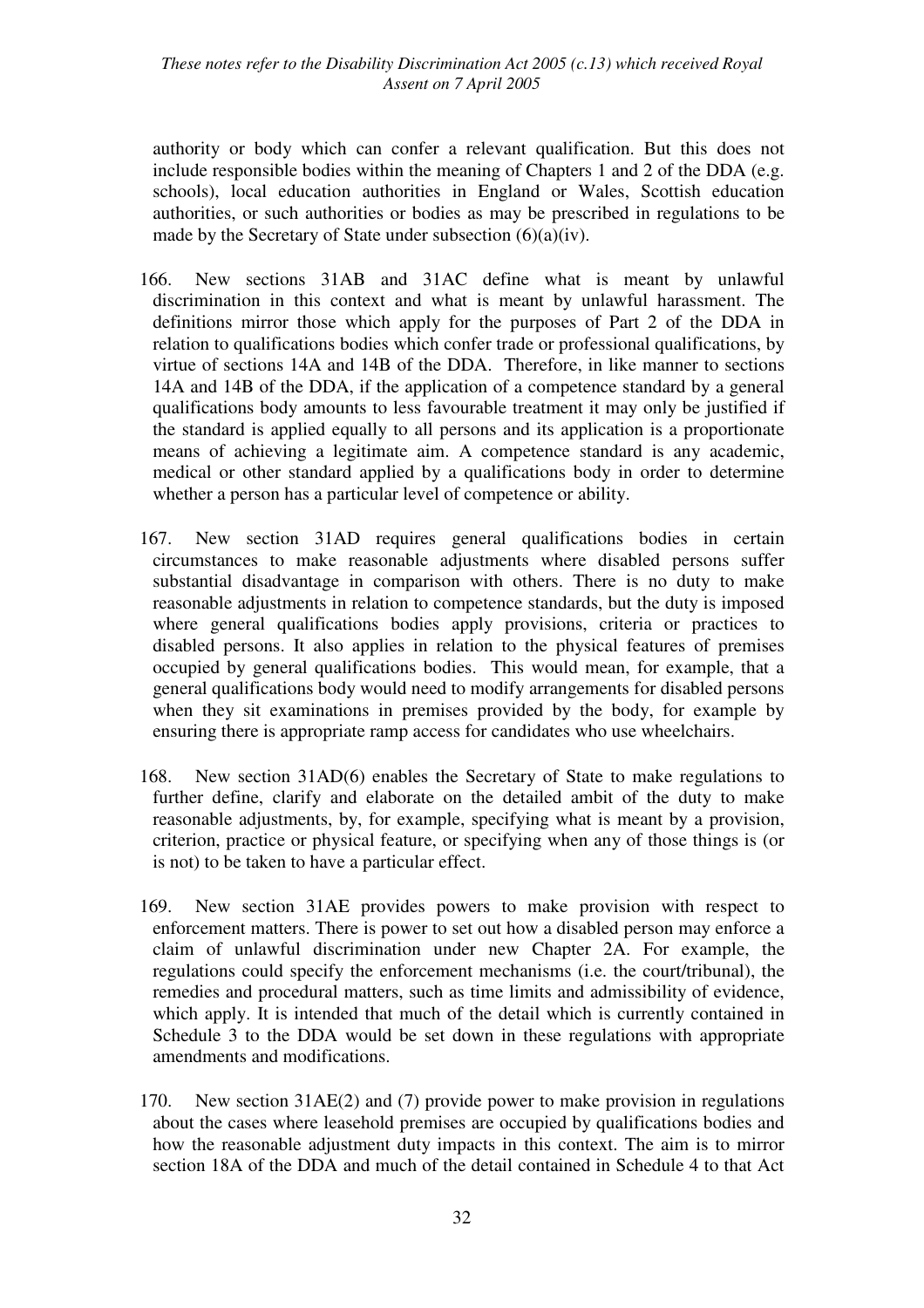but with appropriate modifications as required.

- 171. New section 31AE(3) mirrors, in large measure, provisions which are to be found elsewhere in the DDA (see for example paragraph 1 of Schedule 3A to the DDA and section 28P of the DDA). The aim is to prevent any contract or agreement from seeking to oust, limit or contravene the substance of Chapter 2A. Section 31AE(4) provides power to make regulations to elaborate, clarify and modify the operation of subsection (3) in this context.
- 172. Before making regulations under the new Chapter 2A, the Secretary of State must consult the Scottish Ministers, the National Assembly for Wales and such other persons as appear to him to be appropriate (see new section 31AF).

## **Section 16: Improvements to let dwelling houses**

- 173. Section 16 extends only to England and Wales. Subsection (1) inserts a new Part 5B (Improvements to let dwelling houses) into the DDA. New section 49G of the DDA makes new procedural and evidential provision with regard to consent to improvements to let dwelling houses. A 'dwelling house' is a broad term with an established legal meaning as premises (which could be a house, a part of a house, or a flat) which are suitable for all the major activities of life. New section 49G applies to all leases of residential property other than those which concern a protected tenancy, a statutory tenancy or a secure tenancy (to which similar rights already apply by virtue of the Housing Acts 1980 and 1985). It applies where a lease or tenancy agreement provides that a tenant may make improvements to the premises with the landlord's consent. Where the lease prohibits the making of improvements absolutely, the tenant could seek a reasonable adjustment of the terms of the letting under new sections 24A to 24E (inserted by section 13) where those terms have the effect of making it impossible or unreasonably difficult for the disabled person to enjoy the premises.
- 174. New section 49G(2) to (6) set out a number of new procedural and evidential rights which apply where-
	- a disabled person is tenant or lawful occupier of the premises,
	- the dwelling house is their only or principal home,
	- the tenant is entitled under the lease to make improvements to the premises with the consent of the landlord,
	- the tenant applies to the landlord to make a 'relevant improvement', and
	- the lease does not already provide for those rights.

By subsection (7), an improvement is a relevant improvement if, having regard to the disabled person's disability, it is likely to facilitate his enjoyment of the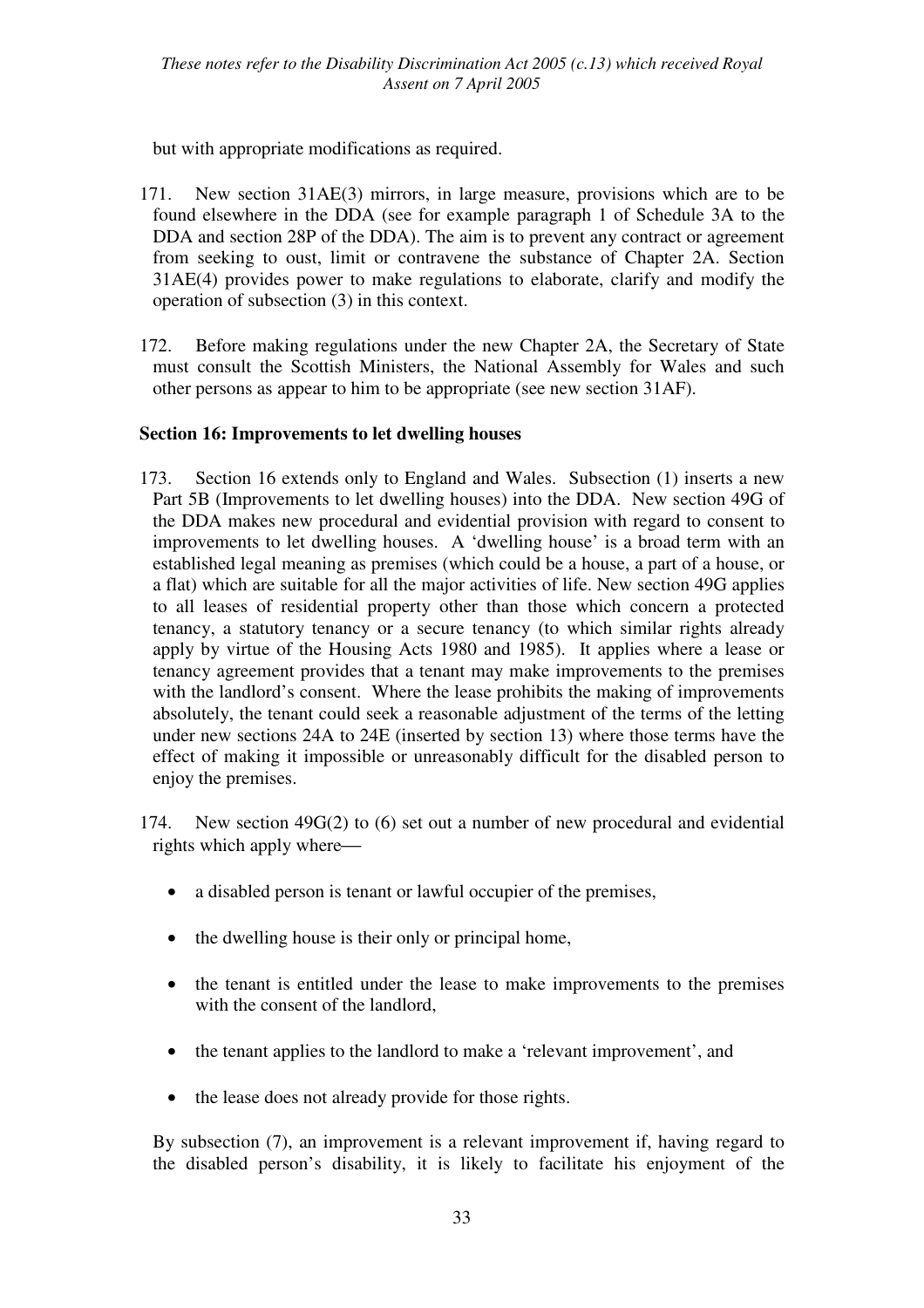#### *These notes refer to the Disability Discrimination Act 2005 (c.13) which received Royal Assent on 7 April 2005*

premises he rents (for example, a grab rail or a walk-in shower). 'Improvement' is defined in subsection (9), using similar terms to those used in the Housing Acts 1980 and 1985.

- 175. New section 49H of the DDA makes provision for the Disability Rights Commission ("DRC") to make arrangements to provide conciliation services in relation to a dispute of any description concerning the question whether it is reasonable for a landlord to withhold his consent to making of a relevant improvement to a dwelling house. Therefore, conciliation services may be provided where any question arises as to the unreasonable withholding of consent to a relevant improvement, whatever the legal basis for the dispute. For example, it could be an improvement dispute under the express terms of the lease or any dispute arising from the application of the following provisions: section 19(2) of the Landlord and Tenant Act 1927; sections 81 to 85 of the Housing Act 1980; sections 97 to 99 of the Housing Act 1985; or new section 49G of the DDA. Disputes under the new premises provisions (sections 24A to 24L) as inserted by section 13 may be conciliated by virtue of existing section 28 (conciliation of disputes) of the DDA.
- 176. Section 16(2) amends section 53A of the DDA to enable the DRC to issue codes of practice giving practical guidance to landlords and tenants with regard to consent to the making of relevant adjustments (including the application of the other legislation listed in new section 53A(1E) concerning tenants' improvements) and circumstances in which a landlord's refusal of consent to an improvement is unreasonable.
- 177. Section 53A is also further amended by paragraph 28 of Schedule 1 so that a court must take account of any provision of the code of practice which appears relevant in any proceedings relating to a relevant improvement, for example in proceedings under section 53 of the Landlord and Tenant Act 1954 which gives a county court, concurrently with the High Court, jurisdiction to make a declaration as to whether a landlord has unreasonably withheld consent to the making of an improvement (even where the tenant seeks no other relief in the proceedings). See also section 86 of the Housing Act 1980 and section 110 of the Housing Act 1985 concerning a county court's power to make a declaration in cases about improvements to premises let under a protected, statutory or secure tenancy.
- 178. Section 16(3) amends section 7 of the Disability Rights Commission Act 1999 (provision of assistance in relation to proceedings) to enable the DRC to provide assistance to a tenant or lawful occupier in any proceedings relating to the making of a relevant improvement to a let dwelling house.

## **Section 17: Generalisation of section 56 of the 1995 Act in relation to Part 3 claims**

179. Section 17 replaces existing section 56 of the DDA. That section currently sets out a framework for a questions and reply procedure which may be used by complainants, prospective or otherwise, in deciding whether to bring a claim or in bringing claims under Part 2 of the DDA. The new section extends that framework so that it will also apply to claims brought or to be brought under Part 3 of the DDA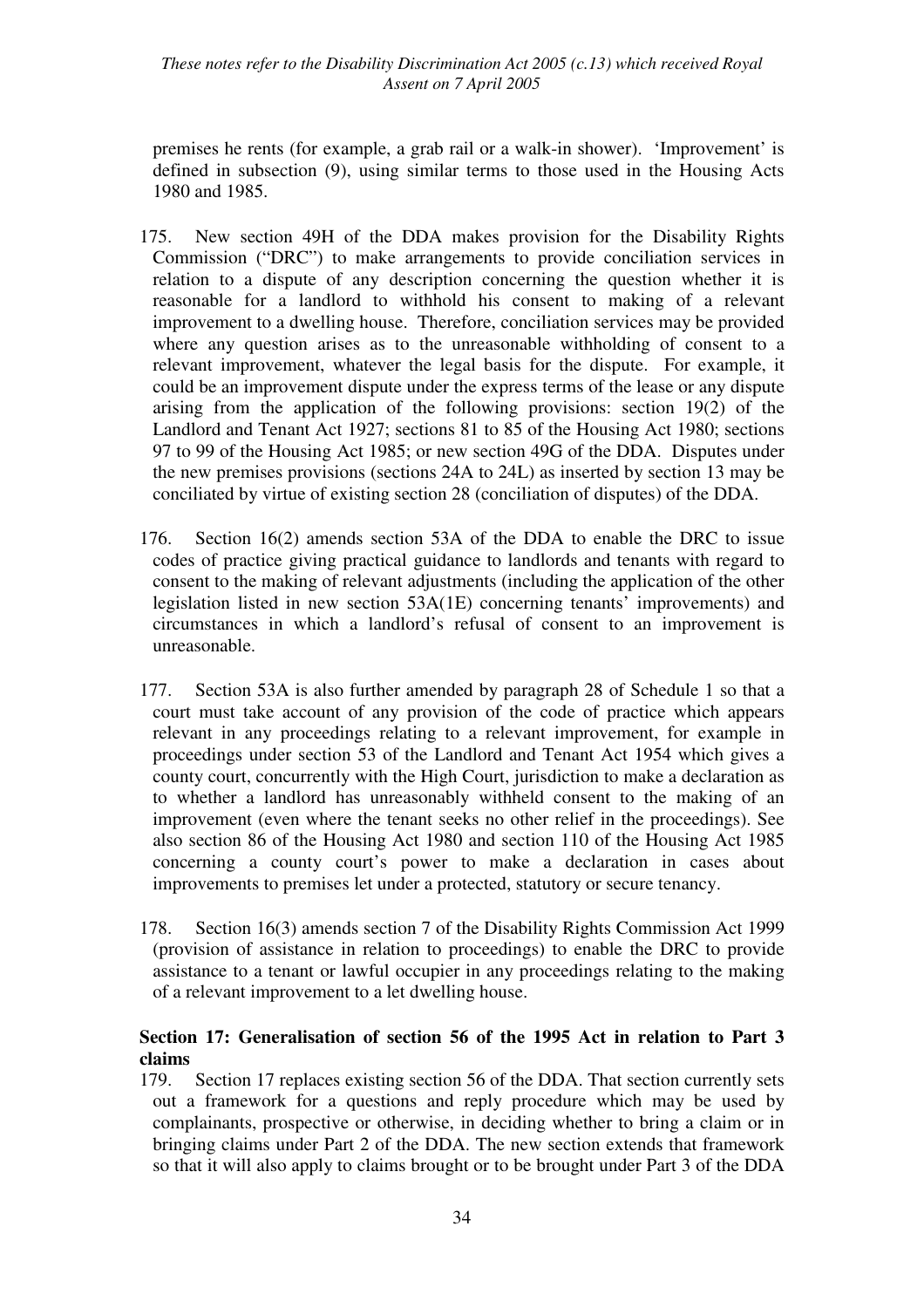as amended. The current prescribed forms (both the questionnaire and reply) are set out in S.I. 2004/1168.

## **Section 18: Meaning of "disability"**

 $\overline{a}$ 

- 180. Section 1 of the DDA defines a person as having a disability for the purposes of the DDA where he has a physical or mental impairment which has a substantial and long-term adverse effect on his ability to carry out normal day-to-day activities. This definition is supplemented by Schedule 1 to the DDA, which elaborates on, and sets out other, circumstances in which a person is to be treated as disabled and therefore as meeting the definition in section 1. In particular, in Schedule 1 to the DDA: paragraph 1(1) deals with mental impairments; paragraph 7(5) deals with persons deemed to be disabled; and paragraph 8 provides that a person with a progressive condition such as HIV infection, multiple sclerosis (MS) or cancer is to be treated as disabled where the impairment has an effect on his ability to carry out normal day-to-day activities, even where it is less than substantial, provided that the effects are likely to become substantial in the future. All three of these supplementary provisions are affected by section 18.
- 181. Section 18(2*)* removes the requirement in paragraph 1(1) of Schedule 1 to the DDA that a mental illness must be "clinically well-recognised" before it can amount to a mental impairment for the purposes of section 1. The removal of this requirement does not affect the need for people with a mental illness to demonstrate that they have an impairment which has a long-term and substantial adverse effect on their ability to carry out normal day-to-day activities.
- 182. Section 18(3) inserts a new paragraph 6A into Schedule 1 to the DDA. New paragraph 6A(1) deems people with HIV, cancer or MS to be disabled before they experience any of the effects described in section 1 of, or paragraph 8 of Schedule 1 to, the DDA. New paragraph 6A(2) and (3) enable the Secretary of State to make regulations excluding persons who have cancer of a prescribed description from the provisions of sub-paragraph (1). This power could be exercised, for example, to exclude those types of cancer which do not require substantial treatment. Any regulations made under this power are subject to the affirmative resolution procedure: see the new section 67(4)(h) inserted by paragraph 33(5) of Schedule 1.
- 183. Paragraph 7(5) of Schedule 1 to the DDA contains a power to deem a person to have a disability in prescribed circumstances and hence to be a disabled person for the purposes of the  $DDA^7$ . New paragraph 7(5A) is inserted into Schedule 1 to the DDA by section 18(4) in order to make it clear that there are no implied limitations on the power in paragraph 7(5) of that Schedule. Regulations made under paragraph 7(5) will then be able to deem any group of people to be disabled, even a group covered in some way by another provision of Schedule 1 to the DDA (such as persons with a progressive condition (other than MS, HIV infection or cancer) or persons who will, for some other reason, not be protected by either section 1 of, or Schedule 1 to, the DDA).

<sup>&</sup>lt;sup>7</sup> Regulations have been made under this power: see the Disability Discrimination (Blind and Partially Sighted Persons) Regulations 2003 (S.I. 2003/712).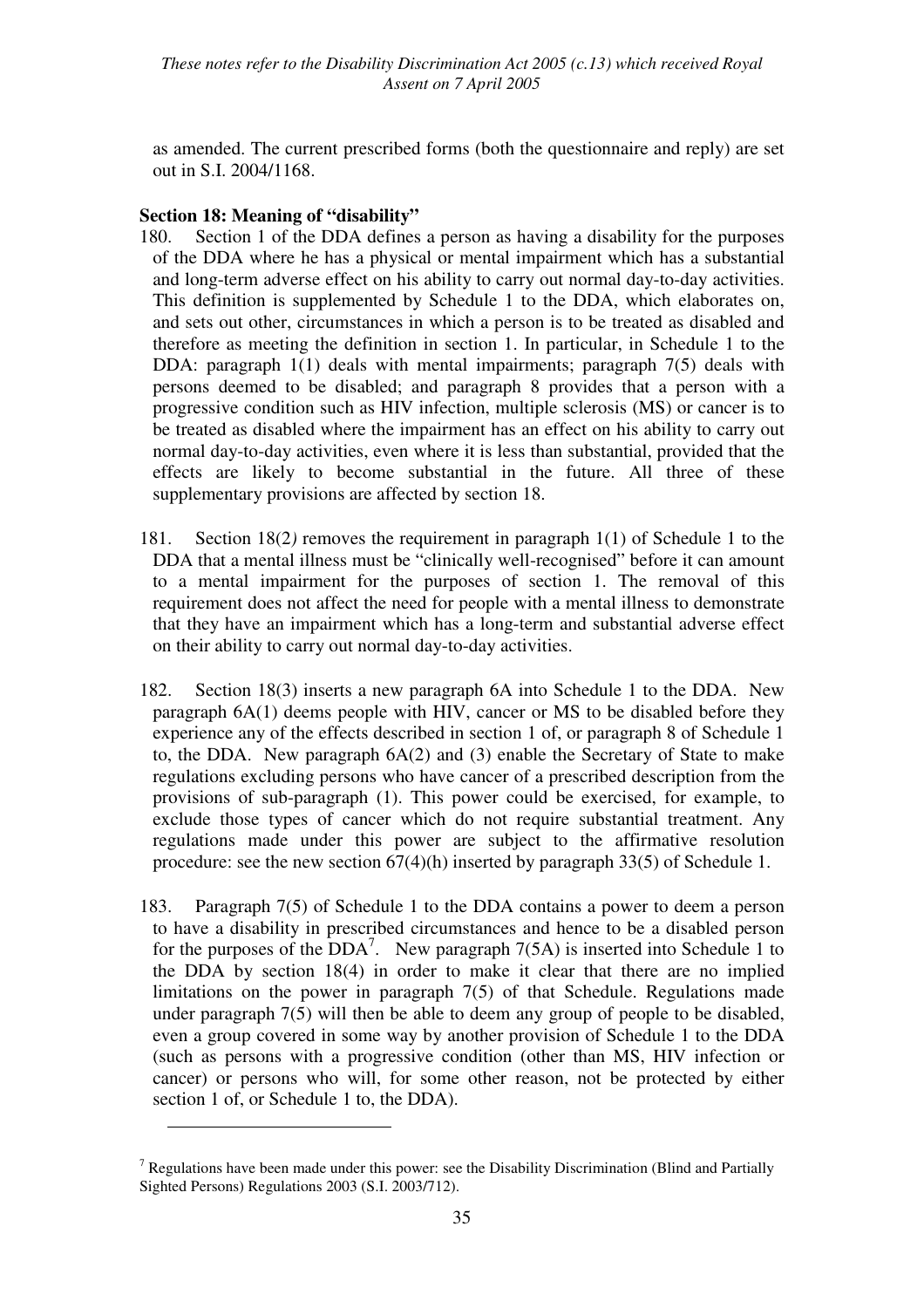184. Section 18(5) inserts a new paragraph 9 into Schedule 1 to the DDA to define HIV infection in recognition of the fact that there are two strains of the Human Immunodeficiency Virus recognised as capable of causing AIDS in human beings.

#### **Section 20: Short title, interpretation, commencement and extent**

- 185. By subsection (7), the 2005 Act generally does not extend to Northern Ireland. This is despite the fact that the DDA, as originally enacted, extends to Northern Ireland as well – but with the modifications referred to in Schedule 8 to the DDA. The reason for this discrepancy, as explained in the note on territorial extent above, is that discrimination is now a transferred matter under the Northern Ireland Act 1998.
- 186. The blue badge provisions (as defined in subsection (9)) and section 16 (improvements to let dwelling houses) do not extend to Scotland: see subsections (8) and (9). The regulation of parking permits for disabled persons falls within the legislative competence of the Scottish Parliament. The Scottish Executive is considering what steps to take regarding the making of disability-related improvements.

#### **SCHEDULE 1**

## **Minor and Consequential Amendments Part 1**

#### **Amendments to the DDA 1995**

#### *Paragraph 2*

187. The amendments made by sub-paragraphs (2) and (4) ensure that the provisions of the DDA relating to past disabilities (section 2 and Schedule 2) apply to the duties under sections 49A and 49D (inserted by section 3). See also the amendment to Schedule 2 made by paragraph 37.

#### *Paragraph 3*

188. Paragraph 3(2) inserts a new subsection (A1) into section 3 of the DDA. Section 3 of the DDA, as currently drafted, enables the Secretary of State to issue guidance on two aspects of the definition of disability: whether an impairment is to be considered as having a substantial adverse effect on a person's ability to carry out normal day-to-day activities; and whether an impairment is to be considered as having a long-term effect. New section 3(A1) enables the Secretary of State to issue guidance on all aspects of the definition of disability. For the purposes of new paragraph 6A of Schedule 1, this would enable guidance to be issued, for example, on when a person is to be considered as having HIV infection, cancer or MS or on what constitutes substantial treatment.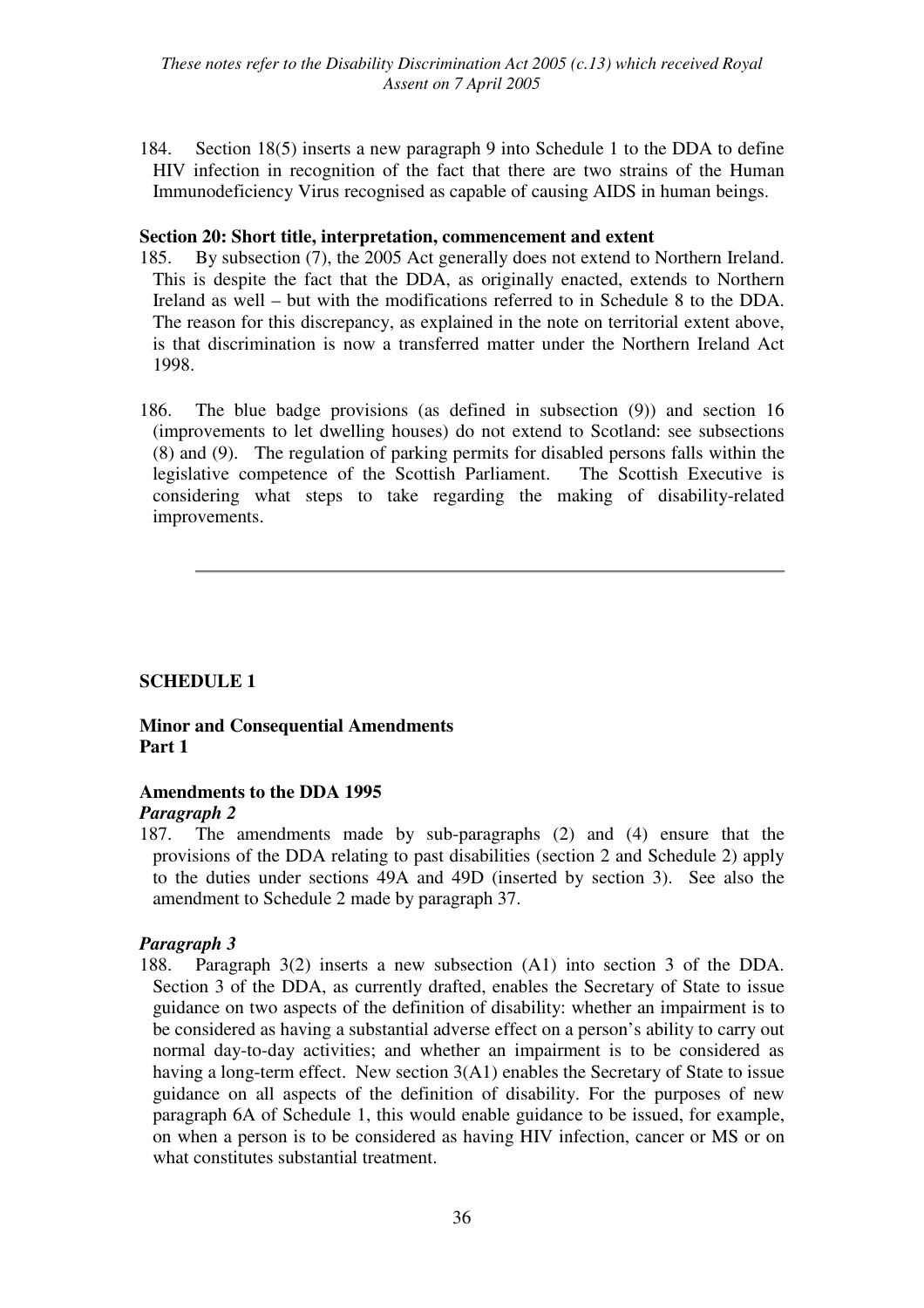189. This makes changes to section 4C(2) in order to ensure that new section 21B(8) and (9) do not cause new section 21B(1) to apply in relation to an office or post mentioned in new section 15B(3)(b) inserted by section 1. By reason of the effect of section 4F(1), the amendment does not affect the operation of sections 4D and 4E.

## *Paragraph 6*

190. This replaces subsection (3) of section 14C DDA (practical work experience, which was inserted by regulation 13 of the Amendment Regulations). The new subsection restates with modifications the matters to which sections 14C and 14D do not apply.

## *Paragraph 7*

- 191. This makes changes to section 16A(2) (meaning of "relevant relationship" in section 16A). Sub-paragraph (a) ensures that the relationships between locallyelectable authorities and their members are not covered by section 16A (relationships which have come to an end) because that section, which was inserted by the Amendment Regulations, relates to the provisions in Part 2 of the DDA governing the employment field and has no application to the relationships governed by new sections 15A to 15C (councillors and members of the Greater London Authority).
- 192. Sub-paragraph (b) makes changes to section 16A(2)(b) in consequence of the new definition of "employment services", applying to the whole of the DDA, to be inserted by paragraph 34(2) into section 68(1) of the DDA.

## *Paragraph 8*

193. Sub-paragraph (2) inserts a new subsection (2C) into section 16B (discriminatory advertisements) of the DDA and ensures that section 16B(1) will not apply to advertisements inviting applications from persons in their capacity as members of a locally-electable authority for a relevant appointment or benefit which the authority is intending to make or confer. This is because section 16B, which was inserted into the DDA by the Amendment Regulations, relates to the provisions in Part 2 of the DDA governing the employment field and has no application to the relationships governed by new sections 15A to 15C (councillors and members of the Greater London Authority).

## *Paragraph 10*

194. This amends section 17B (enforcement of section 16B and 16C), and is necessary in consequence of the creation of the new criminal offence in section 16B(2B) (discriminatory advertisements), inserted by section 10(3). Without the amendment the Disability Rights Commission would be the prosecuting authority for such offences, and proceedings would have to be presented to an employment tribunal. Paragraph 38(2) provides for a related amendment to Schedule 3 of the DDA to allow for the bringing of criminal proceedings for offences under section 16B(2B).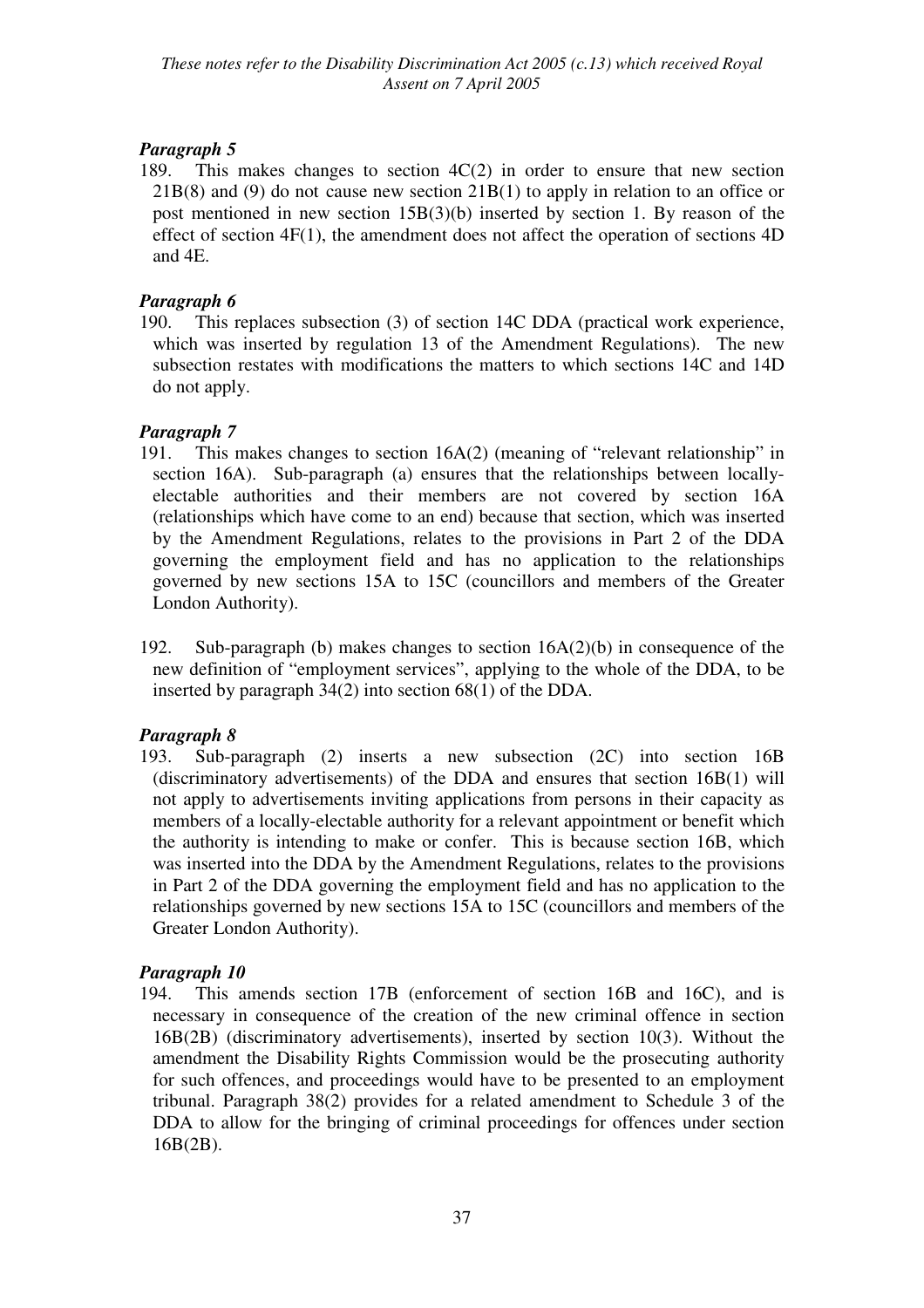195. This makes two consequential amendments to section 18D(2). Sub-paragraph (a) ensures that any reference to the "duty to make reasonable adjustments" in Part 2 of the DDA includes a reference to the duty imposed on locally-electable authorities under section 15C. Sub-paragraph (b) ensures that the definition of "physical feature" in section 18D(2) (as inserted by the Amendment Regulations) is without prejudice to the power in new section  $15C(4)(e)$  to make provision as to things which are, and things which are not, to be treated as physical features for the purposes of the duty on locally-electable authorities to make reasonable adjustments.

## *Paragraph 12*

196. This inserts new section 18E into the DDA (premises provided otherwise than in course of a Part 2 relationship). The new section is intended to clarify the boundaries between Part 2 of the DDA (the employment field and members of locally-electable authorities) and Part 3 (discrimination in other areas) with respect to the provision of premises for persons such as employees. The general effect is that, where accommodation is provided in the course of a person's employment (for example live-in accommodation), any related discrimination or harassment will be governed by Part 2 of the DDA. But where the accommodation is provided on a separate basis, unconnected with a person's employment (for example, where a council employee is a tenant of the same local authority) then section 18E will ensure that Part 2 does not apply. New section 18E needs to be read with new section 24M (premises provisions not to operate where other provisions apply), discussed below.

## *Paragraph 13*

197. Sub-paragraphs (2) and (3) make minor and consequential amendments to section 19 (goods, facilities and services) in consequence of the new section 21ZA (transport vehicles) inserted by section 5. Sub-paragraph (4) restates and modifies subsection (5A), which makes provision about the relationship between section 19 and Part 4 (education).

## *Paragraph 14*

198. This replaces section  $20(7)(c)$  in consequence of a non-textual amendment made by paragraph 1 of Schedule 5 to the Adults with Incapacity (Scotland) Act 2000. Section 20(7)(c) allows the Secretary of State to make regulations disapplying section 20(4)(b), which concerns justification by a service provider of less favourable treatment of a disabled person who is incapable of entering into an enforceable agreement. The power will be available where, under the law of Scotland, a guardian, tutor or judicial factor has been appointed to manage the disabled person's affairs.

## *Paragraph 15*

199. This amends section 21A (inserted in the DDA by the Amendment Regulations with effect from 1 October 2004) in consequence of the new definition of "employment services" inserted in section 68(1) by paragraph 34(2) of Schedule 1, which will apply to the whole of the DDA. It also makes a change to section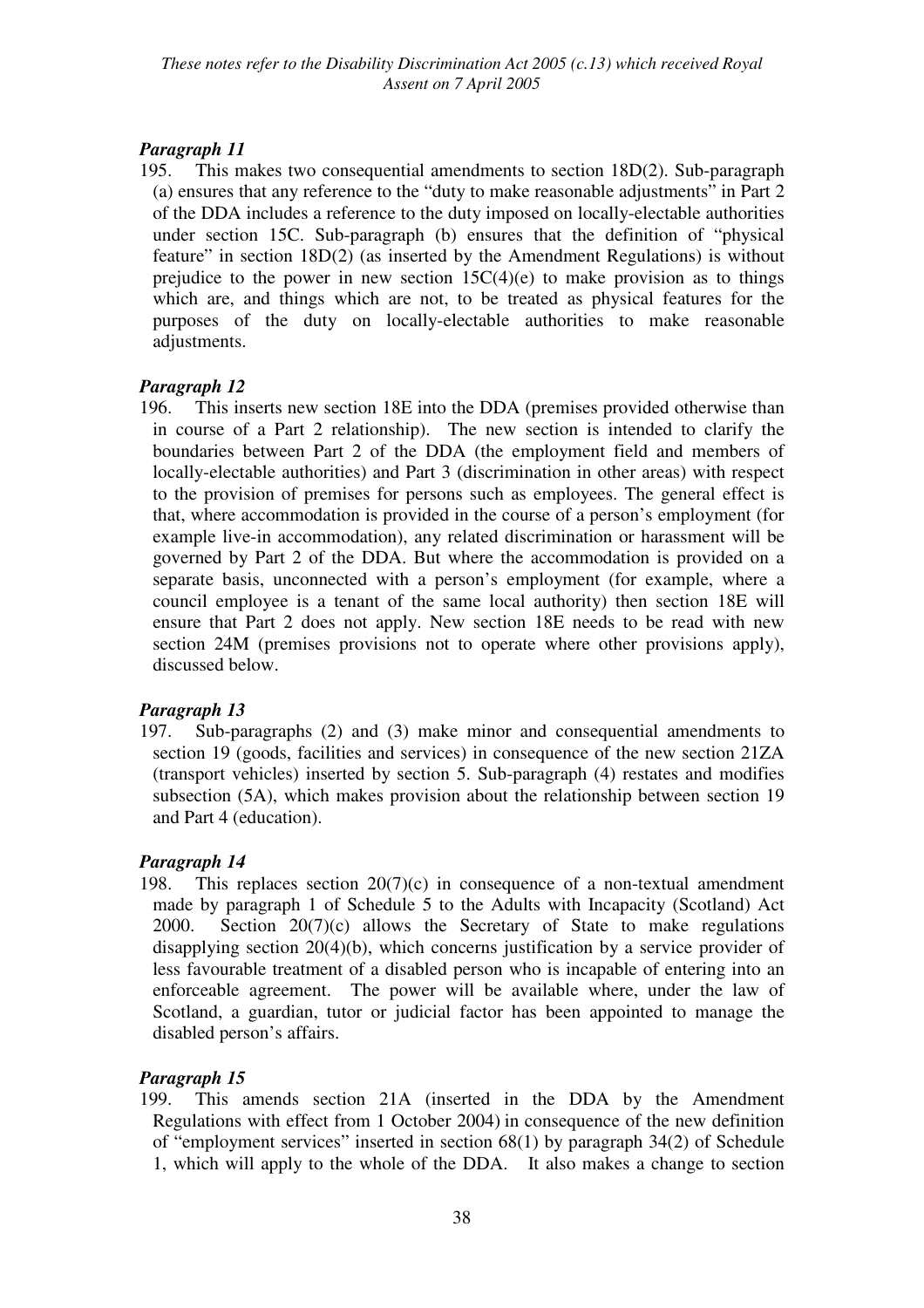21A(4) in consequence of new section 21ZA (transport vehicles) inserted by section 5.

#### *Paragraph 16*

200. This inserts a new subsection (3A) into section 22 of the DDA. Section 22(3) of the DDA forbids discrimination by a person who manages premises against a disabled person occupying those premises. The new subsection confers a power on the Secretary of State to make provision by regulations for the purposes of section 22(3) as to who is, and who is not, to be treated as being (i) a person who manages premises, or (ii) a person occupying premises.

#### *Paragraph 17*

201. This inserts a new section 22A into the DDA. This makes it unlawful for a person (in particular a commonhold association) to discriminate by withholding a licence or consent for the disposal of an interest in a commonhold unit in favour of, or to, a disabled person or by deliberately not being a party to such a disposal. Subsections (1) and (2) contain provisions comparable to those that apply to leasehold premises by virtue of section 22(4). Subsection (3) allows the Secretary of State to make regulations providing for subsections (1) and (2) not to apply, or to apply only, in particular cases.

#### *Paragraph 18*

202. This paragraph amends section 23 (but see also the power conferred by section 14 to restrict or repeal section 23). Section 23 provides for an exemption from section 22 of the DDA (discrimination in relation to premises) for small dwellings. The exemption applies where a landlord or manager (referred to as the "relevant occupier") lives on premises which, in addition to accommodation for himself and members of his household, either consist of residential accommodation for not more than six persons or consist of residential accommodation for not more than two other households. Subsection (6) of section 23 defines who the "relevant occupier" is for the purposes of that section. However that subsection omits to spell out who is the "relevant occupier" for the purposes of applying the small dwellings exemption to section 22(3) (discrimination by a manager of premises). The amendment will provide that the "relevant occupier" for the purposes of applying the exemption to section  $22(3)$  is the person managing the premises or a near relative of his.

#### *Paragraph 19*

- 203. Sub-paragraph (2) inserts in section 24 of the DDA a reference to new section 22A (which is itself inserted into the DDA by paragraph 17 of Schedule 1). This ensures that the provisions of section 24 on discrimination and justification apply also to new section 22A.
- 204. Sub-paragraphs (3) and (4) further amend section 24 of the DDA by inserting new paragraphs (e) and (f) into subsection (3), and new subsections (3A) to (3C). These provide additional circumstances in which treatment which would otherwise be contrary to section 22(1) or (3) can be justified, i.e. where a person letting or proposing to let premises to a disabled person, or managing rented premises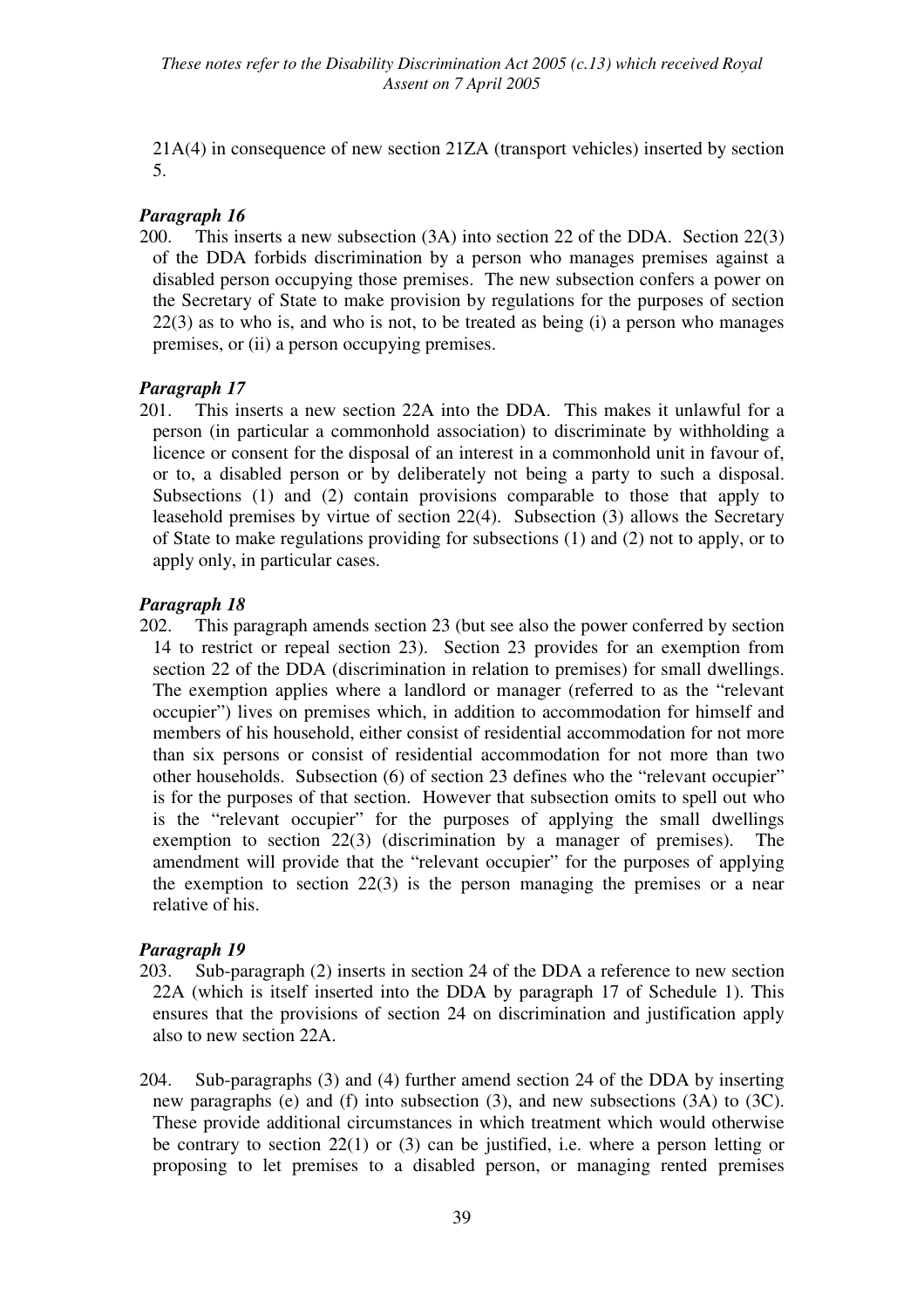occupied by a disabled person, incurs additional costs as a result of the disabled person's disability. But the landlord/manager may not justify charging such additional costs where these are incurred in taking any steps required under new section 24C, 24D or 24J (reasonable adjustments) inserted by section 13. This is broadly consistent with the position which applies under sections 19 to 21 (service providers): see in particular, section 20(4)(e) and (5).

205. Sub-paragraph (5) makes one other minor amendment to section 24 of the DDA by inserting a new subsection (4A). This would allow the Secretary of State to provide by regulations for subsection (3)(b) not to apply in prescribed circumstances. Section 24(3)(b) allows a person disposing of premises, or a manager of premises, to justify less favourable treatment of a disabled person who is incapable of entering into an enforceable agreement. The amendment would bring section 24 into line with section 20, which also contains a power (see subsection (7)) enabling the Secretary of State to disapply the corresponding justification in section 20(4)(b) in certain circumstances.

#### *Paragraph 20*

206. This inserts new section 24M of the DDA (premises provisions do not apply where other provisions operate). The new section is designed to deal with potential overlaps between the premises provisions contained in sections 22 to 24 and new sections 24A to 24L (inserted by section 13), and other relevant provisions of the DDA. The general intention is that the premises provisions should not apply to cases where other provisions do so. In particular, new section 24M excludes premises provided to a student or pupil in the Part 4 field (education) (section  $24M(1)(c)$ ), and premises provided in the course of a "Part 2 relationship" (such as an employment relationship)(section 24M(1)(b), see also new section 18E). It also excludes from the ambit of sections 22 to 24L cases where a provider of services provides the premises in providing services to the public (for example, the provision of holiday accommodation by a tour operator)(section  $24M(1)(a)$ ). The intention is that sections 19 to 21, and not the premises provisions, should apply to such a case. There is a power in section 24M(2) which will allow the Secretary of State to prescribe exemptions from section 24(1)(a) if the need for more precise demarcation arises. The premises provisions also do not apply where the provisions relating to private clubs do so (section  $24M(1)(d)$ ).

#### *Paragraph 21*

207. This paragraph replaces subsections (7) and (8) of section 25 of the DDA (which were inserted by the Amendment Regulations, regulation 19(2)). The new provisions (which should be read with section 11 of the 2005 Act and section 21A of the DDA) ensure that employment tribunals have jurisdiction to consider complaints arising from discrimination by insurers in the provision of group insurance services contrary to section 19 of the DDA, and discrimination or harassment in the provision of "employment services" contrary to section 19 or section 21A(2). See also the notes above on section 11.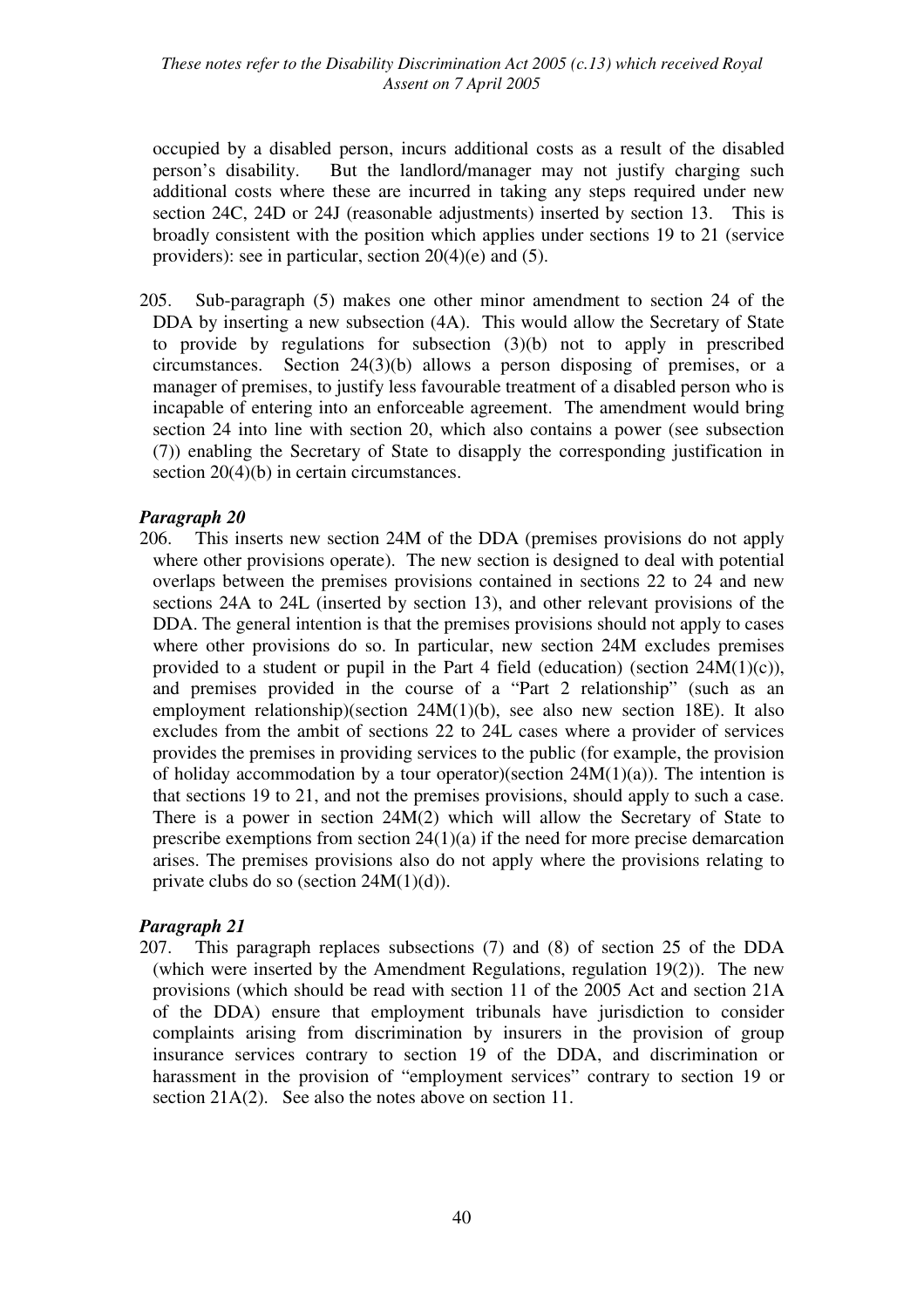208. This substitutes subsection  $(1A)^8$  of section 26 (which renders void certain terms of agreements, for example those which require the commission of unlawful acts of discrimination). The new provision ensures that section 26 does not apply to terms of contracts or other agreements relating to employment services or group insurance arrangements. (Such terms are to be covered by Schedule 3A to the DDA instead: see paragraph 39 below)

## *Paragraph 23*

209. This makes minor and consequential amendments to section 27 (alterations to premises occupied under leases) resulting from the duties imposed on public authorities under new sections 21B to 21E (see commentary on section 2) and on associations under new sections 21F and 21J (see commentary on section 12).

## *Paragraph 24*

210. This paragraph makes a minor amendment to the regulation-making powers in section 28D in Part 4 of the DDA (under which local authorities are required to prepare plans and strategies to make schools accessible for disabled pupils) in order to make clear the meaning of "regulations" for the purposes of that section, and to ensure consistency with the revised definitions of "prescribed" and "regulations" in section 68(1) (as inserted by paragraph 34(5) and (6) below).

## *Paragraph 25*

211. This amends section 31B (conciliation of disputes under Part 4) in consequence of the insertion by section 15 of the 2005 Act of the new Chapter 2A into Part 4 (which concerns general qualifications bodies).

## *Paragraph 26*

212. This amends section 33 (hire car services at designated transport facilities). It provides that functions of the Secretary of State to make regulations under this section, so far as exercisable in relation to transport facilities in Scotland, are exercisable by the Scottish Ministers. It replaces the equivalent provision made by the Scotland Act 1998 (Transfer of Functions to the Scottish Ministers etc.) Order 1999 (S.I. 1999/1750), in which the entry relating to section 33 of the DDA is revoked. The amendment preserves the Secretary of State's existing power to legislate in respect of Scotland under section 2(2) of the European Communities Act 1972. The amendments are being made in the interest of transparency and greater clarity given that, for technical reasons, it is necessary to refer expressly to regulations and orders made under section 33 in amendments to sections 67 and 68 made by the 2005 Act.

## *Paragraph 27*

 $\overline{a}$ 

213. Sub-paragraph (a) removes section 46(3) and (4) of the DDA, which made it a criminal offence to use a regulated rail vehicle for carriage which did not comply with rail vehicle accessibility regulations ("RVAR"). Section 46(3) and (4) are

 $8$  Section 26(1A) is inserted into the DDA by the Amendment Regulations with effect from 1st October 2004.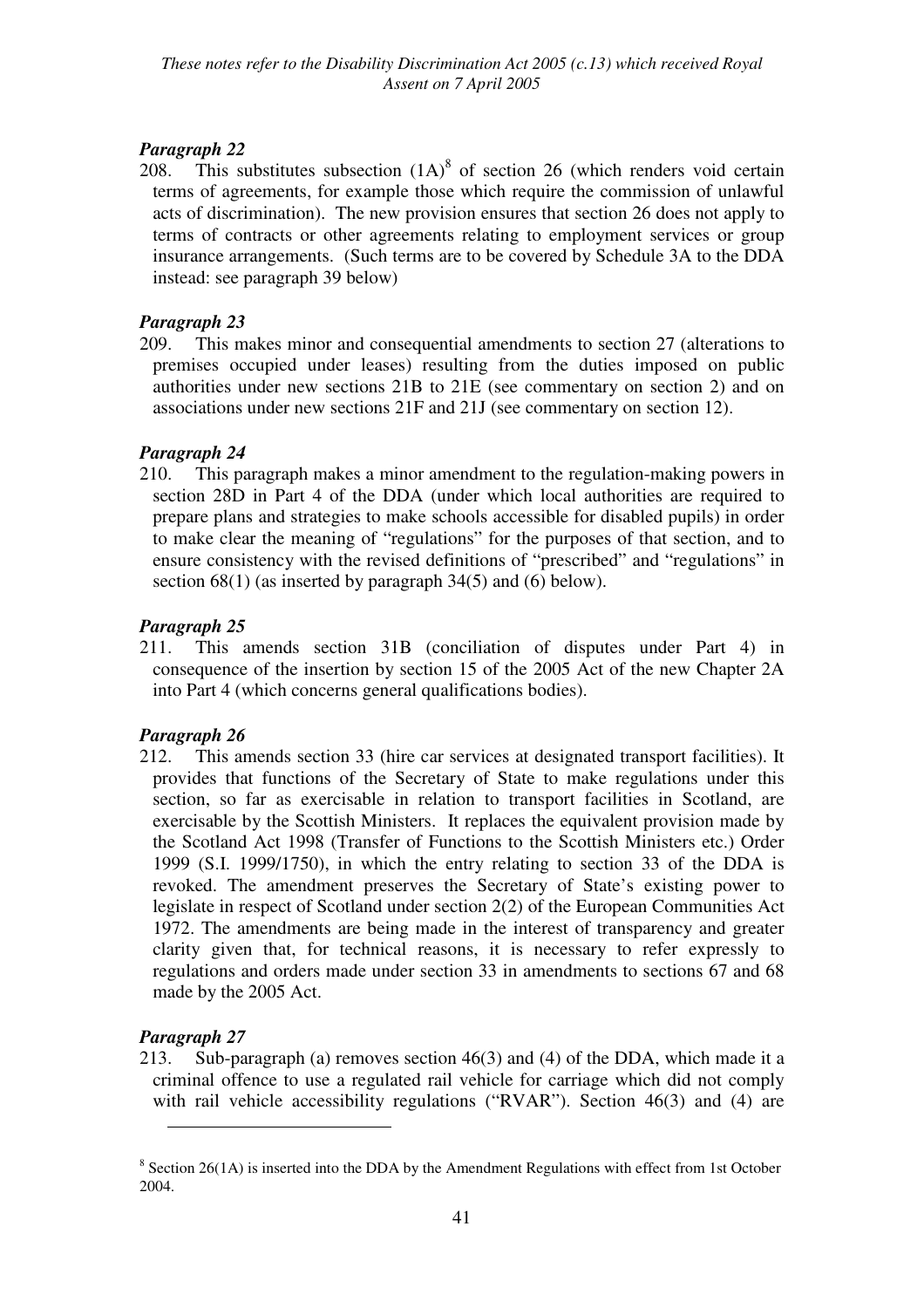replaced by new sections 47D to 47L (inserted by section 8 of the 2005 Act) which introduce a civil enforcement regime.

214. Sub-paragraph (b) amends the definition of "regulated rail vehicle" in section 46(6) of the DDA to ensure that a vehicle is regulated even when some and not all of the provisions of RVAR apply. This might occur if the Secretary of State were to prescribe that vehicles which are refurbished must comply with certain requirements of the RVAR.

## *Paragraph 28*

215. This makes amendments to section 53A so as to allow the Disability Rights Commission to issue codes of practice in relation to: discrimination by public authorities, associations and general qualifications bodies (see sections 2, 12 and 15); and the exercise by public authorities of the duties to be imposed by or under new sections 49A and 49D (inserted by section 3). (Note that section 16(2) amends section 53A to provide for the issues of codes of pratice in relation to a landlord's consent to the making of improvements by a tenant.) This paragraph also amends section 53A so as to provide for the taking into account of the provisions of a code of practice in relevant proceedings, including proceedings relating to a disabilityrelated improvement to a dwelling house occupied by a disabled person (as to which, see section 16).

## *Paragraph 29*

- 216. Sub-paragraph (2) amends section 55(1) (victimisation) so as to disapply it from new sections 24A to 24L (which require landlords and managers to provide reasonable adjustments in certain circumstances for disabled people). This is because victimisation of a disabled person in relation to the letting of premises is already provided for by the interaction of sections 22 to 24 with section 55, and by the provisions of new section 24F.
- 217. Sub-paragraph (3) amends section  $55(2)(a)(iii)$  of the DDA by inserting after "done anything under" the words "or by reference to". This applies and generalises in relation to Parts 2 to 4 of the DDA the provisions of subsection (6) (inserted by the Amendment Regulations) which apply only for the purposes of Part 2. Subsection (6) is consequently repealed.
- 218. Sub-paragraph (4) ensures that section 55 applies to a non-disabled person who is discriminated against under section 15B (councillors, and members of the GLA) (inserted by section 1).

## *Paragraph 30*

219. This amends section 59(1) (statutory authority). Section 59(1) provides that nothing in the DDA makes unlawful any act done in pursuance of any enactment, or in pursuance of any instrument made by a Minister of the Crown under any enactment, or to comply with any condition or requirement imposed by a Minister of the Crown by virtue of any enactment. The amendment applies section 59(1) to acts done in pursuance of instruments made by, and conditions or requirements imposed by, a member of the Scottish Executive, or the National Assembly for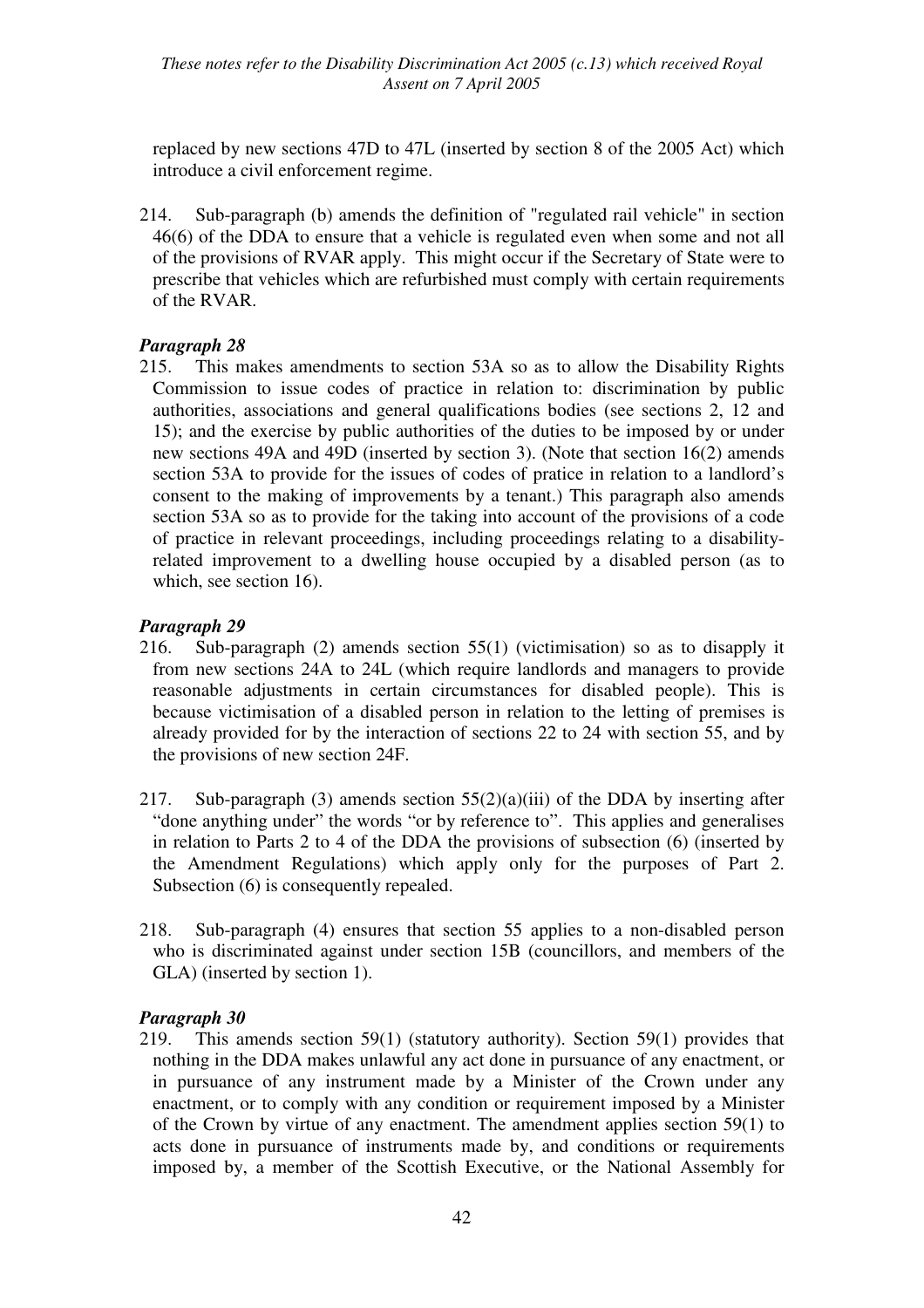Wales.

## *Paragraph 31*

220. This inserts a new subsection (A1) into section 64 of the DDA so that the new sections 21B to 21E (inserted by section 2) and new Part 5A (inserted by section 3), which concern acts of public authorities, apply to the Crown. Provision is also made for Crown liability in respect of acts of Crown servants within the scope of new sections 21B to 21E and new Part 5A.

## *Paragraph 32*

221. This is a minor consequential amendment to section 65 (application to Parliament). Subsection (5), which relates to proceedings before employment tribunals under Part 2 of the DDA, is amended in consequence of the fact that certain claims under Part 3 (in respect of employment services and group insurance) will also be dealt with before employment tribunals.

## *Paragraph 33*

- 222. This makes various amendments to section 67 of the DDA. Sub-paragraphs (2) and (3) tidy up section  $67(1)$  and  $(3)(a)$ , in particular to make provision for cases where the DDA confers regulation-making powers on devolved authorities (see sections 28D, 33 and 49D(3) and (4)).
- 223. Sub-paragraph (4) inserts new subsections (3A), (3B) and (3C) into section 67 of the DDA. Subsection (3A) provides that if regulations are made under new section  $21D(7)(b)$  which omit new section  $21D(5)$ , there is power to make necessary consequential amendments to new section 21D. Subsection (3C) ensures that regulations made under section 49D imposing specific duties on public authorities can amend or repeal provisions in Acts of Parliament, Acts of the Scottish Parliament or subordinate legislation where this is necessary to make the specific duties effective, for example, because of a conflict with an existing duty or obligation.
- 224. Sub-paragraph (5) substitutes new subsections (4), (4A) to (4D), (5) and (5A) for the existing subsections (4) and (5) of section 67.
- 225. New subsections (4) and (4A) provide for the use of the affirmative Parliamentary procedure in the following cases:
	- the first regulations made under new section  $21H(1)$  (imposition of duty to make adjustments in relation to associations);
	- the first regulations to be made under sections  $31AE(1)$ , (2) and (4) (general qualifications bodies) and any regulations made under those provisions which amend the DDA;
	- regulations under section  $31AE(1)$  that make provision as to remedies;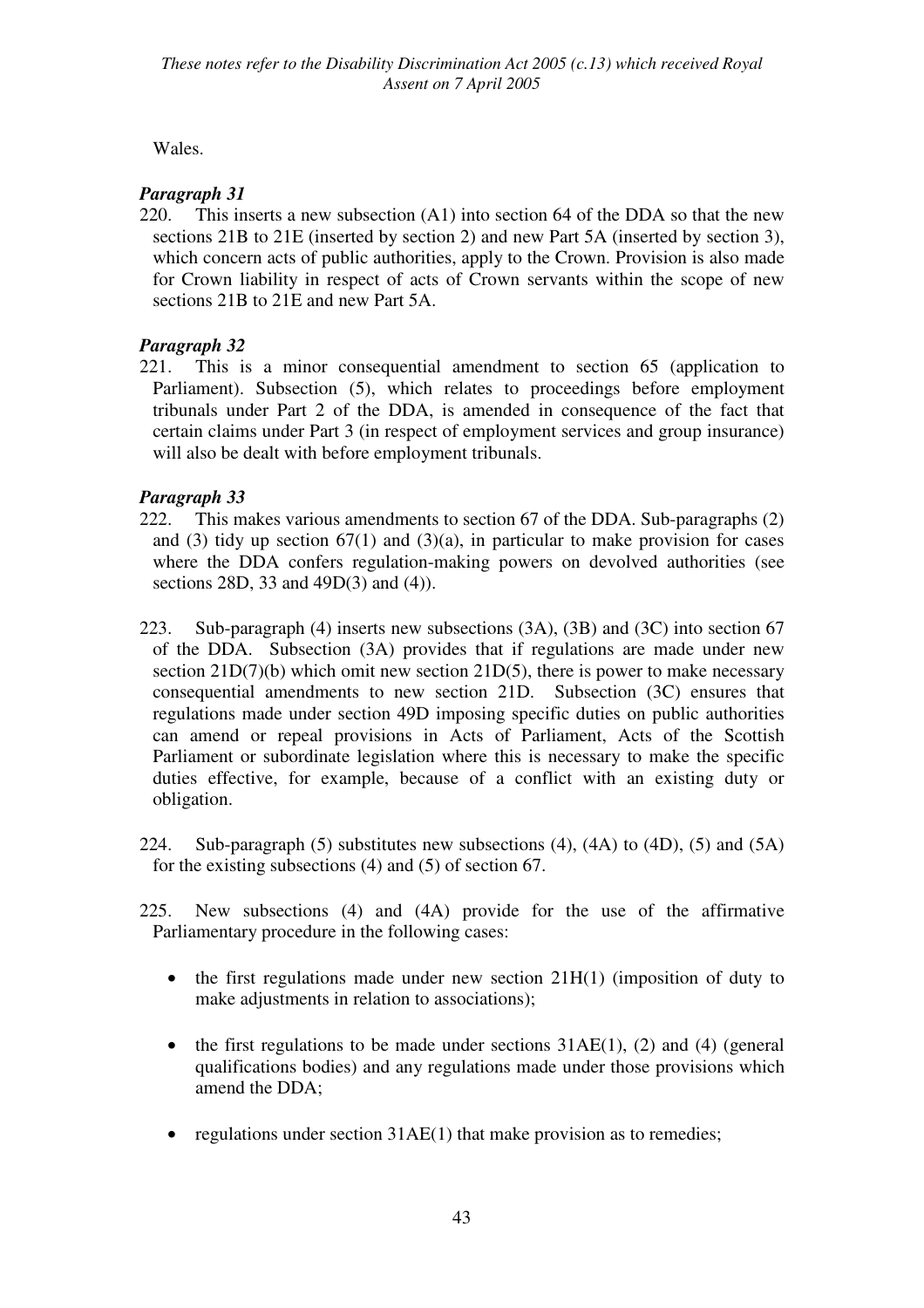- regulations made under section 47J(3) (determining the turnover of a rail vehicle operator for the purpose of imposing a penalty);
- regulations made under  $49D(1)$  or (2) that make consequential amendments to an Act of Parliament or an Act of the Scottish Parliament;
- regulations made under section 67A(3) (setting out the basis on which the Secretary of State will exercise his discretion as to which of the parliamentary procedures available to him under section 67(5A) (the draft affirmative procedure or the negative resolution procedure) should be used when making an order under section 47(1) (exemptions from rail vehicle accessibility regulations));
- regulations made under paragraph  $6A(2)$  of Schedule 1 (excluding certain types of cancers from the extended definition of disability in paragraph  $6A(1)$ ).
- 226. New subsections (4B) and (4C) provide for regulations made by the Scottish Ministers under new section 49D, which make consequential amendments to either an Act of Parliament or an Act of the Scottish Parliament, to be made under the affirmative procedure in the Scottish Parliament.
- 227. New subsection (4D) provides for other types of regulations made by the Scottish Ministers under section 49D or regulations or orders made by them under section 33 to be subject to negative procedure in the Scottish Parliament.
- 228. New subsection (5) provides for the negative procedure (at the Westminster Parliament) to apply to all other regulations made under the DDA by the Secretary of State, and all orders made by the Secretary of State except for: appointed day orders made under any of sections 3(9), 53A(6)(a) and 70(3); and exemption orders made under section 47(1).
- 229. New subsection (5A) provides that orders made under section 47(1) (exemption from rail vehicle accessibility regulations) can be made by either the draft affirmative or the negative resolution procedure. The Secretary of State, in determining which of the parliamentary procedures should be used, must exercise his discretion subject to new section 67A which, in particular, enables him to make regulations setting out the basis on which he will make that decision. Until such regulations are in place, all orders made under section 47(1) will be subject to the draft affirmative resolution procedure.

230. This inserts a number of definitions into section 68(1). These include the terms "criminal investigation", "criminal proceedings" and public investigator functions" for the purposes of new sections 21C and 56, and (by cross-reference to section 21A) the term "employment services" which will apply for the purposes of the DDA as a whole. Some other definitions are slightly amended.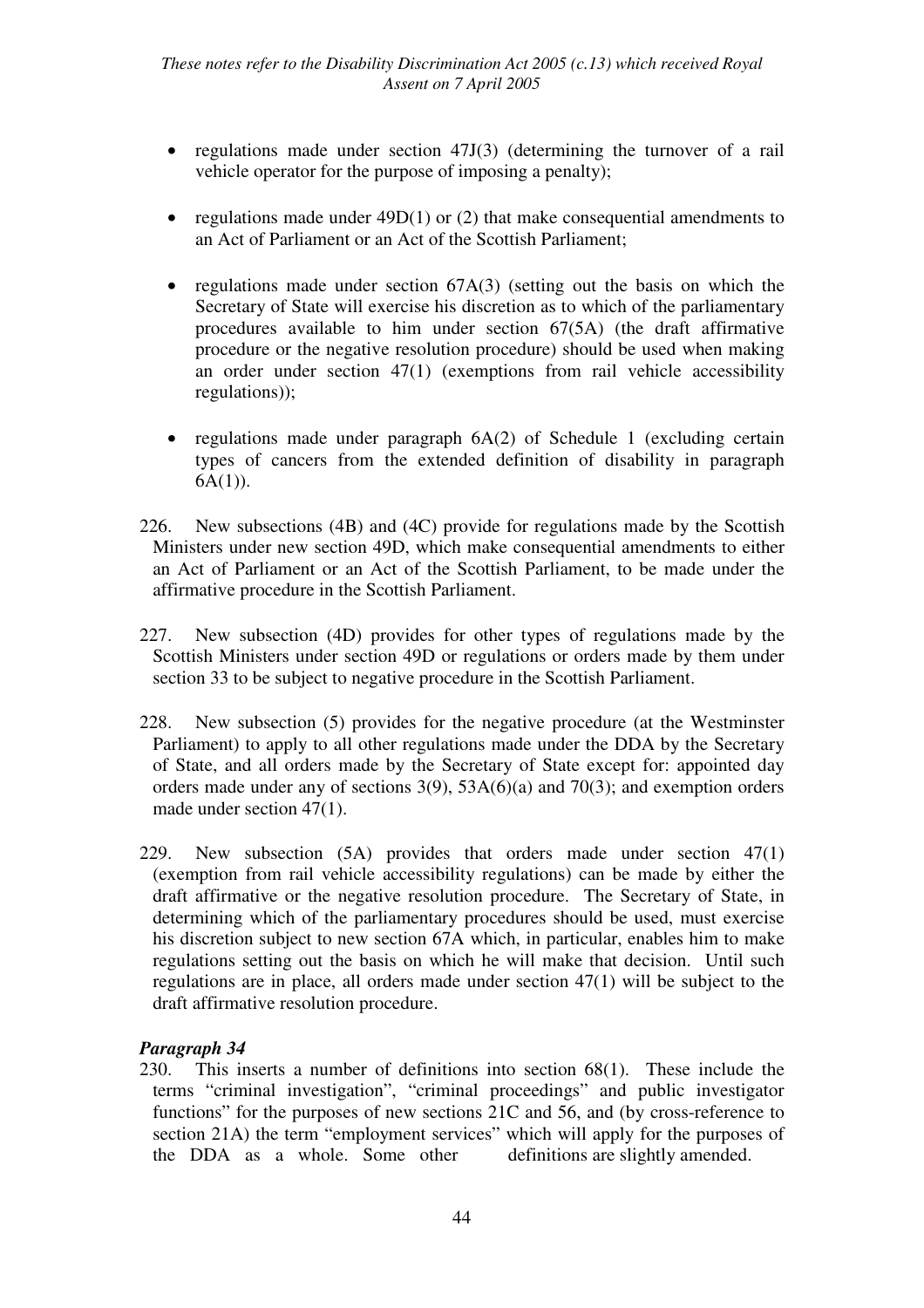231. This replaces the reference to "infection by the human immunodeficiency virus" in paragraph 8 of Schedule 1 to the DDA with a reference to "HIV infection" in recognition of the fact that there is more than one strain of HIV recognised as capable of causing AIDS in human beings.

## *Paragraph 38*

- 232. This makes amendments to Schedule 3 to the DDA (enforcement and procedure). Sub-paragraph (2) ensures that criminal proceedings may be brought in respect of the new offence in new section 16B(2B) (discriminatory advertisements) inserted by section 10. Sub-paragraph (8) makes a similar amendment in respect of the offence under section 28J(9).
- 233. The amendments made by sub-paragraphs (3), (4), (6), (7) and (9) to (13) tie in with the amendments (made by paragraph 30) to section  $59(1)(b)$  and (c) of the DDA and are made in view of the 1998 devolution settlements with Scotland and Wales. Amendments are made to paragraphs 4, 8, 9, 11 and 15 of Schedule 3 to the DDA to provide for the Scottish Ministers or the National Assembly for Wales to be able to certify that they have imposed a condition or requirement and that it was in operation at a specified time. The certificate is to be treated by the court or tribunal as conclusive evidence of the matters specified in proceedings brought under sections 17A, 25, 25(8), 28I, 28K, 28L, 28N and 28V of the DDA.
- 234. Amendments are made by sub-paragraph (5) in consequence of the insertion in Part 3 of the DDA of new section 21B (discrimination by public authorities) (see section 2). The amendments allow for the staying or (in Scotland) sisting of proceedings brought under section 25 of the DDA which might affect a criminal investigation or criminal proceedings. They also provide for the restriction of remedies under a section 21B claim which relates to criminal matters.

## *Paragraph 39*

 $\overline{a}$ 

- 235. Sub-paragraph (2) inserts a new paragraph  $2(3)(d)$  into Schedule 3A<sup>9</sup> (validity of contracts) enabling the Secretary of State to prescribe an additional description of persons to be treated as a "relevant independent adviser" for the purposes of making a compromise contract to settle a complaint to which sections 17A(1) or 25(8) apply (that is, complaints about employment or related matters, group insurance and employment services). This reinstates without change a power which existed in the DDA prior to 1 October 2004 that for technical reasons could not be included in the Amendment Regulations.
- 236. Sub-paragraph (3) replaces paragraph 11 of Schedule 3A with new paragraphs 11 and 12. The new provisions ensure that Schedule 3A (which renders void certain terms of contracts, for example those which require the commission of unlawful acts of discrimination) will cover terms of contracts or other agreements relating to employment services or group insurance.

<sup>&</sup>lt;sup>9</sup> Schedule 3A was inserted into the DDA by the Amendment Regulations with effect from 1st October 2004.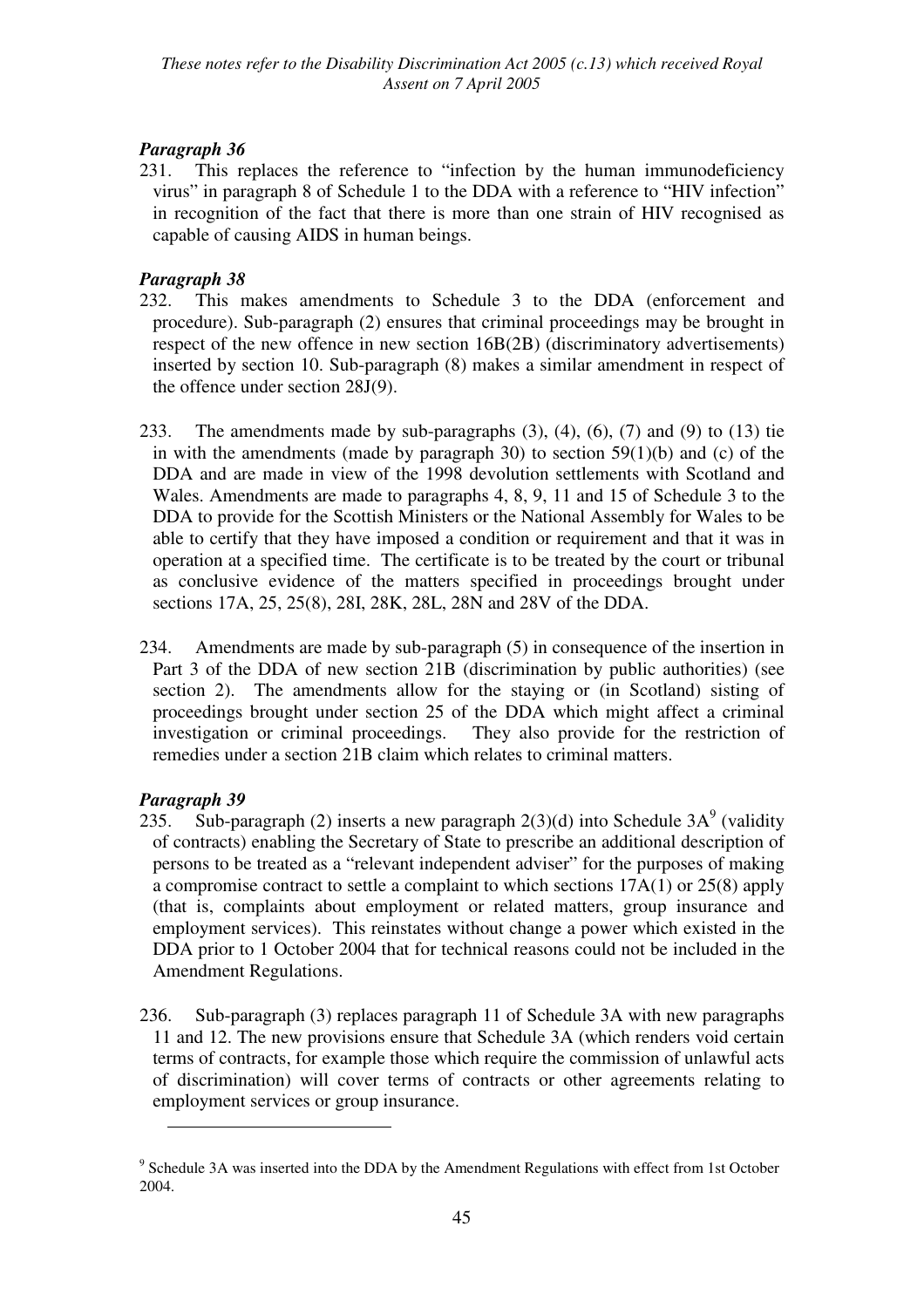- 237. Sub-paragraphs (2), (5) and (6) amend Schedule 4 (failure to obtain consent to an alteration to leased premises) so as to ensure that employment tribunals hear cases under section 25(8) to which section 27 applies (claims of discrimination involving alterations to leased premises occupied by a provider of employment services or group insurance). In particular, new paragraph 7A inserted into Schedule 4 by sub-paragraph (6) enables the tribunal to cause lessors to be joined as parties in certain circumstances.
- 238. Sub-paragraphs (3) and (4) extend the application of the provisions of Schedule 4 to premises leased by public authorities and associations (see sections 2 and 12 respectively).

## **PART 2**

## **Amendments related to disabled persons' badges**

#### *Paragraph 41*

239. This amends section 21(4) of the Chronically Sick and Disabled Persons Act 1970 ("CSDPA 1970") which currently refers to bodies which care for disabled people, and to which "blue badges" can be issued, as "institutions". This is considered to be an out-dated and rather offensive term, so it is replaced by a reference to "organisation".

## *Paragraphs 42 to 44*

240. These changes follow from the recognition of non-GB disabled persons' badges − "recognised badges" − under section 9 of the 2005 Act. The Road Traffic Regulation Act 1984 ("RTRA 1984") provides that vehicles displaying British blue badges should not be immobilised (section 105 of RTRA 1984), but that wrongful use of a blue badge or any consequential avoidance of clamping constitutes an offence (sections 105(5) and 117 of RTRA 1984 respectively). These paragraphs insert into RTRA 1984 corresponding provisions in respect of recognised badges.

## *Paragraph 45*

241. This paragraph makes amendments that determine the penalties for the new offences relating to the wrongful use of recognised badges discussed above.

#### *Paragraphs 46 to 48*

242. These paragraphs are consequential to the new sections inserted into CSDPA 1970 by section 9. The amendments to the Road Traffic Act 1991 and to the Traffic Management Act 2004 are analogous to the amendments to the Road Traffic Regulation Act 1984 discussed above. They provide exemptions from clamping in favour of vehicles displaying recognised badges, and for offences relating to the misuse of a recognised badge.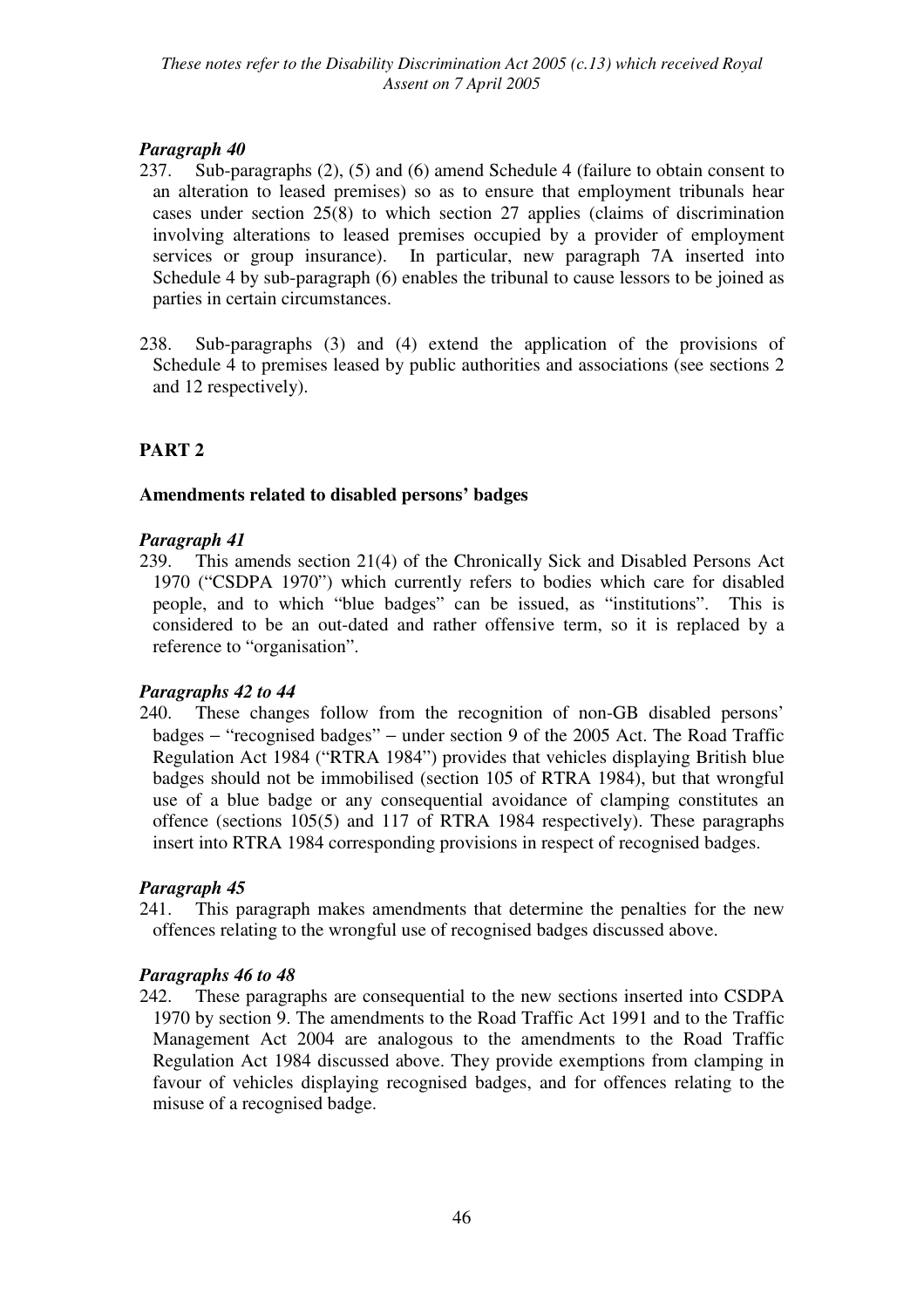## **PART 3**

## **Other Amendments**

## *Paragraph 49*

243. This inserts a new subsection (3A) into section 18 of the Disabled Persons (Services, Consultation and Representation) Act 1986 to ensure that when regulations are made by the National Assembly for Wales under that Act they are not subject to the scrutiny of the Westminster Parliament in pursuance of subsection (3) of that section.

## *Paragraph 50*

244. This paragraph makes various amendments to the Disability Rights Commission Act 1999 in consequence of the amendments to the DDA made by section 15 (general qualification bodies) and section 16 (improvements to let dwelling houses). It also provides for the repeal of section 11 of that Act, which amended a provision that has since been repealed.

## **SCHEDULE 2**

245. Schedule 2 provides for the repeal of certain provisions in the DDA and in other enactments in consequence of amendments made by the 2005 Act.

## **COMMENCEMENT**

246. Section 20 provides for the 2005 Act's provisions, with the exception of section 20 itself and the blue badge provisions, to come into force on such day or days as the Secretary of State may by order appoint. Section 20 itself will come into force on Royal Assent. The blue badge provisions (i.e. section 9 and the related consequential amendments and repeals) will be brought into force in England by order made by the Secretary of State and in Wales by order made by the National Assembly for Wales.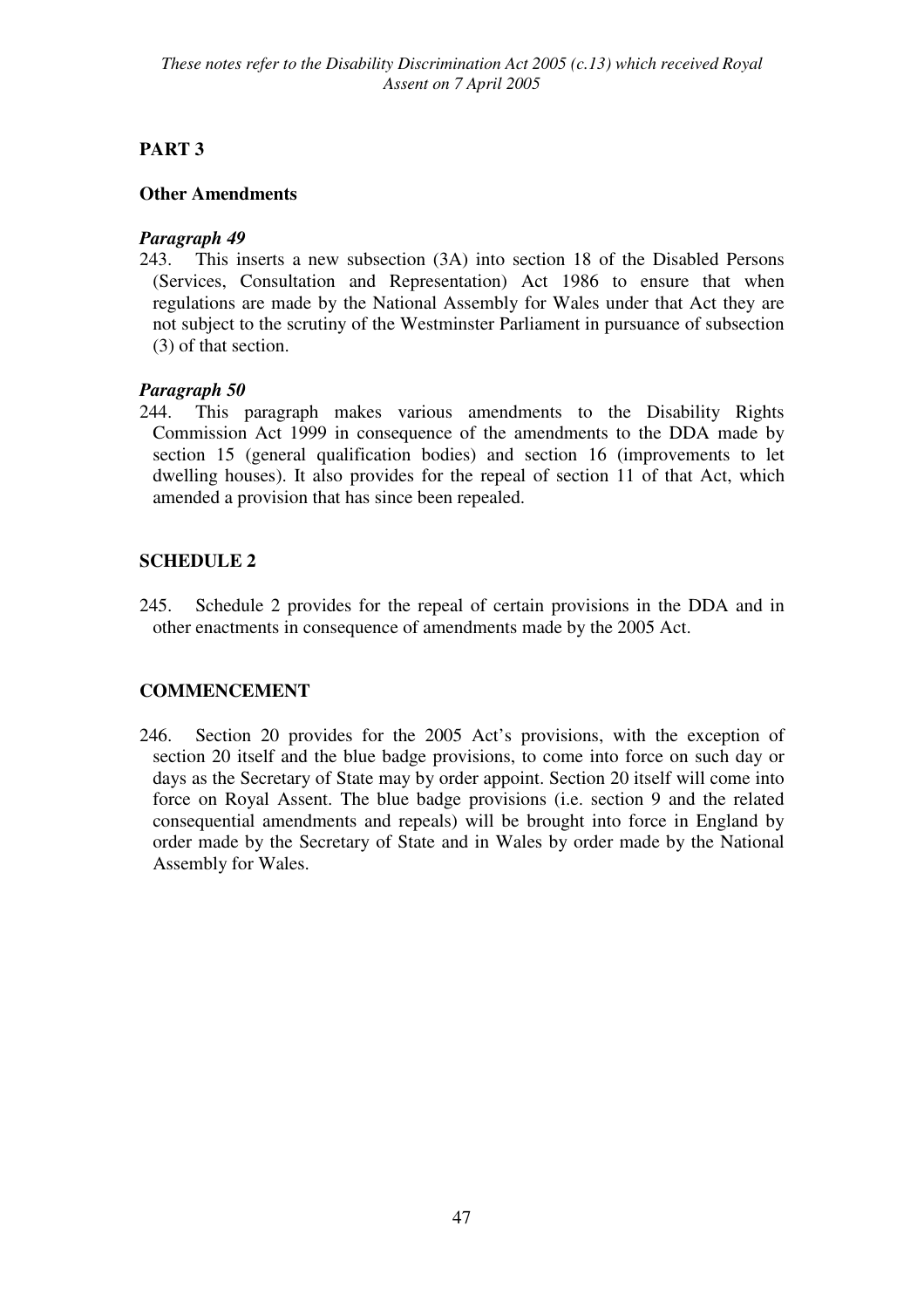## **HANSARD REFERENCES**

| <b>Stage</b>                                  | <b>Date</b>      | <b>Hansard Reference</b>            |
|-----------------------------------------------|------------------|-------------------------------------|
| <b>House of Lords</b>                         |                  |                                     |
| Introduction                                  | 25 November 2004 | Vol. 667 Col 161                    |
| <b>Second Reading</b>                         | 6 December 2005  | Vol. 667 Cols. 665 - 711            |
| <b>Grand Committee</b>                        | 13 January 2005  | Vol. 668 Cols. GC57 - GC122         |
|                                               | 17 January 2005  | Vol. 668 Cols. GC123 - GC190        |
|                                               | 20 January 2005  | Vol. 668 Cols. GC307 - GC364        |
| Report                                        | 3 February 2005  | Vol. $669$ Cols. $363 - 450$        |
|                                               | 8 February 2005  | Vol. 669 Cols. 665 - 692            |
| Third Reading                                 | 28 February 2005 | Vol. $670 \text{ Cols}$ , $48 - 87$ |
| <b>House of Commons</b>                       |                  |                                     |
| Introduction                                  | 1 March 2005     | N/A                                 |
| <b>Second Reading</b>                         | 23 March 2005    | Vol. 432 Cols. 898 - 966            |
| Committee and Third<br>Reading                | 6 April 2005     | Vol. 432 Cols. 1500 - 1511          |
| <b>House of Lords</b>                         |                  |                                     |
| <b>Consideration of Commons</b><br>amendments | 7 April 2005     | Vol. 671 Cols. 911 - 918            |

**Royal Assent** – 7 April 2005 House of Lords Hansard Vol. 671 Col. 950

House of Commons Hansard Vol. 432 Col. 1641

? Crown copyright 2005

Printed in the UK by The Stationery Office Limited under the authority and superintendence of Carol Tullo, Controller of Her Majesty's Stationery Office and Queen's Printer of Acts of Parliament.

4/2005 305998 19585